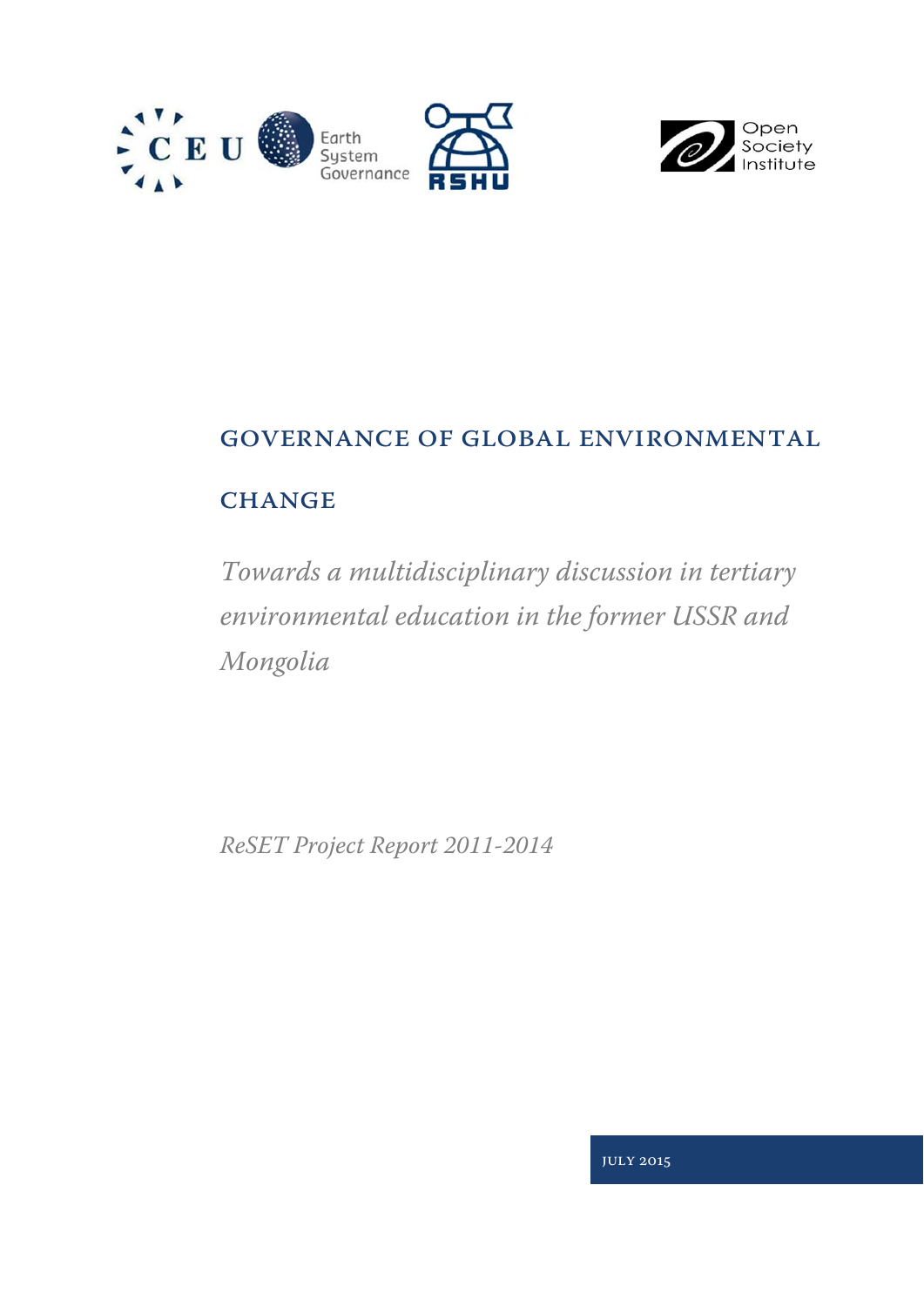#### Citation and Contact

*This report can be cited as:* Podgaysky, Eduard, Anton Shkaruba, Ruben Zondervan, and Sofiia Kordonets. 2015. *"Governance of Global Environmental Change: Towards a multidisciplinary discussion in tertiary environmental education in the former USSR and Mongolia, ReSET Project Report 2011-2014"*. Lund: Earth System Governance Project.

Copyright © 2015, Earth System Governance Project

*Authors' Contact:* ipo@earthsystemgovernance.org

#### PROJECT DIRECTORS

- *Eduard Podgaysky*, Russian State Hydrometeorological University
- *Anton Shkaruba*, Central European University
- *Ruben Zondervan*, Earth System Governance Project, and Lund University

#### **ACKNOWLEDGEMENTS**

All activities of ReSET Project "*Governance of Global Environmental Change: Towards a multidisciplinary discussion in tertiary environmental education in the former USSR and Mongolia*" engaged partner institutions and projects. These included the hosting institutions of the events, international research networks, and the departments at the home institutes of participants, resource faculty, and co-directors. Also included were European Union (EU) funded research projects, in particular the European Commission's Tempus Joint Project Environmental Governance for Environmental Curricula (511390-TEMPUS-1-2010-1SK-TEMPUS-JPCREC).

We gratefully acknowledge the valuable support and collaboration from these partners, all of whom have been crucial for the overall success and impact of the ReSET project. These successful collaborations have paved the way towards a welcoming institutional landscape for future joint projects by developing a network of colleagues and friends to engage with for follow-up activities to sustain and further strengthen the progress made thus far.

The complex, multi-actor nature of the ReSET project inherently increased the complexity of the coordination, management, and monitoring of the project's activities. We are therefore grateful to the Open Society Institute's Higher Education Support Programme (OSI's HESP) for their understanding and constructive professional support, even if things were "done differently". However, since the aim of the ReSET Project "*Governance of Global Environmental Change*" was to have things "done differently" in research and teaching, it seems quite appropriate that the project implementation also embraced an innovative approach.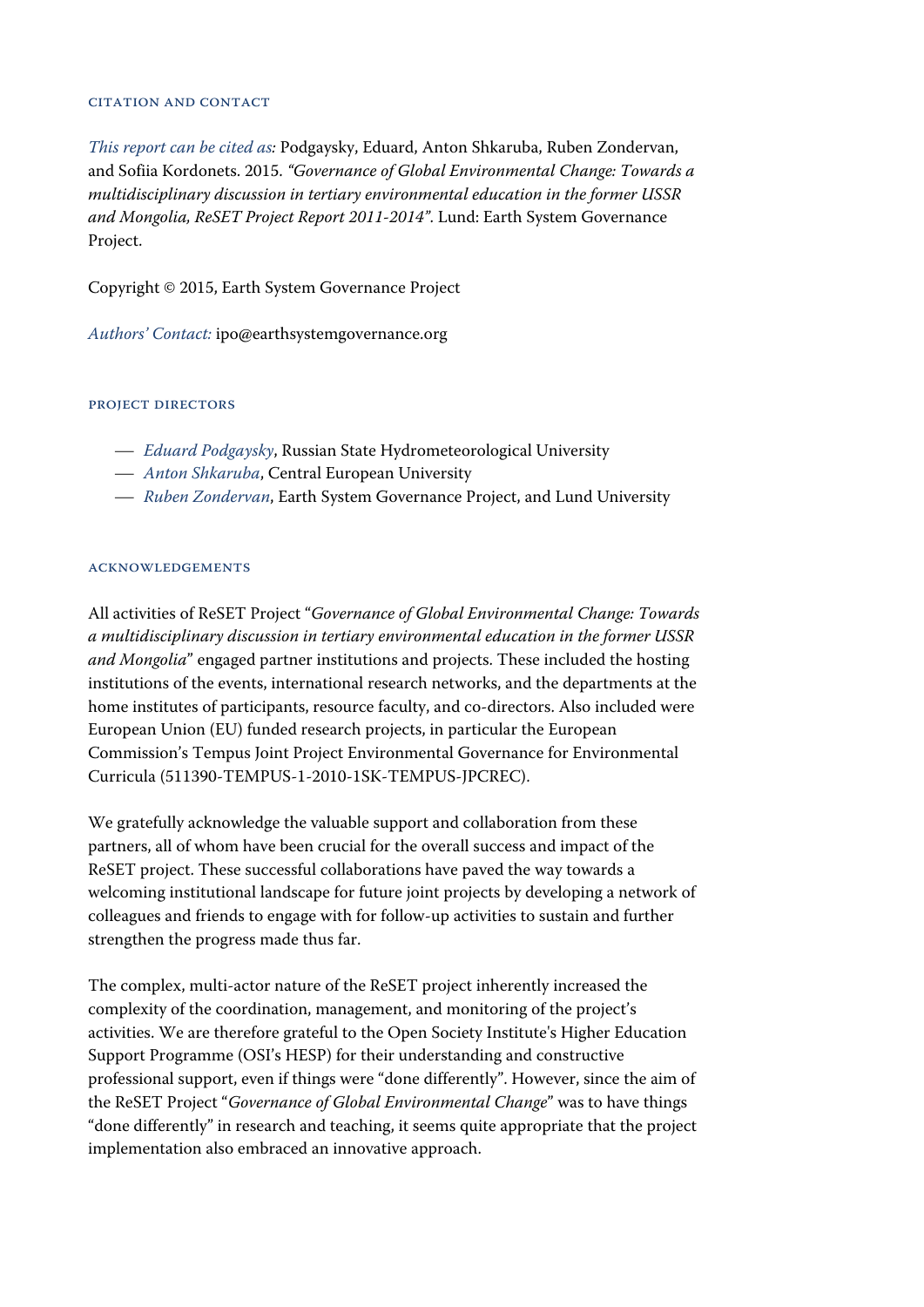## Executive Summary

This report describes, evaluates, and reflects upon the activities of the Regional Seminar for Excellence in Teaching (ReSET) Project "*Governance of Global Environmental Change: Towards a multidisciplinary discussion in tertiary environmental education in the former USSR and Mongolia*" which spanned June 2011 – August 2014.

The ReSET project was organized by the Russian State Hydrometeorological University, the Central European University, and the Earth System Governance Project, along with funding and coordination under the auspices of the Open Society Institute's Higher Education Support Programme.

In the former USSR and Mongolia, universities and research centres tend to have a solid base of expertise in research formulated around a single discipline, while inter-, multi- and transdisciplinary studies are not yet well developed. The ReSET Project was designed to address this pedagogical gap. ReSET Project activities were organized in the Ukraine, Russia, and Belarus around annual Summer Schools, complemented by inter-school sessions, pilot-courses, and by online communication amongst the participants and the faculty.

During the three years of its lifespan, the project achieved and partly exceeded its goals. Project participants developed strong, interdisciplinary expertise as they increased the quality of their teaching skills in an effort to move towards current international teaching standards. The project also assisted the participants in becoming aware of, and making contact with, a variety of national, regional, and international networks in the field. Regardless of the on-going structural challenges in the former USSR and Mongolia that continue to limit approaches to and organization of teaching and research in the region, it is likely that most project achievements can be sustained thanks to the committed engagement of those who participated in the project.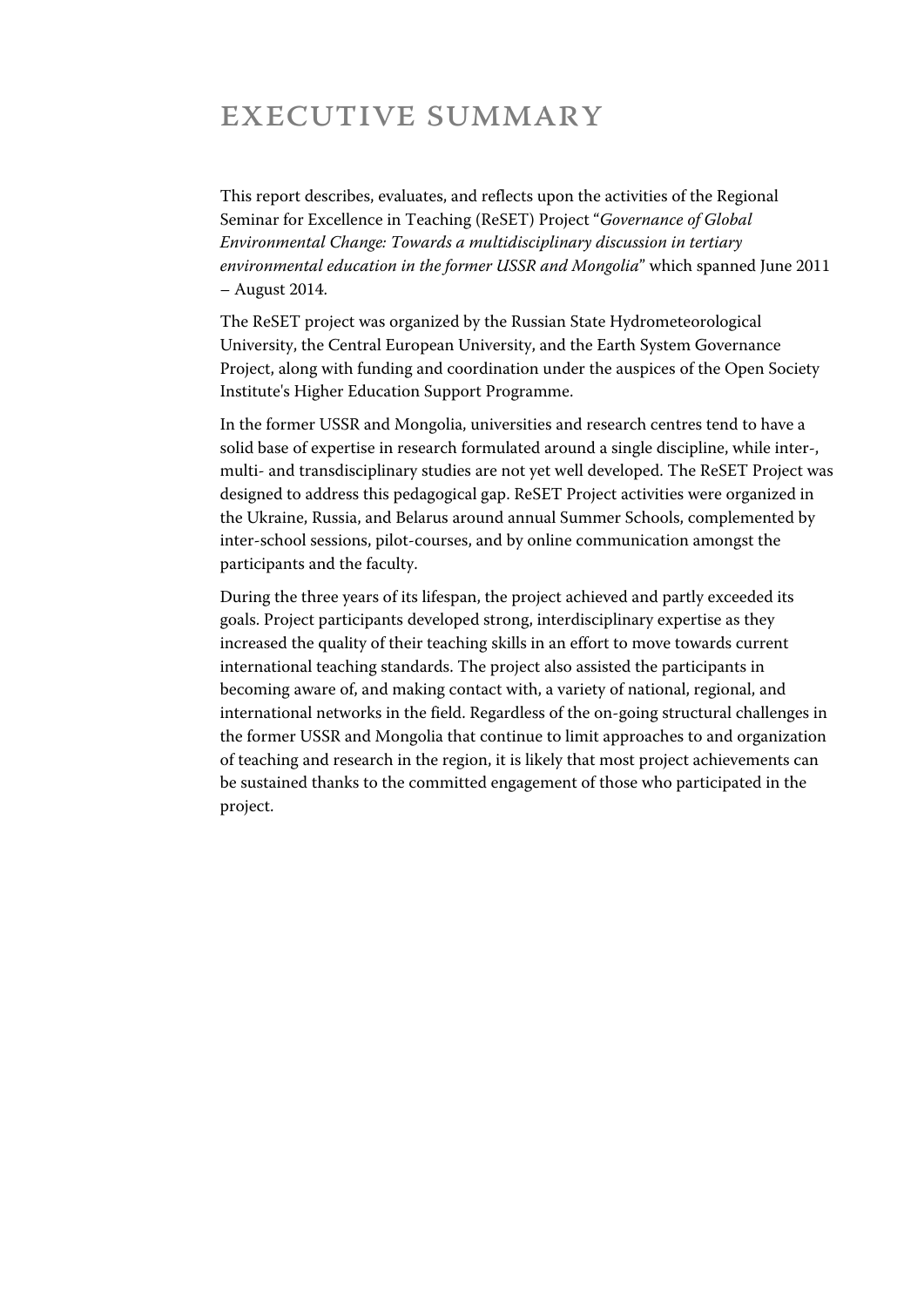# **INTRODUCTION**

The Regional Seminar for Excellence in Teaching (ReSET) Project "*Governance of Global Environmental Change: Towards a multidisciplinary discussion in tertiary environmental education in the former USSR and Mongolia*" was organized by the Russian State Hydrometeorological University, the Central European University, and the Earth System Governance Project. With funding and coordination under the auspices of the Open Society Institute's Higher Education Support Programme (OSI's HESP), the project ran a series of regional seminars between 2011 and 2014 in Russia, Belarus and Ukraine.

The overall ReSET initiative has been the central, long-term thrust of OSI's HESP to assist in building capacity among individual faculty members to improve their teaching skills within the social sciences and humanities in the post-communist countries of Eurasia. Specifically, ReSET addresses the on-going need for Eurasian post-communist countries to promote intellectual autonomy among students and scholars within their systems of higher education. One way that ReSET addresses this barrier to inter-, multi-, and a transdisciplinary study is by combating the isolationism and parochialism often found in formal academic institutions. For example, it has been doing so by building open transnational intellectual networks dedicated to expanding spaces for education. In addition, the topic of the ReSET project "*Governance of Global Environmental Change: Towards a multidisciplinary discussion in tertiary environmental education in the former USSR and Mongolia*" also lends itself to addressing this barrier by being a project within the thematic area of global environmental change.

The main goals of the ReSET project were as follows:

- 1. Develop expertise in the area of environmental governance.
- 2. Address the need to move the quality of teaching towards international standards while taking into account the existing content, quality, and teaching methodology.
- 3. Introduce more interactive and reflective modes of teaching, including those more oriented towards group work, and encouraging inquiries into related subject areas.

The project was implemented in close collaboration with the EC Tempus Joint Project Environmental Governance for Environmental Curricula (EnGo). EnGo aimed to increase the competitiveness of education for environmental professionals and environmental researchers at partner-universities in Belarus, Russia and Ukraine using principles and methods of the Bologna Process.

This report describes the overall project, including the project activities which ran from 2011 to 2014, and the results achieved by the project.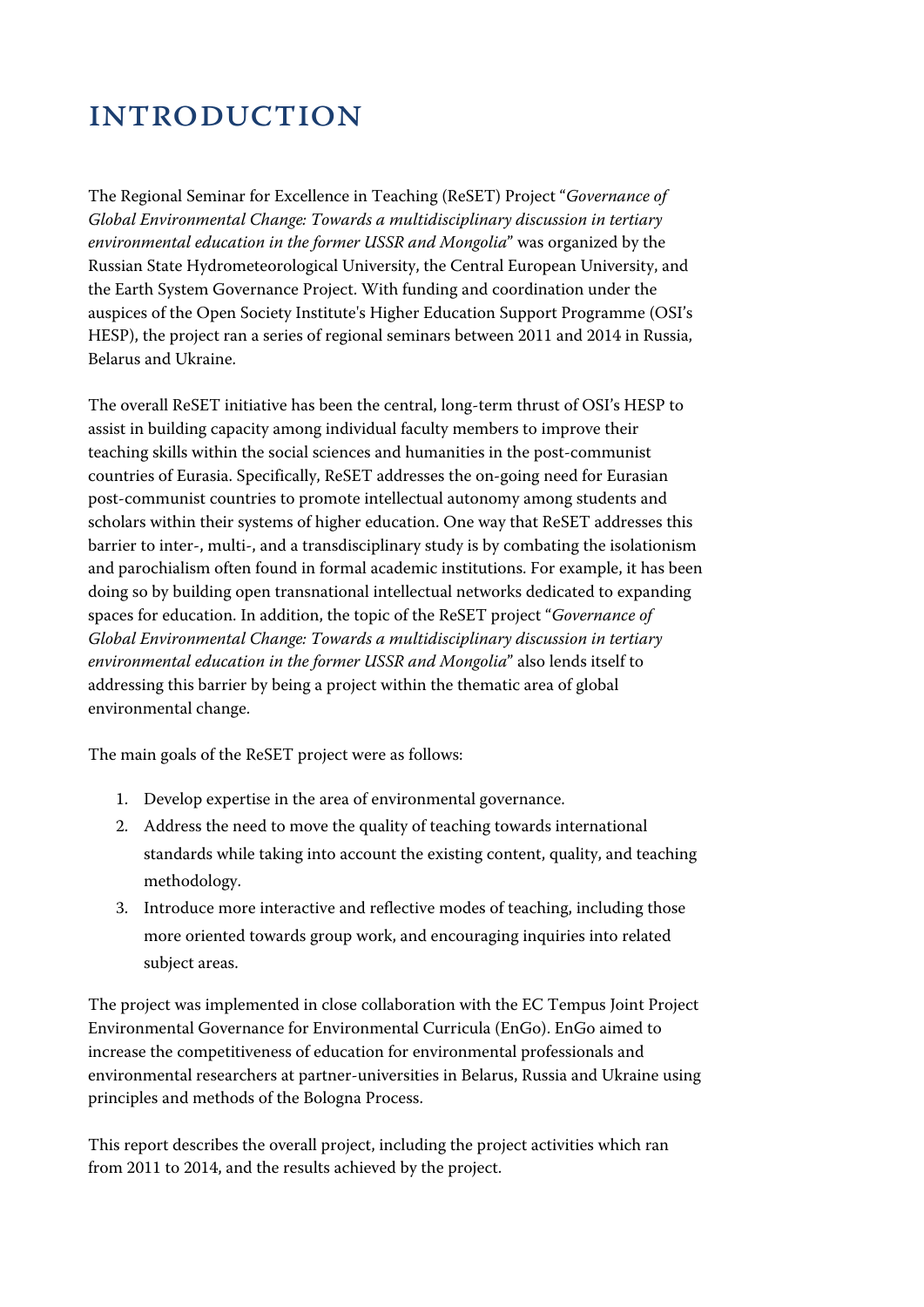## **BACKGROUND**

Global environmental change is a reality affecting our societies at every level and scale, making it a key challenge for both policymakers and researchers alike. To address this challenge and to move socio-ecological systems at every level and scale towards transformative change, policymakers need, among many other things, to learn how to translate their policy questions into research questions, while the research community needs to translate their research findings into policy options. To support this, the international research community needs multidisciplinary environmental science practitioners who broadly employ the tools and methods of both social and policy sciences.

It is typical for universities and research centres within the former USSR to have good expertise in mono-disciplinary research while inter-, multi-, and transdisciplinary studies are not yet well developed. This holds true even within the environmental sciences – a field that by definition needs an interdisciplinary approach but is still largely perceived by many as an engineering or natural science discipline. To change this perception, strong action needs to be taken to demonstrate both the advantages of applying multidisciplinary methodologies in the environmental sciences, as well as the advantages of identifying, understanding and accounting for the social and political dimensions of environmental problems in addition to the subsequent development of policy solutions.

A commitment to helping universities and research centres within the former USSR and Mongolia overcome these outdated perceptions and approaches to environmental sciences had been the main rationale behind the ReSET project. In line with the overall goals of OSI's HESP ReSET initiative, this ReSET project encouraged collaborative critical rethinking and explored the state-of-the-art in the discipline by drawing on the most current international scholarship. Instead of taking a mono-disciplinary approach typically used within the former USSR and Mongolia, the project introduced participants to interdisciplinary research in the field of environmental governance.

Two additional challenges in both the field and within the region itself motivated the project. The first challenge related to the limited inclusion and participation of local universities and research institutes. The second challenge was based on the lack of support for creative, international learning, particularly in the applied use of collaborative team work. The project helped to explore both of these challenges.

Regarding the first challenge, the limited inclusion and participation in the global change research community by local universities and their teaching programmes as well as by research institutes was found to be of particular interest, given the multitude of bi-lateral international cooperation projects that had already been completed by 2011 in the region. Interaction with the global change research community was very weak not only among universities, but also among regional researchers, as well as among formal and informal academic networks. This weak participation was attributed to a lack of incentives at academic institutes in the region to undertake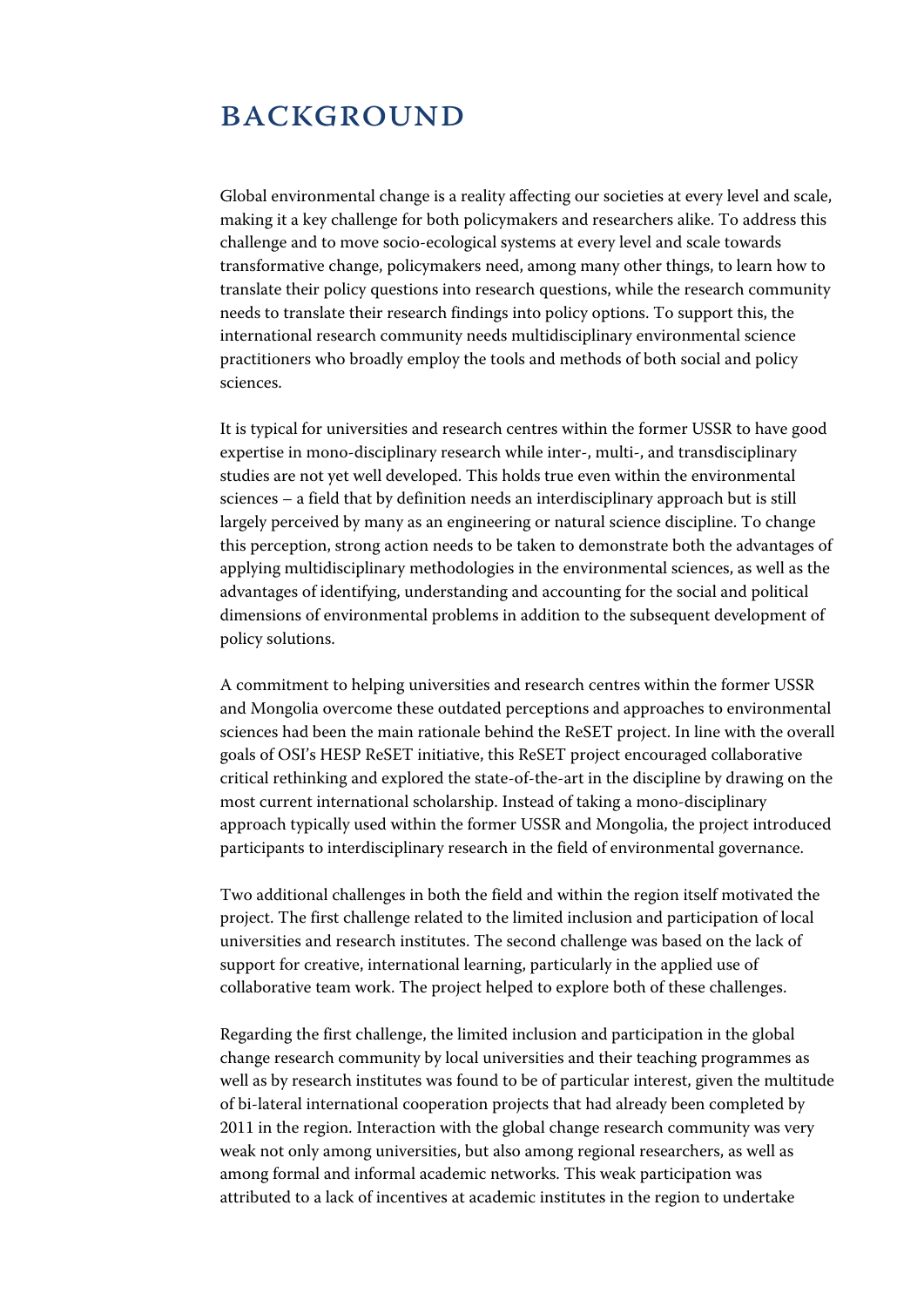innovative research, teaching and collaboration, as well as a lack of structural institutional interest in "unfunded" cooperation and networking. As a result, a general goal of ReSET was the development of competency and an appreciation among regional researchers both inside and outside academia in the value of continuously building linkages among teaching, learning processes, and scholarly activities in order to stay engaged and gain a deeper understanding of environmental governance.

To address the second challenge, regarding the lack of support for creative, international learning, including the applied use of collaborative team work, there was an initial need to first conduct a rigorous review of the regional teaching practice. It was found that the practice of teaching in its initial form neither supported creative, international learning and development, nor the fostering of teamwork. Addressing this challenge connected with the ReSET goal of supporting regional and international collaboration of peers dedicated to creative academic work and professional selfrenewal.

In addition to being motivated by these challenges, the ReSET project also embraced the Earth system governance analytical framework to help frame how project participants conceptualize environmental governance, particularly around issues entangled with science, politics, society and culture. As such, the Earth system governance analytical framework recognises that pollution control and nature conservation – issues traditionally understood as the core of environmental governance – are no longer the only domains of global environmental change discourses. Earth system governance is an analytical framework used to cope with the challenges posed by global environmental change by governing social systems in a way that prevents drastic Earth system disruption. This analytical framework also provided project participants with a way to conceptualize challenges operating at the interface between social science field of *environmental governance* research and the natural science dominated field of *earth system analysis*.

Essentially, using an Earth system governance perspective was an additional tool that helped ReSET project participants tackle the challenge of integrating new perspectives in order to better understand the impact of the internationalization of policy processes, the multi-scale consequences of ecological transformation, as well as develop a better understanding of the complex relationship between global transformations of social and natural systems currently underway. By so doing, the ReSET project introduced the use of innovative teaching and training of researchers to address the need to include criteria such as political effectiveness and efficiency, global and national justice, and equity in different levels of analysis when attempting to bridge different disciplinary assumptions, methods and foci in environmental governance research and teaching.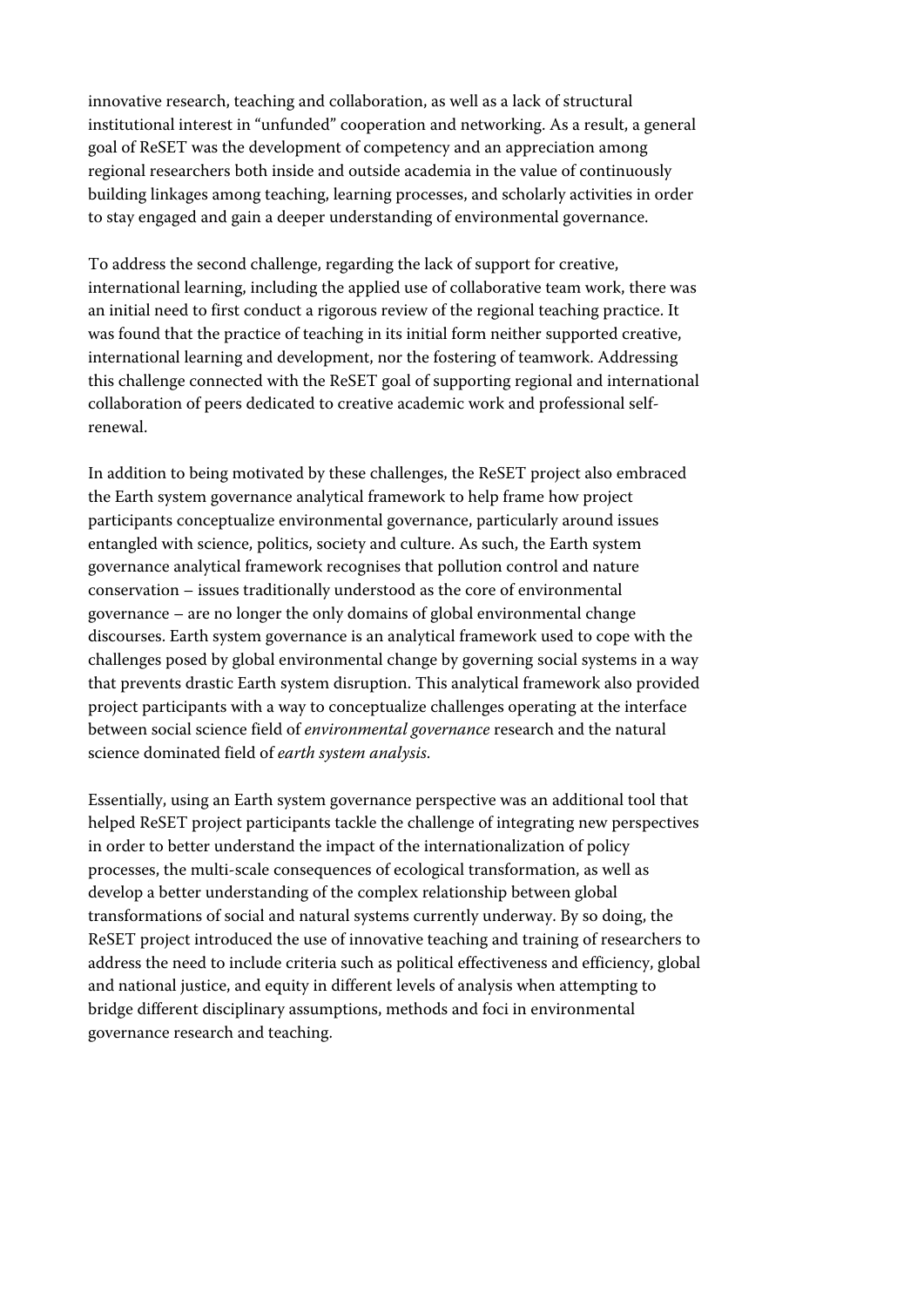## PROJECT DESCRIPTION

The ReSET Project "*Governance of Global Environmental Change: Towards a multidisciplinary discussion in tertiary environmental education in the former USSR and Mongolia*", which will be abbreviated in the rest of this report as simply the ReSET Project, involved mainly young researchers and PhD students who had established a strong involvement in teaching at their respective home institutions.

Participants were selected on a competitive basis and committed to contributing to the project for the entire project duration. Project activities were organized around annual Summer Schools, complemented by interschool sessions, by various contact sessions, and by online communications that took place both amongst the participants themselves, as well as between the faculty and the participants. Over the three years of the project, several networking and training meetings were held. While each meeting focused on a specific environmental governance topic, the topics themselves where



chosen for each meeting based on the specific requirements and interests of the participants.

In total, 34 participants took part in the project. The group of participants was quite diverse with 14 people from Ukraine, and then 10 people each from Russia and Belarus. A total of nine participants held a PhD degree, and five more were in the process of obtaining their doctoral degree.

During the first project year (2011-2012), the aims of the project were to introduce the basic principles of environmental governance and global environmental change, and to identify needs and specific 'pressure points' amongst the participants. In the sessions, cooperative work between research faculty and participants served to explore the concepts raised by the project, while also assessing the available capacities and challenges related to the backgrounds, occupations, qualifications and motivations of each of the participants. Participants identified seven course development groups corresponding to their teaching and research profiles. As a result, the topics both fitted the ongoing-teaching practices and reflected the interest of the participants to capitalise on their teaching and research experience, while also enhancing their performance once back at their home institutions. By using this first year to introduce the participants to both the project objectives and methods, it was possible to apply the methods in practical ways by actively encouraging creative and innovative thinking for curriculum development and teaching on an on-going basis.

During the second project year (2012-2013), the participants kept teaching the same courses they did before while using the opportunity to add innovative elements to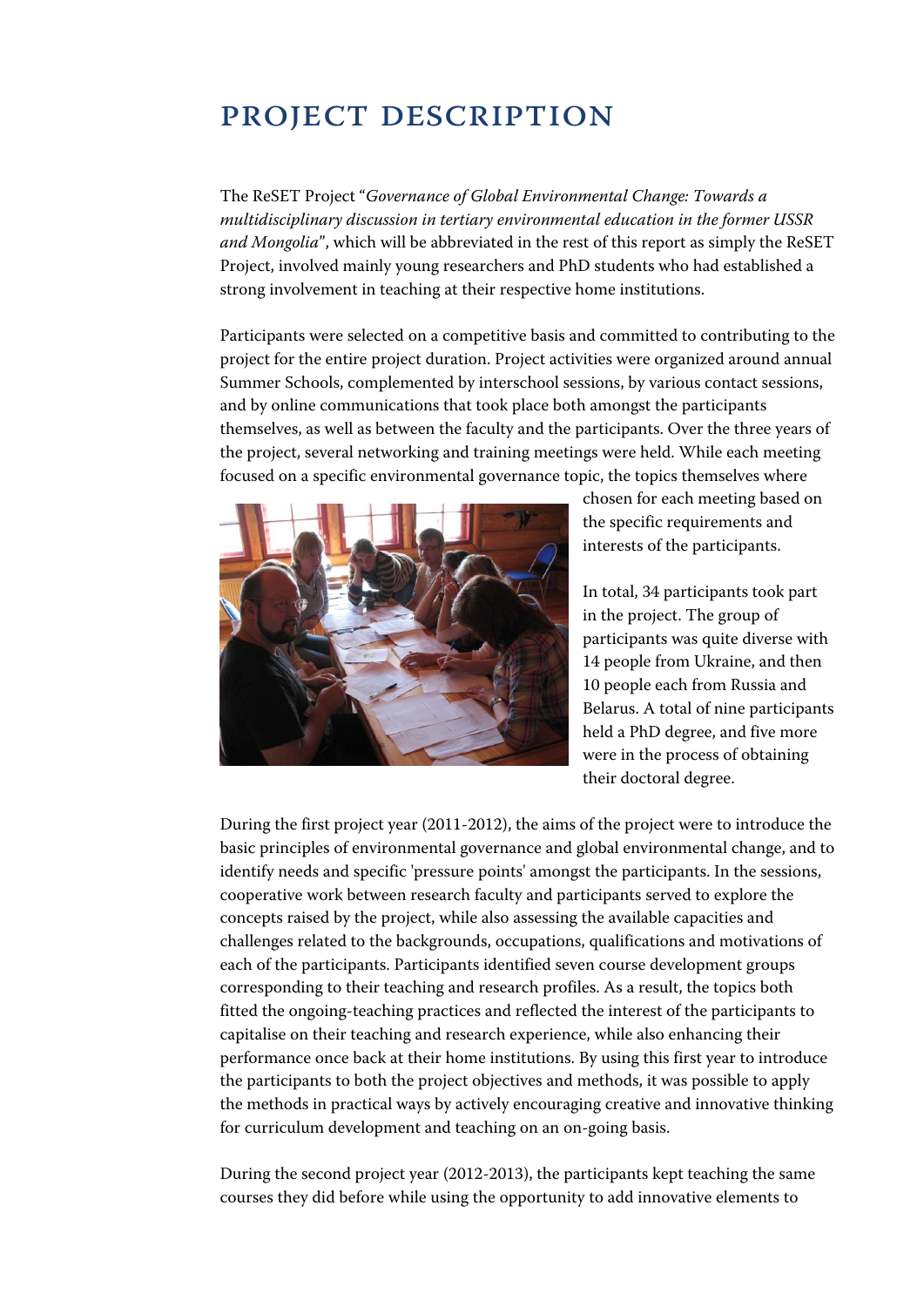their courses developed during the sessions. On-site visits by the project co-directors and resource faculty facilitated the introduction of the new elements to their courses by giving feedback on teaching methods, addressing social and policy science concepts in environmental management courses, and underlining the advantages of different governance approaches. In this period, the sessions served to develop the participants' expertise in specific topics and methodologies for environmental governance through seminars and field research, while also developing their research and teaching skills. Participants had the opportunity to jointly design and improve their course syllabi, while working with a variety of new teaching methods and techniques. Furthermore, the sessions enabled a continuous introduction of the participants to available research and teaching expertise in the region and stimulated inter-regional networking.

The third project year (2013-2014) focused on reflection and application of what had been researched, developed and taught in the first and second years. Participants worked on integrating the results of their field research into course syllabi. Participants also discussed ways to introduce scale issues into how they taught environmental governance and then launched their first pilot-courses at their home institutions.

| Date                   | Location                   | Event                                                                                                                                                    |
|------------------------|----------------------------|----------------------------------------------------------------------------------------------------------------------------------------------------------|
| 02-16 August 2011      | Pskov, Russia              | Summer school "Principles and application of<br>environmental governance and governance of<br>global change"                                             |
| 09-13 November 2011    | Minsk, Belarus             | Autumn workshop "Governance of global<br>environmental change"                                                                                           |
| 21-27 April 2012       | Kiev, Ukraine              | Spring school "Nuclear governance in a<br>changing world"                                                                                                |
| 22 July-04 August 2012 | Lviv,<br>Vorokhta, Ukraine | Summer school "Global change and local<br>challenges of environmental governance"                                                                        |
| 15-28 September 2012   | Odessa, Ukraine            | Autumn school "Rural areas: management and<br>governance"                                                                                                |
| 06-10 May 2013         | Mahilyow, Belarus          | Spring meeting of ReSET project "Governance"<br>of global environmental change"                                                                          |
| 15-29 July 2013        | Krasnoyarsk, Russia        | Summer school "Scale in Earth<br>System<br>Governance: Local case studies and global<br>sustainability"                                                  |
| 2-6 December 2013      | St.Petersburg, Russia      | school<br>Winter<br>"Sustainability<br>issues<br>categorised and connected -<br>summarised,<br>Transferring research results to<br>learning<br>outcomes" |

#### List of events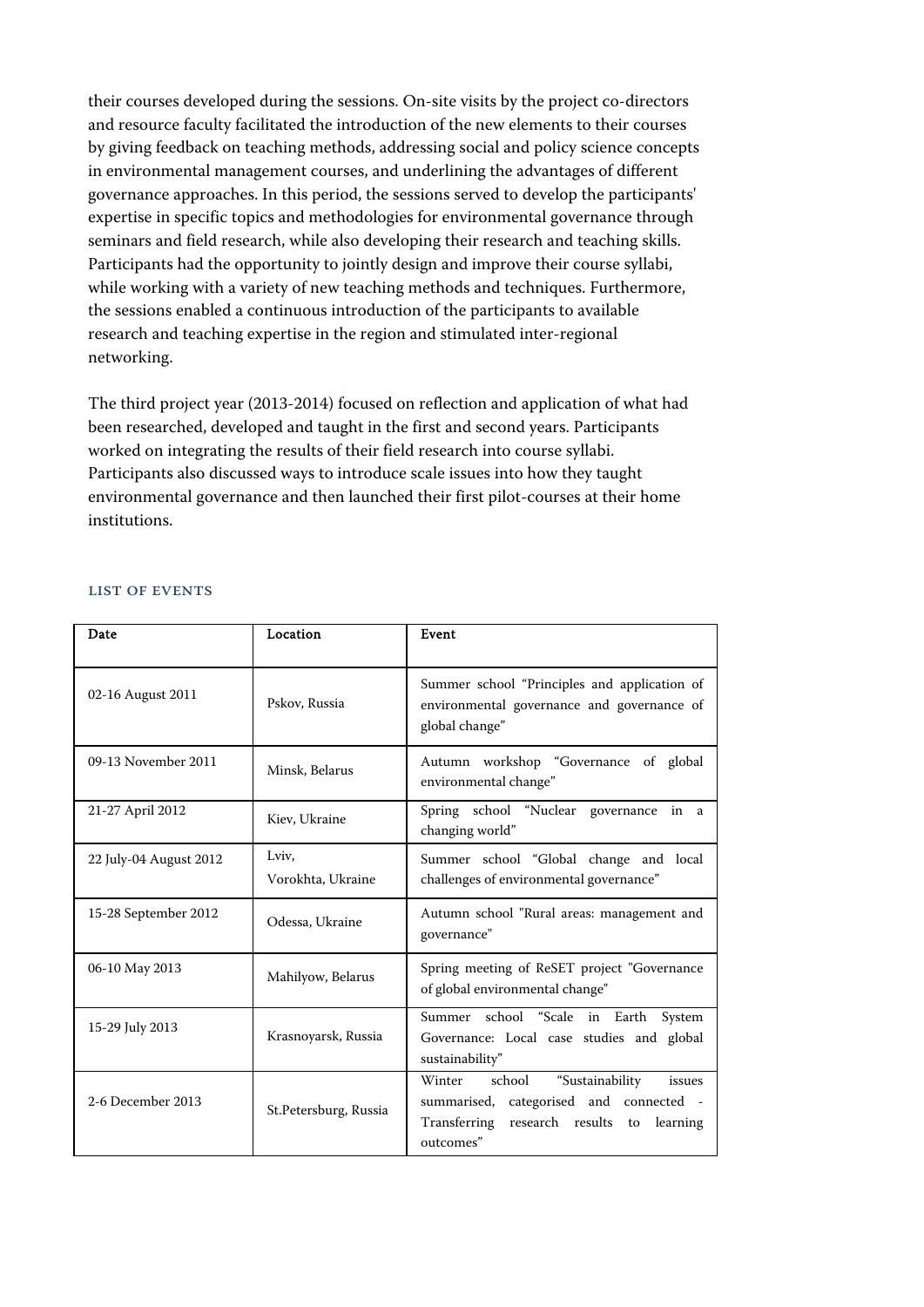| Date                  | Location                                                                              | Event                                                                                                                                                                                                                                                                                                                                                                                                                                                                                                                                                                                                                  |
|-----------------------|---------------------------------------------------------------------------------------|------------------------------------------------------------------------------------------------------------------------------------------------------------------------------------------------------------------------------------------------------------------------------------------------------------------------------------------------------------------------------------------------------------------------------------------------------------------------------------------------------------------------------------------------------------------------------------------------------------------------|
| 5-9 May 2014          | Minsk, Belarus                                                                        | School<br>Spring<br>"Governance<br>of<br>global<br>environmental change: Summarising, wrapping<br>up and evaluating"                                                                                                                                                                                                                                                                                                                                                                                                                                                                                                   |
| 4-9 August 2014       | Budapest, Hungary                                                                     | Meeting of lead authors and editors of the<br>textbook on case study research and analysis.                                                                                                                                                                                                                                                                                                                                                                                                                                                                                                                            |
| Academic year 2012/13 | Pskov,<br>Russia;<br>Simferopol, Ukraine;<br>Minsk, Belarus                           | The first course piloting round: Environmental<br>disasters governance (2ECTS) at Pskov State<br>University, Pskov, Russia; Protected areas<br>governance (2ECTS) at Taurida National V.I.<br>Vernadsky University in Simferopol, Ukraine;<br>Land-use governance (3ECTS) at the Belarusian<br>Technology<br><b>State</b><br>University,<br>and<br>the<br>International A.<br>Sakharov<br>Environmental<br>University, Minsk, Belarus.                                                                                                                                                                                 |
| Academic year 2013/14 | Kharkiv,<br>Odessa,<br>Ukraine;<br>Pskov,<br>Russia                                   | The first course piloting round (continued):<br>Protected areas governance (2ECTS) re-piloted<br>at Kharkiv National University of Municipal<br>Kharkiv,<br>Ukraine;<br>Land-use<br>Economy,<br>governance (3ECTS) re-piloted at Odessa State<br>Environmental University, Odessa, Ukraine;<br>Renewable energy governance (2ECTS) at V.N.<br>Karazin Kharkiv National University, Kharkiv,<br>Ukraine; Waste management based on life cycle<br>assessment (2ECTS) at Pskov State University,<br>Pskov, Russia.                                                                                                        |
| Academic year 2013/14 | Kharkiv,<br>Ukraine;<br>Pskov, Krasnoyarsk,<br>Mahilioŭ,<br>Russia;<br><b>Belarus</b> | The second course piloting round: Governance<br>of ecosystem services (3ECTS) Pskov State<br>University, Pskov, Russia; Communication and<br>information<br>tools<br>for<br>nature<br>resource<br>(3ECTS)<br>Siberian<br>Federal<br>management<br>University, Krasnoyarsk, Russia; Eco-innovation<br>strategies and environmental governance of<br>urban<br>(2ECTS)<br>Kharkiv<br>areas<br>National<br>University of Municipal Economy, and V.N.<br>Karazin Kharkiv National University, Kharkiv,<br>Ukraine; Governance of energy efficiency<br>(2ECTS) Joint University of Belarus and Russia,<br>Mahilioŭ, Belarus. |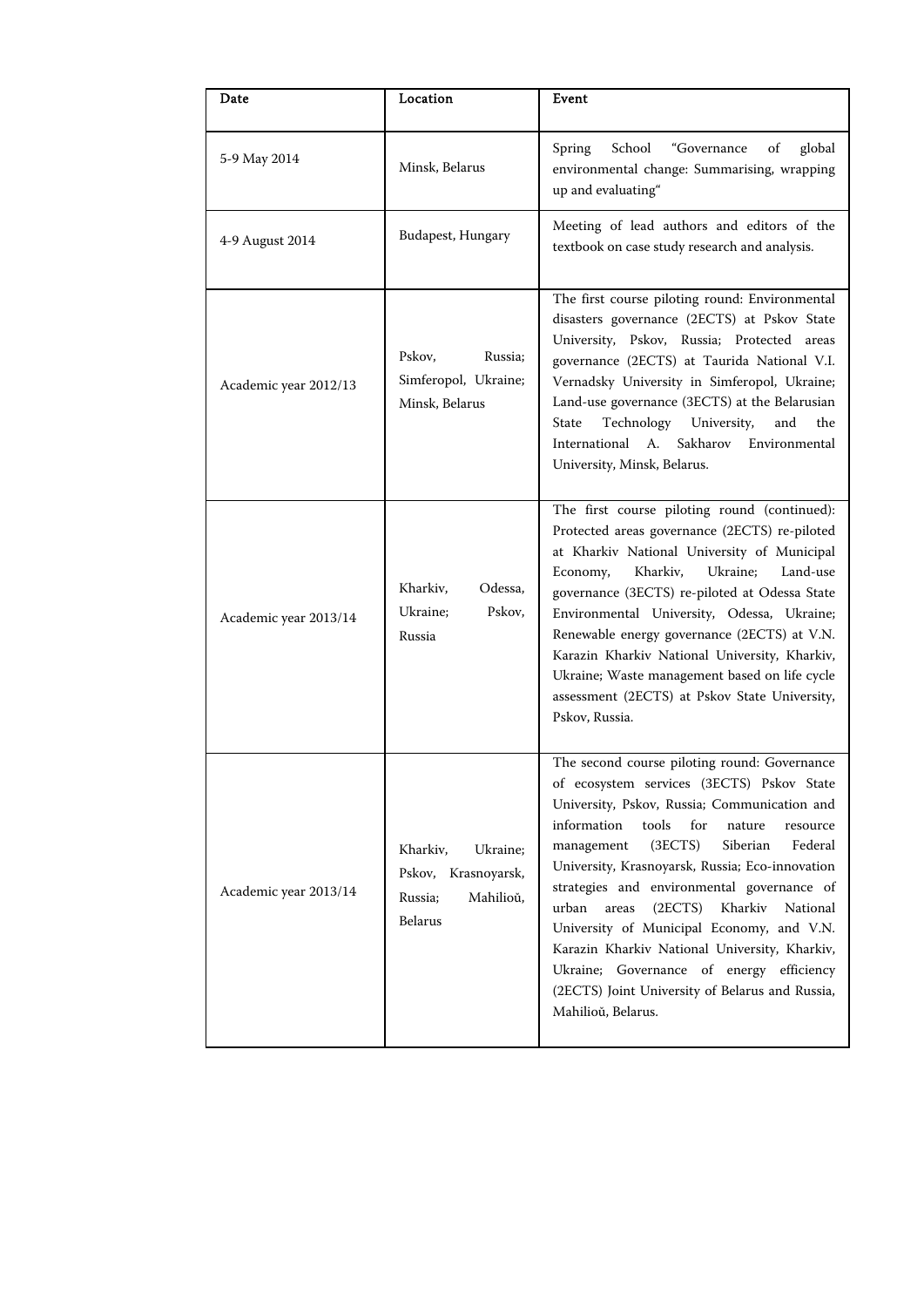# **ACHIEVEMENTS**

Tremendous progress was made during the ReSET project by its participants, including many achievements that were particularly impressive when considering that the participants had no previous knowledge of interdisciplinary social science research in general and environmental governance in particular prior to their participation in the ReSET project, and that they have very little institutional support at their home institutions.

While participants were encouraged by their home institutions as early-career teachers and researchers to participate in the ReSET project, there were a variety of obstacles to overcome once participants attempted to impellent what they had learned. For example, the home institutions for participants typically lacked the institutional structures, management, and experience in engaging with interdisciplinary research, so participants were not working in fertile ground at their home institutions when they attempted to implement, nurture, and grow innovative teaching approaches while developing meaningful international collaborations. Other challenges that needed to be overcome in the early-stages of the project included the overall poor English language skills of the participants, as well as poor translation of social science terminology into Russian, Belarussian, and Ukrainian.

Despite all these obstacles, the project participants coming from the natural sciences and engineer developed a strong, interdisciplinary expertise in the area of environmental governance, thereby meeting the first overall project goal.

The ReSET project made positive strides towards improving the quality of teaching through the solid performance of project participants in developing not only environmental governance content, but also in developing methodological skills, knowledge and expertise in both interdisciplinary social sciences research and interdisciplinary teaching



methods. Activities to build teaching and research quality enhancement skills took place through both faculty-participant exchanges and through mutual learning exercises among participants. Together with the increased access participants had to international professional networks, the project enabled participants to gain critical teaching experiences required to get onto a level playing field to meet international teaching standards.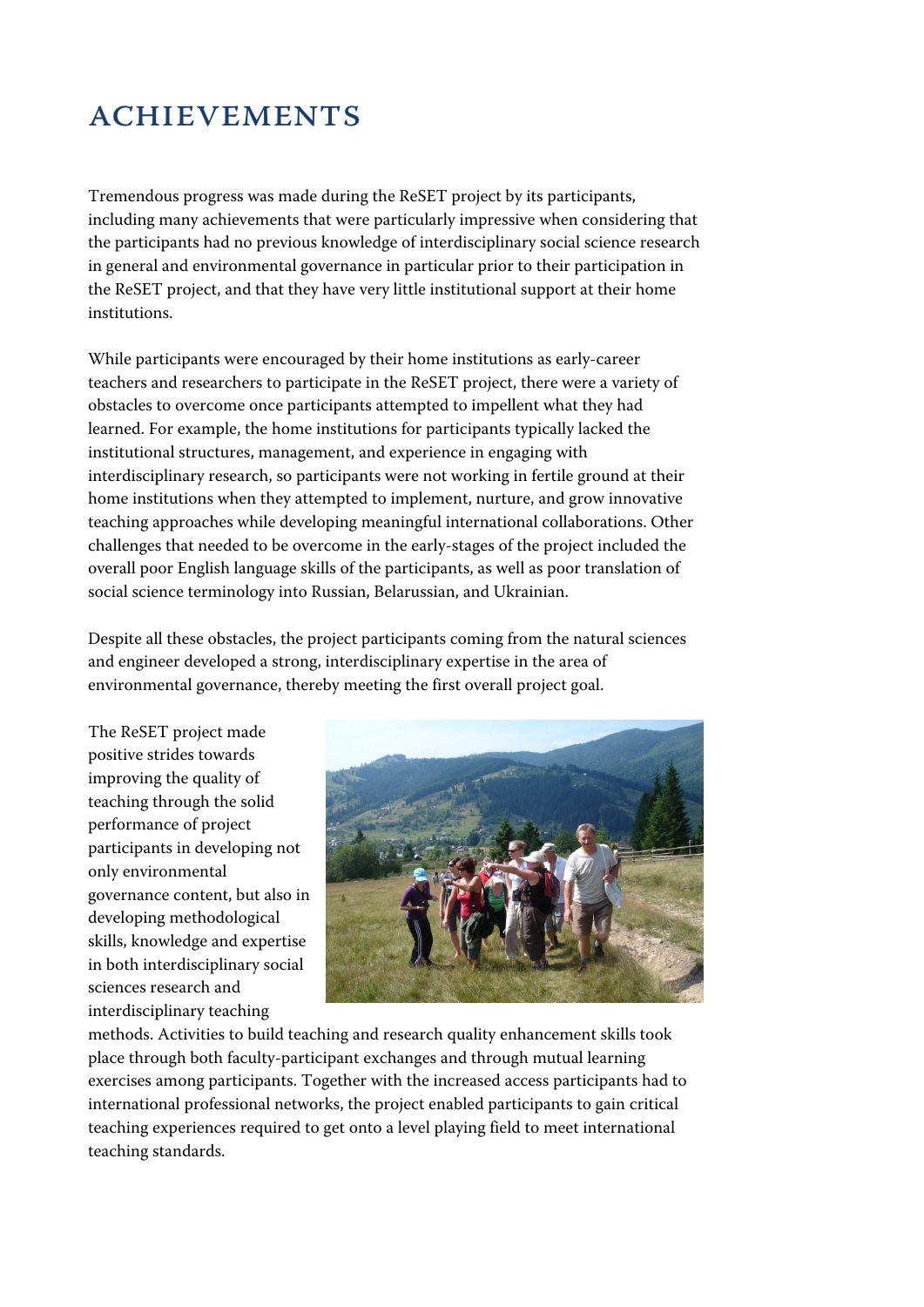Overall, the ReSET Project achieved its second goal, which was to improve the quality of teaching in order to move teaching in the region towards international standards while strengthening the quality of both content and teaching methodologies.

The project has enabled the participants to learn, understand the value of, develop, and independently implement more interactive and reflective modes of teaching that were both more oriented towards group work and also towards exploring a broader range of interdisciplinary subject areas. This was primarily done by using ReSET project meetings to expose participants to alternative teaching format designs. This immersion of participants into alternative teaching formats proved to be extremely useful in encouraging experimentation and innovation in the classroom. For example, in the early stages of the project, participants were struggling to even ask questions during traditional lectures (held in the *frontal classroom lecture* teaching format). However, over the course of the ReSET project, participants gained both the confidence and the skills to actively participate during sessions, while also learning how to themselves implement interactive and innovative teaching.

Overall, the ReSET project achieved and exceeded its third goal, which was to ensure interactive and reflective modes of teaching were introduced and even actively implemented during the ReSET project to maximize the likelihood that those modes of teaching will be sustained beyond the duration of the project itself.

During the three years of its life-span, the ReSET Project also resulted in other outcomes. Some of the other outcomes were explicitly intended, but other outcomes came as unexpected, beneficial spill-over effects that enhanced the take-away cobenefits for the participants, their home institutions, and the network alike. There are four such other outcomes worthy of mentioning herein.

The first of these other outcomes was the way the project succeeded in increasing the knowledge and skills of the individual participants, which supported their growth as university teachers and scholars. This was achieved through broadening the overall academic and scholarly orientation, and teaching philosophies

Secondly, ReSET project participants had the experience of actually developing and piloting several courses and course modules in close collaboration with and under the critical scrutiny of the Resource Faculty. This live teaching experience of the pilot courses enabled all participants to be able to actively practice how to develop and revise teaching and curricula within the actual, real-life, challenging environments that exist at their home institutions. During these pilot courses, participants also practiced team teaching skills by working alongside ReSET participants from other institutions as co-teachers. The success of the co-teaching experience was particularly remarkable given the on-going tensions between Russia and the Ukraine, which were the two countries with the largest number of ReSET Project participants. The end result was that participants were able to both successfully enrich their teaching portfolios, while also demonstrating to their home institutions the potential benefits of having crossinstitutional teaching collaboration, in spite of current institutional structures.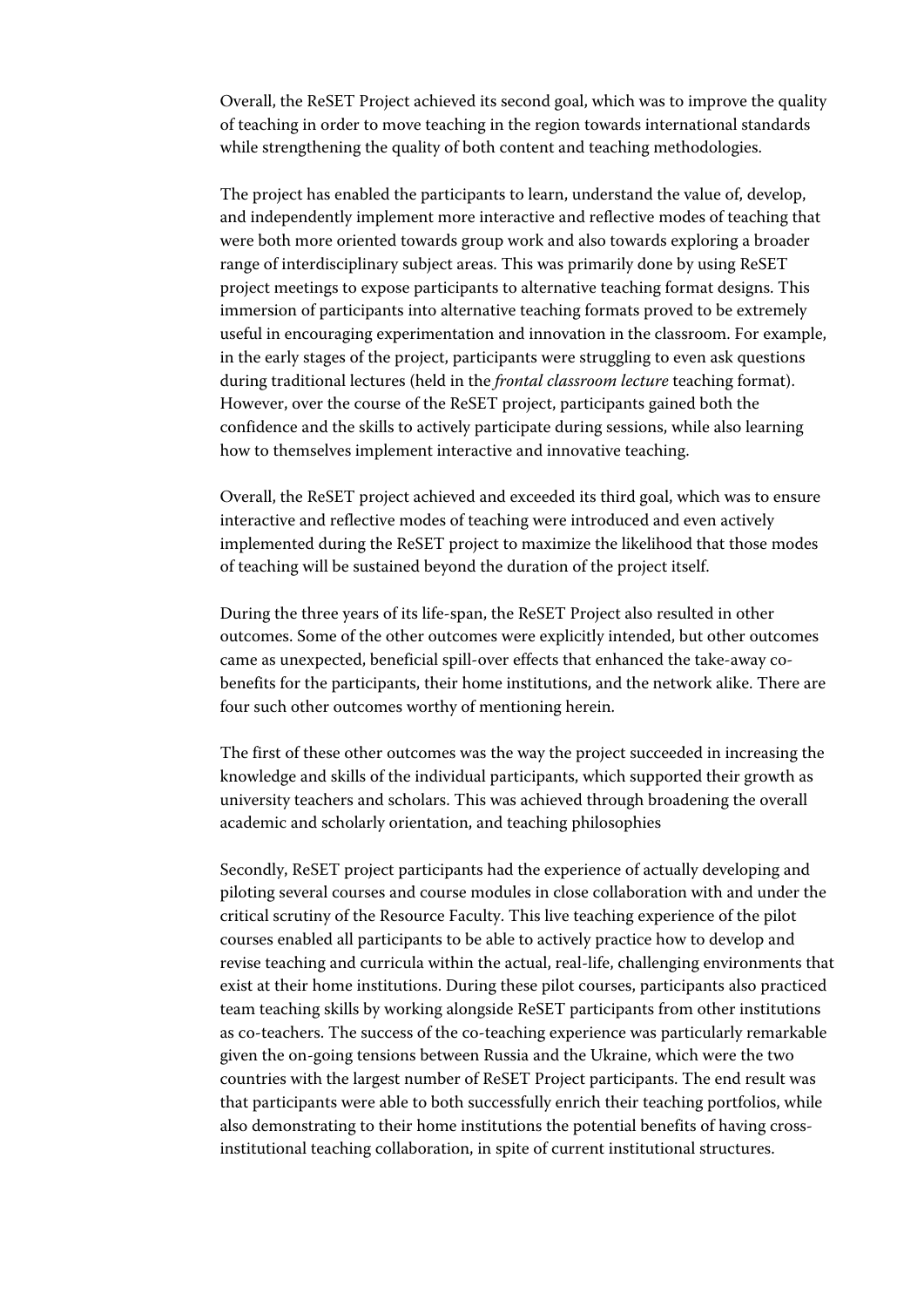Thirdly, the ReSET project was used to challenge participants to formulate, address and debate some of the most current discourses in global environmental governance. The project contributed to the development of a stronger sense competence, intellectual rigor and resourcefulness among the participants when it came to their scholarship and teaching competency on dealing with environmental governance. However, it remains to be seen to what extent participants will be able to continue to engage in current developments in environmental governance research, both beyond their own geographical region and beyond the scope of follow-up projects, now that the ReSET project has concluded. Given the struggles that the participants had with understanding basic social science concepts, it may be that expecting participants to engage with state-of-the-art social science academic discourses was not realistic.

Finally, the fourth outcome was that the project enabled the participants to become aware of, and establish contacts with national, regional, and international networks in the global environmental governance field and the global change research community, not the least of which were their new connections with the Earth System



Governance Project. The ability of the participants to tap into these networks to gain new contacts in the field will be of great value for their post-project work on environmental governance. Together with early-career scholars from the Asia-Pacific region through collaboration with the Asia-Pacific Network on Global Change (APN) in the 2013 Summer School, the ReSET project participants, Resource Faculty and many others involved in the project have formed among themselves a dense network of contacts and collaborations. The new early-career network led *inter alia* to the development of successful funding proposals to sustain the networks, the research, and the academic debate.

There are two tangible outcomes of the project. One outcome was the design of joint courses on environmental governance at both the Bachelors and Masters levels. The second tangible outcome of the project was the development of a textbook on environmental governance case studies within in the former USSR and Mongolia.

#### Joint courses

The courses developed jointly by the project participants were introduced to the tertiary educational system through a number of pilot teaching sessions at the partner universities for the ReSET project. The courses piloted in 2012-2014 were:

 Land-use governance (3ECTS) at Belarusian State Technology University, and the International A. Sakharov Environmental University, Minsk, Belarus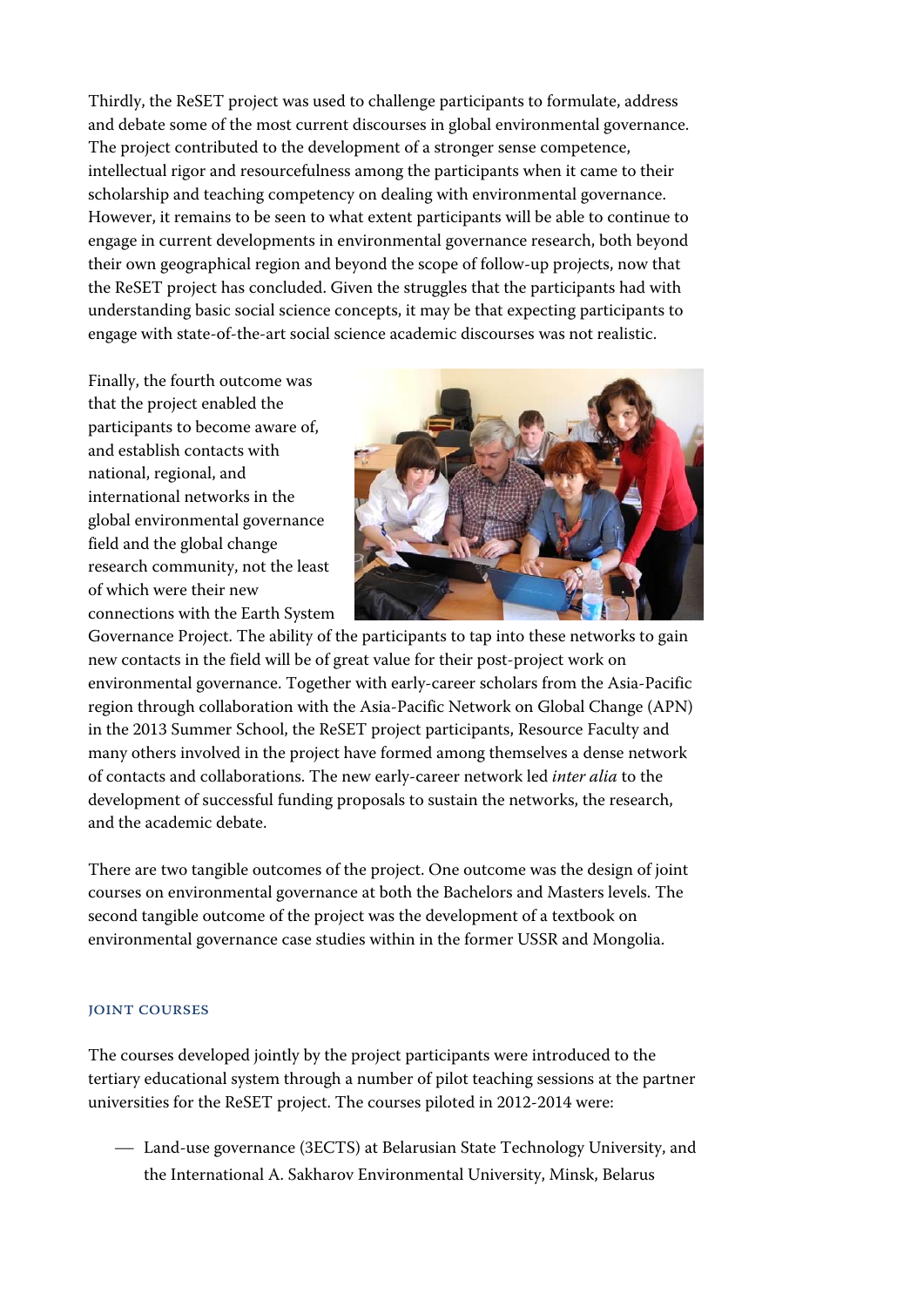(2012/13), and the Odessa State Environmental University, Odessa, Ukraine (2013/14);

- Environmental disasters governance (2ECTS) at Pskov State University, Pskov, Russia (2012/2013);
- Protected areas governance (2ECTS) at Taurida National V.I. Vernadsky University in Simferopol, Ukraine (2012/13), and Kharkiv National University of Municipal Economy, Kharkiv, Ukraine (2013/14);
- Renewable energy governance (2ECTS) at V.N. Karazin Kharkiv National University, and Kharkiv National University of Municipal Economy, Kharkiv , Ukraine (2013/14);
- Governance of ecosystem services (3ECTS) at Pskov State University, Pskov, Russia (2013/14);
- Communication and information tools for nature resource management (3ECTS) at Siberian Federal University, Krasnoyarsk, Russia (2013/14);
- Eco-innovation strategies and Environmental Governance of Urban Areas (2ECTS) at Kharkiv National University of Municipal Economy, and V.N. Karazin Kharkiv National University, Kharkiv, Ukraine (2013/14);
- Waste management based on life cycle assessment (2ECTS) at Pskov State University, Pskov, Russia (2013/14); and
- Governance of Energy Efficiency (2ECTS) at Joint University of Belarus and Russia, Mahilioŭ, Belarus (2013/14).

Most of the course learning materials, including syllabi, presentations, descriptions of course assignments and readings, are available to ReSET Project participants from the e-learning site hosted by the Odessa State Environmental University (http://envgov.osenu.org.ua/course/index.php). Selected syllabi are accessible from the web-pages of some of the partner institutions (e.g. http://bio.sfukras.ru/files/3518\_Communication\_2014.docx).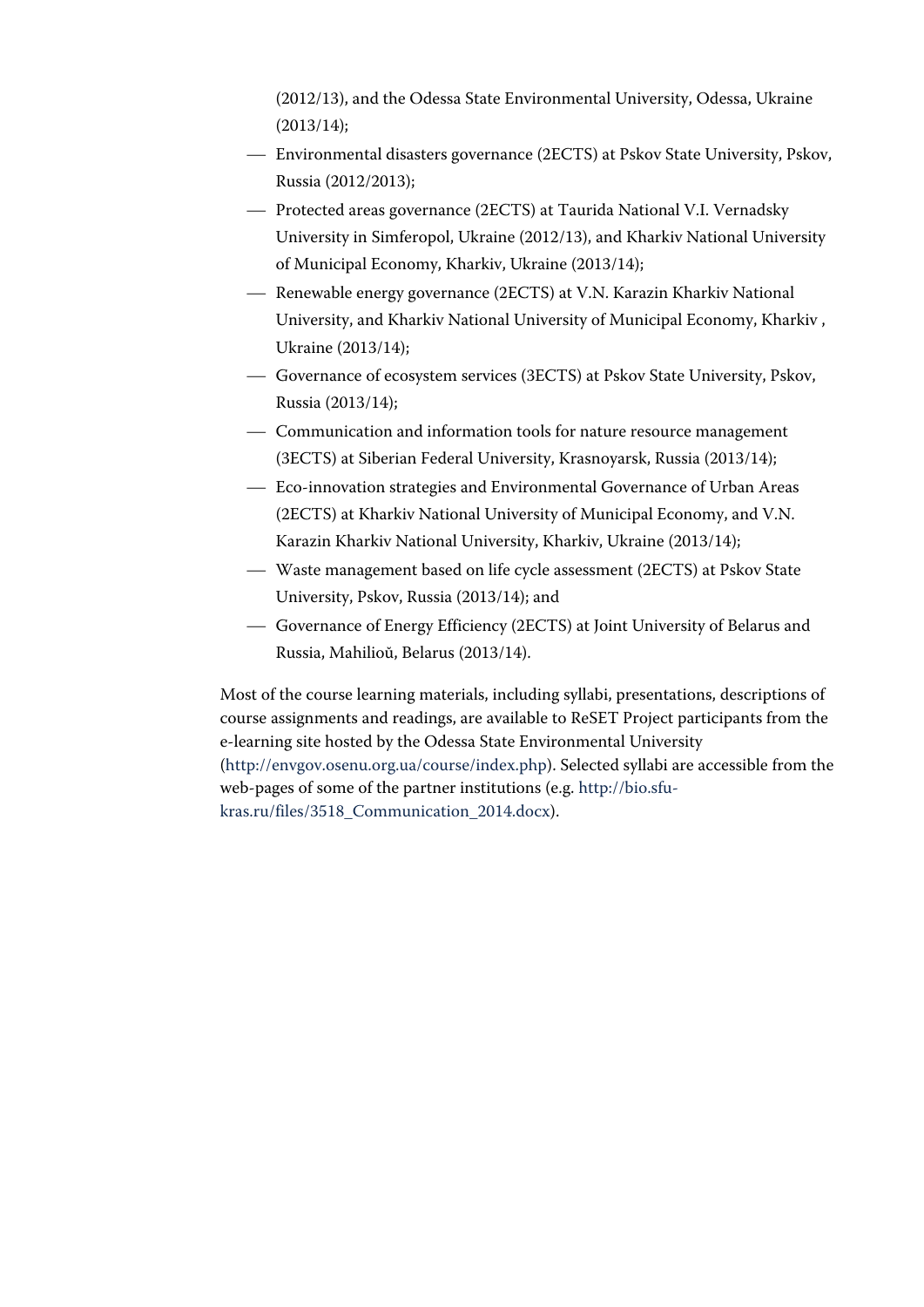## **IMPACTS**

The ReSET Project made a significant, direct impact upon developing the competencies and knowledge of the individual participants themselves. However, its impact on the departments at the home institutions for the participants has been considered generally weak and indirect, with the exception of the home institutions where course pilots took place. At departments where course pilots were launched, there was a more direct positive impact that could be linked back to the ReSET project. In the following section, the impact on individual participants and on their department at their home institutions will be discussed.

#### Individual Impact

Most ReSET project participants had backgrounds grounded within either the natural sciences or in engineering. Participants made enormous progress in learning the value of interdisciplinary research and teaching approaches that take into account social science perspectives on environmental change in general, and environmental governance in particular. However, in spite of their progress, it is acknowledged that by the end of the ReSET project, their new understanding of social science perspectives and interdisciplinary approaches had not yet enabled the participants to the reach the point where they could easily translate new knowledge into new practical applications.

Additionally, the participants engaged in many group and independent exercises during ReSET project events. While these live events enabled participants to gain competence in contributing independently and collegially to scholarly works such as research and resulting publications, this too had limitations.

For example, it was found that participating at various scholarly assemblies on an individual level, participants built capacity and gained insights into how to take critical and creative approaches to scholarship and teaching. These gains are due in no small part to the efforts of the Resource Faculty and the Project Directors working in lectures and tutoring sessions to create an open, constructive atmosphere which encouraged comments, criticism, co-design and the ability for participants to launch their own initiatives during events. Whether or not participants will use this capacity at their home institutions depends on many factors, including their role in their departments. As early-career researchers, their influence may be somewhat limited in traditionally structured departments.

While their ability to engage in the international discourse in-depth is still limited, the competency of participants in applying new teaching methodologies for teaching environmental governance was significantly improved through the ReSET project, including their awareness of and ability to engage in regional and national discourses. But once again, as early-career researchers, their influence may be somewhat limited in traditionally structured departments, so their ability to apply their new skills back at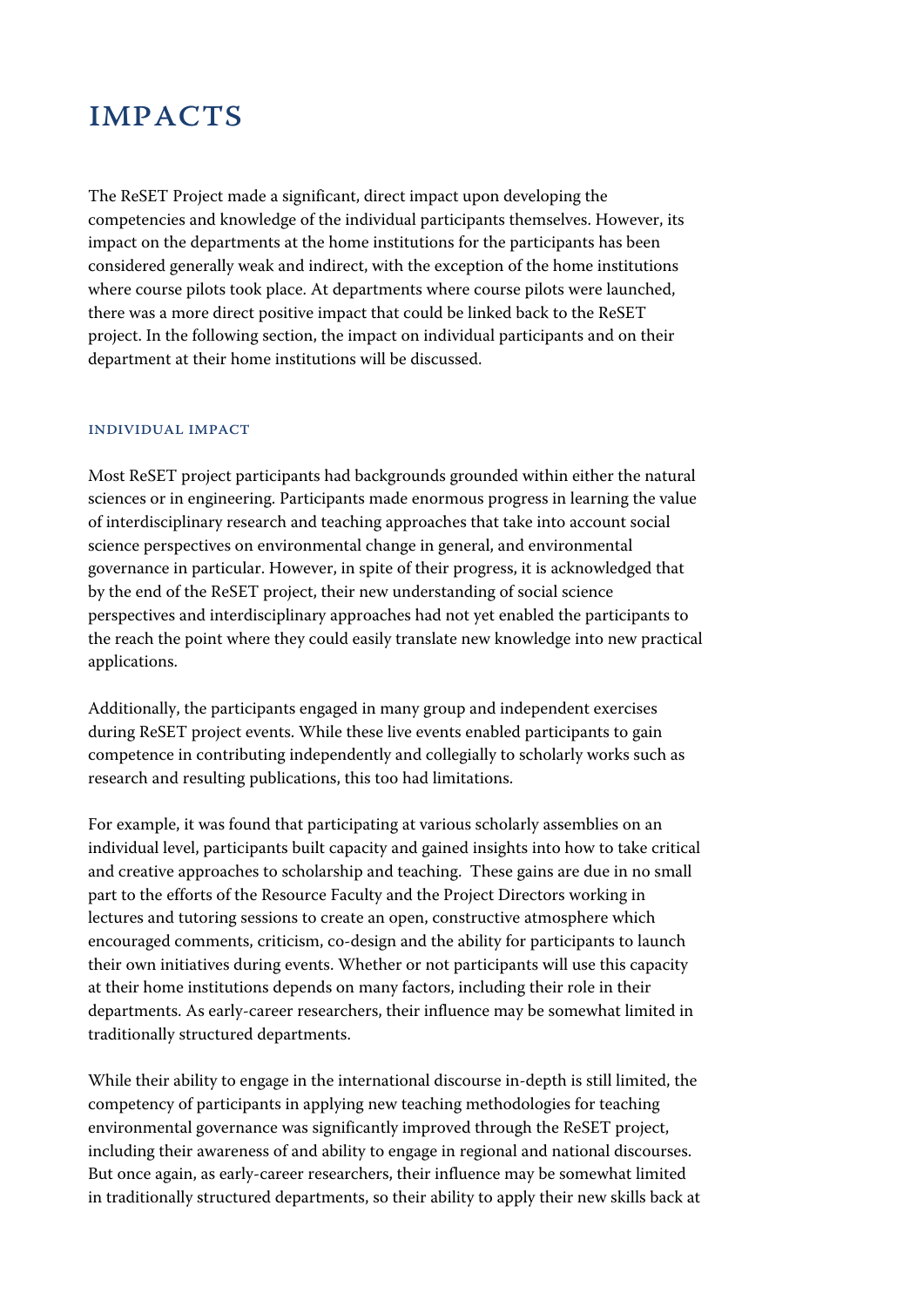their home institutions is conditional on the limitations and opportunities found in their specific institutional settings, including the potential for institutional reform.

Regarding the thematic groups that formed during the ReSET Project, participants had the benefit of having groups that all had a very diverse regional composition. This was particularly beneficial during the development and piloting of the courses. Taken altogether, these experiences contributed to the promising outlook for both improvements in the level of motivation, teaching performance and proficiency in applying innovative methods to facilitate the learning and development of critical thinking of students within and beyond the classroom, even within narrow spaces allowed and available in their regular teaching work. The thematic groups also contributed to the positive outlook on prospects for future regional collaboration.



The project had a significant impact on the internationalization of the teaching experience of participants in terms of their academic activity thanks to the international activities that were initiated by being engaged with other ReSET project participants from different countries. For example, the courses that were developed by international teams and the course pilots that were co-

taught provide evidence of how this internationalization became visible and manifested for many participants during the project, but it did not necessarily impact all participants to the same extent. Some participants still, unfortunately, perceived this step to be too big, while others were simply not interested in internationalization, and yet others lacked either the academic or personal capacity to move ahead with internationalization.

Regarding the push for internationalization, significant progress was made by most participants in communicating and using the English language during the ReSET project. The initial level of the English language ability of the participants was significantly lower than expected based on what participants had indicated on their application forms. At the onset of the project, all but two participants were lacking in sufficient English language skills, which meant that most participants were struggling to follow the programme. However, over the life span of the project, most participants made tremendous progress in improving their English language skills, which in turn also strengthened their confidence in their own presentation and teaching abilities.

The ReSET Project had a profound impact on many of its participants. It helped to open doors to new opportunities, and provided a space in which participants could develop their confidence by practicing new, innovative teaching methodologies. Participants also gained new insights into how to both teach and research in interdisciplinary ways within the environmental governance field. Participants are also introduced to new international research nodes and communities of practice.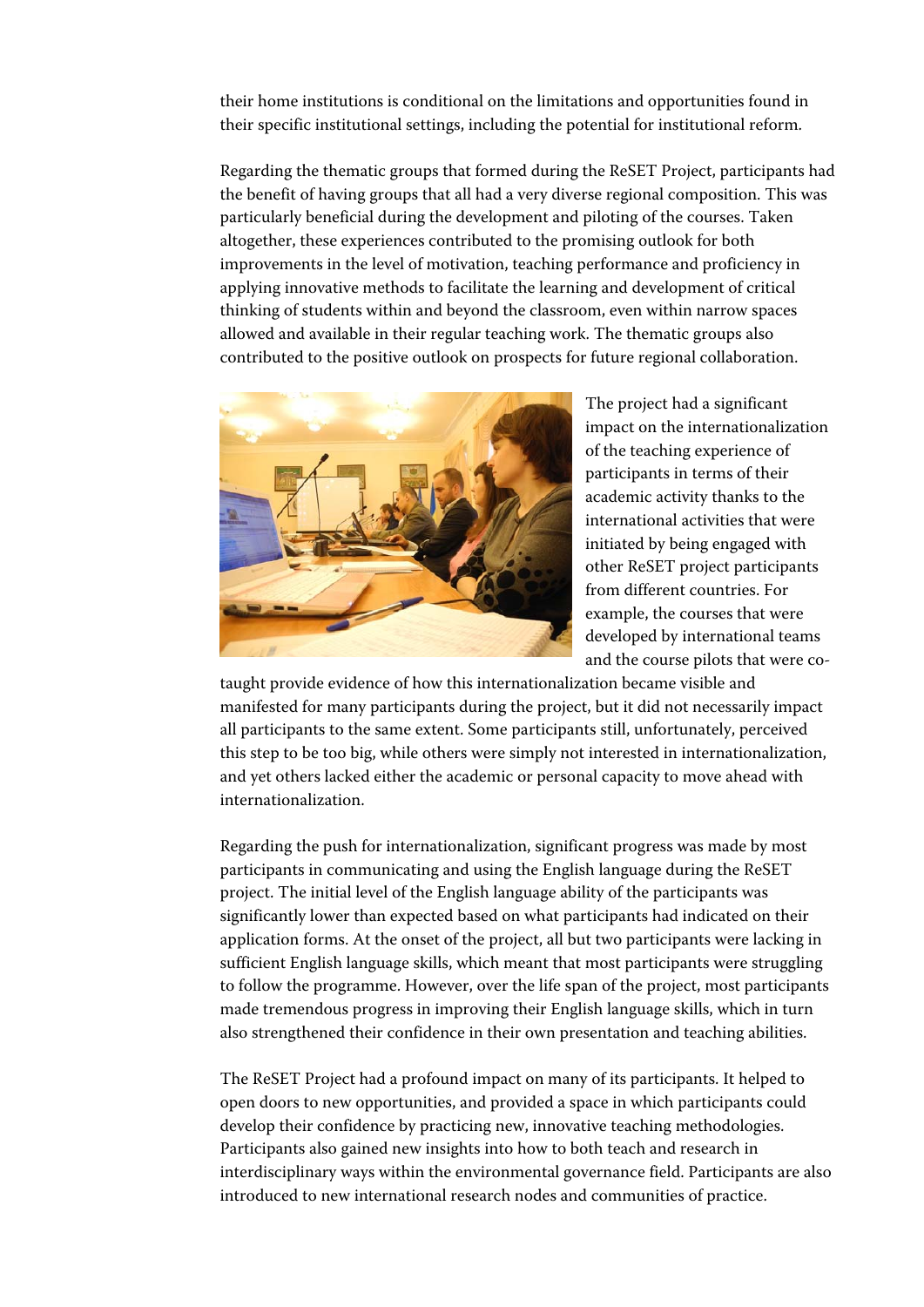#### Departmental Impact

In general, the departments where participants were based at their home institutions were positive about their participation in the ReSET project. Their departments were particularly enthusiastic about the involvement of participants in developing scholarly works during the ReSET project, both as a way to enhance their study experience, and also to build their writing portfolios as early-career teachers and researchers.

Departments were generally appreciative of the skills, knowledge, connections and collaborations gained by their early-career teachers and researchers throughout the project. However, as described in the previous sections, the participants continued to face obstacles embedded in institutional structures and prevailing mentalities within their home institutions that often meant that participants did not have fertile ground in their departments in which they could grow their newly learned collaborative, interdisciplinary teaching and research skills. These same structural and perceptual obstacles also raised concerns given their potential to also inhibit prospects for meaningful international collaborations and interdisciplinary research.

It is worth noting that the ReSET project was neither designed nor mandated to implement structural institutional reforms in the respective departments at the home institutions of the participants. While most institutions the project participants interacted with were found to be open to considering changes, it became clear to participants that the inherent slowness, inertia, and entrenchment of "vested interests" meant that it will take time and special efforts to make progress on the departmental front. For example, there was relatively low, indirect progress when it came to attempts to build, and promote new curricula that were focused on using experimenting with new teaching methods, materials and technologies.

However, even given the relative structural constraints within the home institutions, participants were still able to make some space to experiment with innovative teaching during the course pilots. Participants were also still able to continue working towards strengthening their interdisciplinary research. As a result, the impact of the project was found to have been quite satisfactory.

The project made a good impact on many departments though their exposure to critical discussions on environmental governance curriculum development, as well as on innovative teaching methodologies. This success was due in no small part to engaging a combination of both our ReSET partners and our non-ReSET colleagues in ReSET activities not only within the former USSR and Mongolia, but also between these areas and other regions in Western and Central Europe. All events were organized in collaboration with local ReSET partners, often alongside many non-ReSET partner institutions, faculty and students as listed in the event summaries that can be found in attached Annexes. Both ReSET partners and non-ReSET colleagues enjoyed the direct and indirect benefits that arose from being exposed to one another, while departments benefited from having access to ReSET resources ranging from networking at faculty visits with both ReSET partners and non-ReSET colleagues, as well from having their own departmental curriculum enhanced through access to ReSET materials.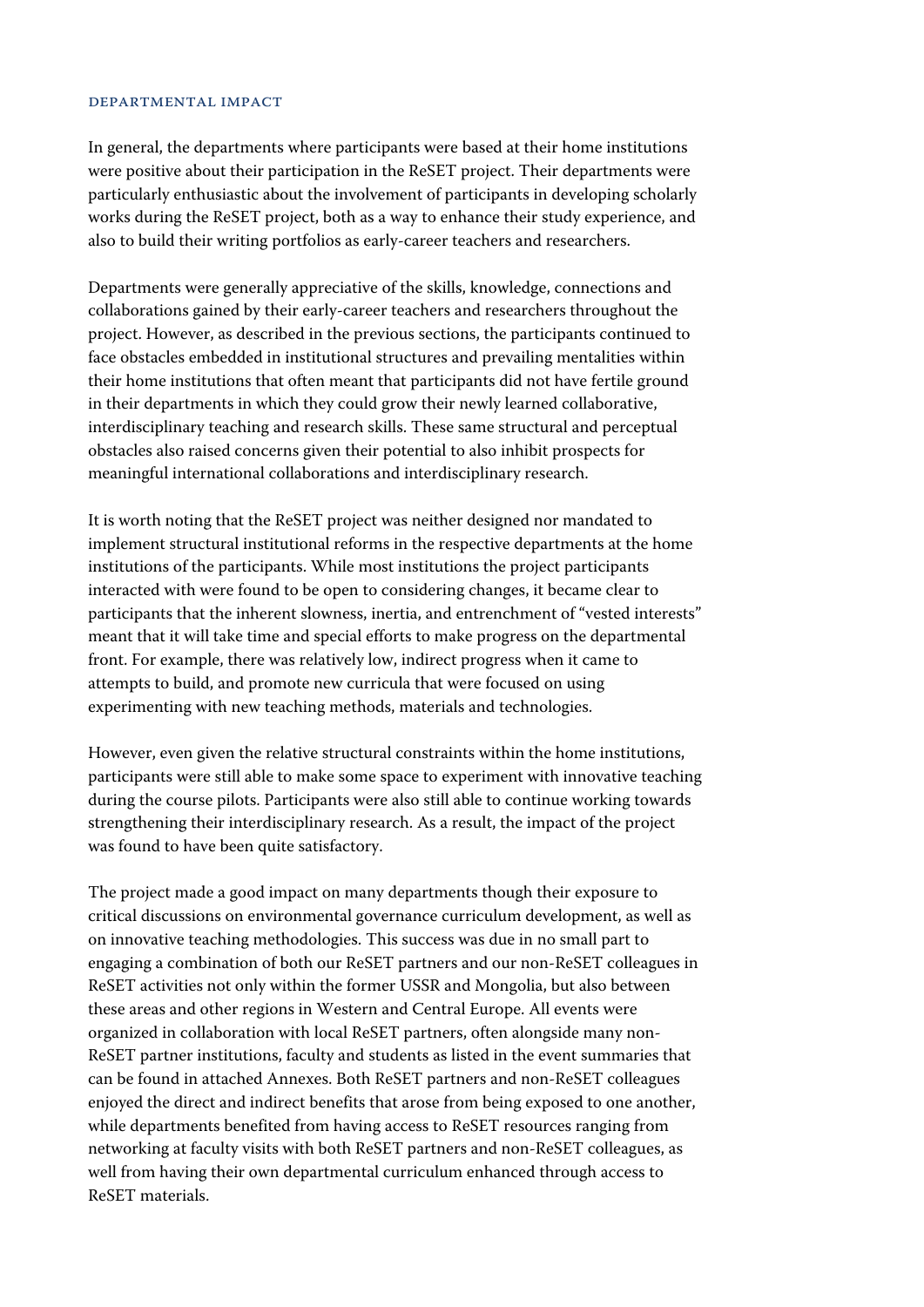# Conclusions and Future work

The Regional Seminar for Excellence in Teaching (ReSET) Project "*Governance of Global Environmental Change: Towards a multidisciplinary discussion in tertiary environmental education in the former USSR and Mongolia*" was done in close collaboration with the EC Tempus Joint Project Environmental Governance for Environmental Curricula (EnGo). The ReSET Project hosted over 20 joint events. It also developed and piloted several joint courses.

Following the research training schools that were held in Vorokhta/Lviv and Krasnoyarsk, ReSET project participants took part in a variety of joint research projects, as well as joint publications between universities in Russia, Ukraine and Belarus and much more. The ReSET project, in conjunction with EnGO, has created strong ties between the project participants and introduced novel methodologies to early-career faculty.



Most participants in the ReSET project had either the natural sciences or engineering backgrounds. In spite of their strict mono-disciplinary focus, participants made enormous progress in learning the value of inter- and multidisciplinary research and teaching approaches that take into account social science perspectives on environmental

change in general, and environmental governance in particular. Thanks to being actively engaged in learning and applying inter- and multidisciplinary perspectives on environmental governance through the development and piloting of new courses, ReSET project participants were able to set the stage for deploying the new courses on environmental governance at their home institutions. The expectation is that these early-career scholars would be able to build on these initial pilot courses in order to apply innovative new approaches to teaching and research in classrooms at their home institutions, thus enhancing the potential for their students at the Bachelors and Masters levels to gain competency and build experience in practical research and independent group work.

In order to sustain the achieved goals by reinforcing the positive outcomes, while also following-up with the group of participants to keep track of their progress in making changes at their departments within their home institutions, it would be beneficial to support further work beyond the term of the project. This optimally would include a teaching and curriculum support, as well as provide support for the further development and fine-tuning of both the evaluation component, for both the institutional adjustment and institutional capacity building components. Optimally,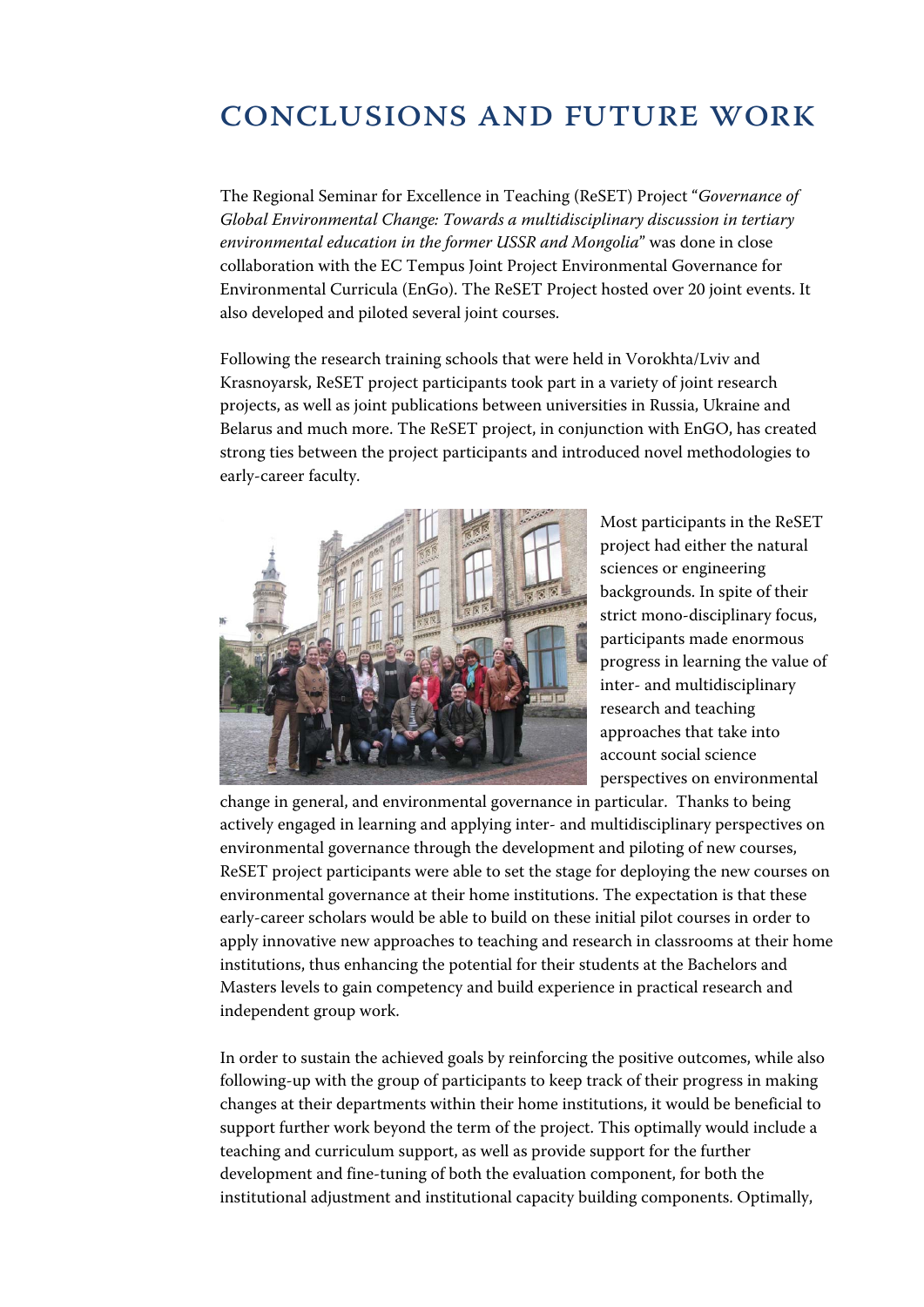the delivery of these fine-tuning activities would be done within small groups or oneon-one as short-term consulting services in the form of short term activities such as site visits and site evaluations. Using this consulting-style in combination with a communication platform to share information could be highly beneficial for both delivering the information while also fostering and retaining some of the group identity and spirit that was evident among ReSET project participants by the end of the project.

At the date of publication of this report, there are three follow-up or spin-off projects that have already been awarded, which are as follows:

- A Visegrad VUSG Project on environmental governance in countries under transition, which includes both the development and teaching in 2014/15-16 of a module (3 ECTS) at the Kharkiv National University of Municipal Economy, Kharkiv, Ukraine; and
- Two European Commission Jean-Monnet projects on biodiversity and water governance, which includes both the development and teaching of three modules (3 ECTS) at Pskov State University in Pskov, Russia, as well as in forestry and land-use governance (3 ECTS) modules at Belarusian State Technological University, Minsk, Belarus.

All of these spin-off projects involve the ReSET project's academic co-directors in order to better sustain results, foster continuity with the ReSET project, and to further strengthen the ties between individuals and institutions who were engaged in the ReSET project. These new spin-off projects are also organised using some of the same ideas about curriculum development and research activities found in the ReSET project. They are also organised in a way that promotes the outcomes of the ReSET project (such as the pilot course curricula, teaching materials, case study descriptions, and expertise acquired by the participants), while maintaining the visibility of the ReSET project participants at their departments at their home institutions. At the time of the writing of this report, at least three additional project applications are also being prepared for submission to a forthcoming Erasmus+ external dimension call by partner departments in Belarus, Russia and the Ukraine in cooperation with the EUbased Resource Faculty.

One further tangible outcome of the ReSET project is the development of a textbook on case study research and analysis in environmental governance in the region. The textbook will be based on the case studies and research experiences from sessions in Lviv/Vorokhta, Krasnoyarsk, and some research done in Belarus*.* It will provide a multidisciplinary governance perspective on some challenges to local sustainability in Belarus, Russia and Ukraine, and explain related governance concepts and methodological tools.

In conclusion, the ReSET project achieved its stated goals. The progress by participants, their enthusiasm and the continuous commitment of the Resource Faculty were the main drivers behind this success.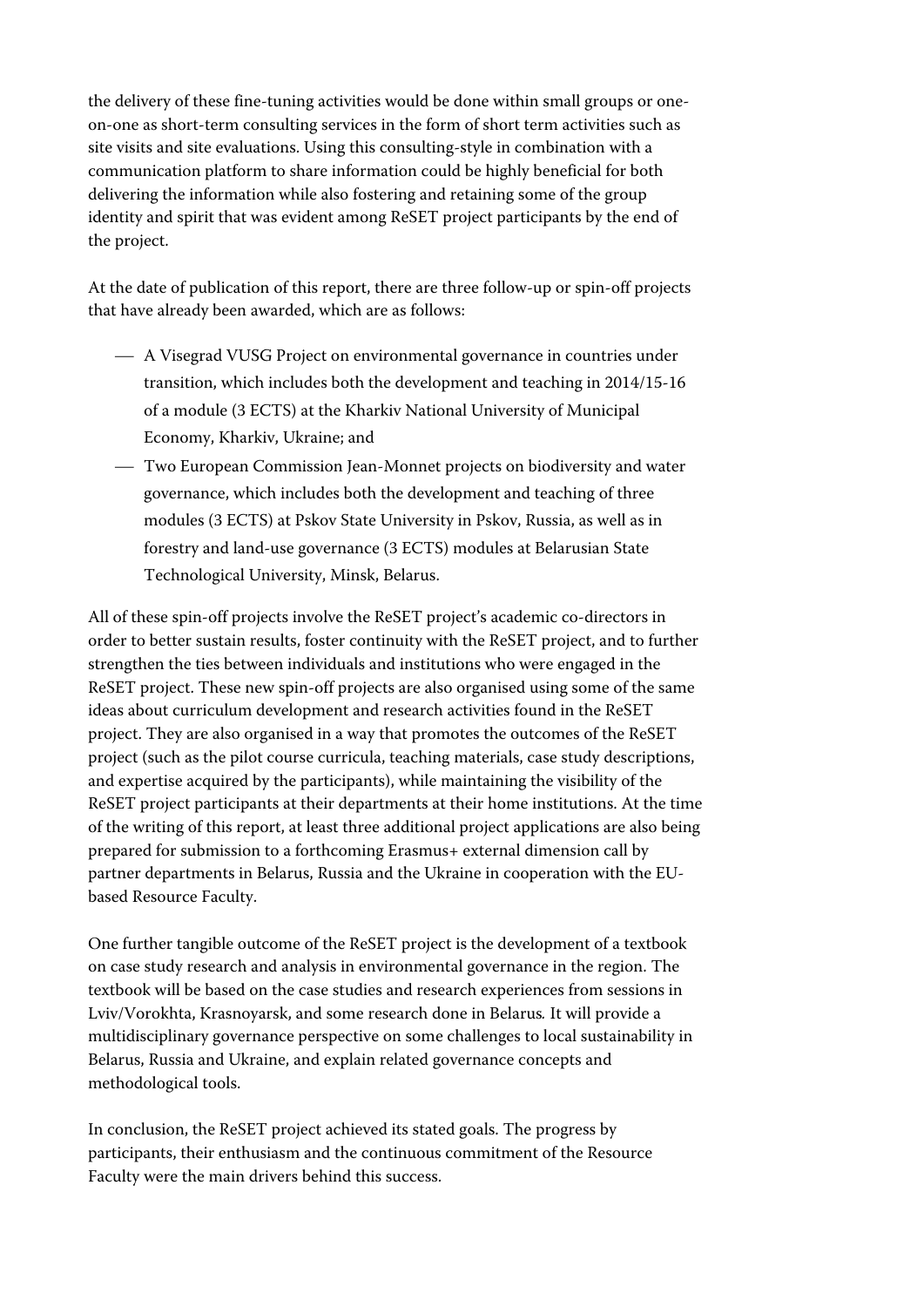## ANNEX 1:

## *Events*



#### 2011 Summer School in Pskov

### August 2, 2011 to August 16, 2011: Summer School *- Principles and application of environmental governance and governance of global change*, Pskov, Russia

| Location          | Pskov State Pedagogical University (Pskov, Russia)                |
|-------------------|-------------------------------------------------------------------|
| <b>Organisers</b> | Organised jointly by the OSI ReSET Project - Governance of Global |
|                   | Environmental Change, and Pskov State Pedagogical University      |
|                   | (Pskov, Russia), with endorsement by the Earth System Governance  |
|                   | Project.                                                          |
| Faculty           | Eduard Podgaysky, Anton Shkaruba, Ruben Zondervan, Felix          |
|                   | Stolberg, Rem Khlebopros, Hans-Peter Nachtnebel, Matthijs         |
|                   | Hisschemöller, Katharine Farrell, Marc Metzger                    |

This was the inaugurating event of the Regional Seminar for Excellence in Teaching (ReSET) Project "*Governance of Global Environmental Change: Towards a multidisciplinary discussion in tertiary environmental education in the former USSR and Mongolia*" organized by the Russian State Hydrometeorological University, the Central European University, and the Earth System Governance Project, along with funding and coordination under the auspices of the Open Society Institute's (OSI's) Higher Education Support Programme. The purpose of the training event was to present Environmental Governance for Environmental Curricula (EnGo EC) earlycareer teachers and researchers (15 EnGo EC partner representatives participated) with a wide range of methods and approaches under the umbrella of environmental change governance studies. For this we assembled faculty both from EnGo EU EC partners and external participants arranged by ReSET. The Summer School, as well as the whole network, was organised in cooperation with the Earth System Governance Project global research alliance. The participating young teachers were assembled by an open call with a quota for EnGo representatives and Tempus project 144746. All the participants received certificates of professional re-training issued by the Pskov State University.

The Summer School revolved around the three main objectives: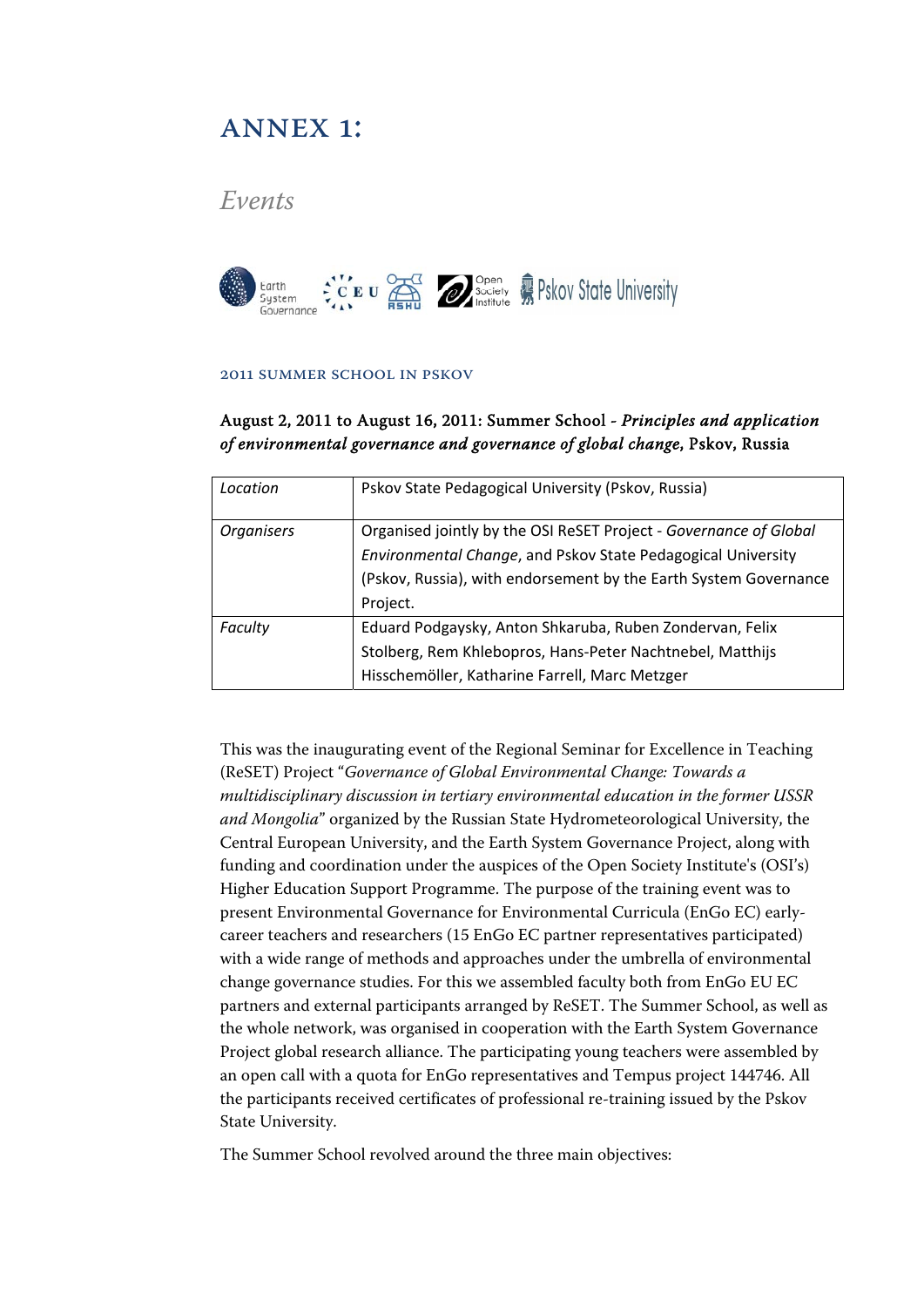- (1) assessment of needs specifically related to the project objectives, such as identifying specific "pressure points", operationalising and down-scaling the project concept, and supporting project planning for the next years;
- (2) bringing together the ReSET participants and the Resource Faculty as a group, and assessing the available capacity, threats, opportunities and specific challenges related to the respective backgrounds, current occupations, qualifications and level of motivation among the participants; and
- (3) introducing the participants to the project objectives and methods, and encouraging creative and innovative thinking for curriculum development and teaching.

Focusing on the concept of environmental governance in general and specific practical applications of environmental governance taken from a multidisciplinary perspective, the Summer School provided the participants with a comprehensive overview of the scope of the project, including expected deliverables. The Summer School took place over a fifteen day period, during which the



participants were introduced to each other and to the faculty and developed a more structured understanding of problems, solutions and cooperation opportunities for teaching and curriculum development. The wide assortment of seminar sessions, moderated discussions and group work used at the Summer School also enabled the faculty to gain a clear overview of the capacity of the group for subsequent training and networking meetings. The time was also used to appoint supervisors from the faculty for the participants to work with going forward. Additionally, some of the time was used to help participants to formulate and distribute individual and group assignments which gave participants the opportunity to sum up the state of the art in specific fields close to each of the participants' own teaching expertise and course proposals.

More specifically, the Pskov Summer School included presentations in plenary sessions and in break-out groups. It also featured small-group discussions, working sessions, experimental forms of working, and a variety of social activities. Emphasis was placed on creating an atmosphere to stimulate open discussions and mutual learning between the participants. Social events such as joint lunches, dinners, field trips and coffee-breaks were included as important elements to facilitate interpersonal exchange.

The first part of the Summer School focused on identifying general needs, challenges and opportunities for curriculum development in the target region. From Day 2 through Day 6, the research faculty and co-directors gave presentations on the basic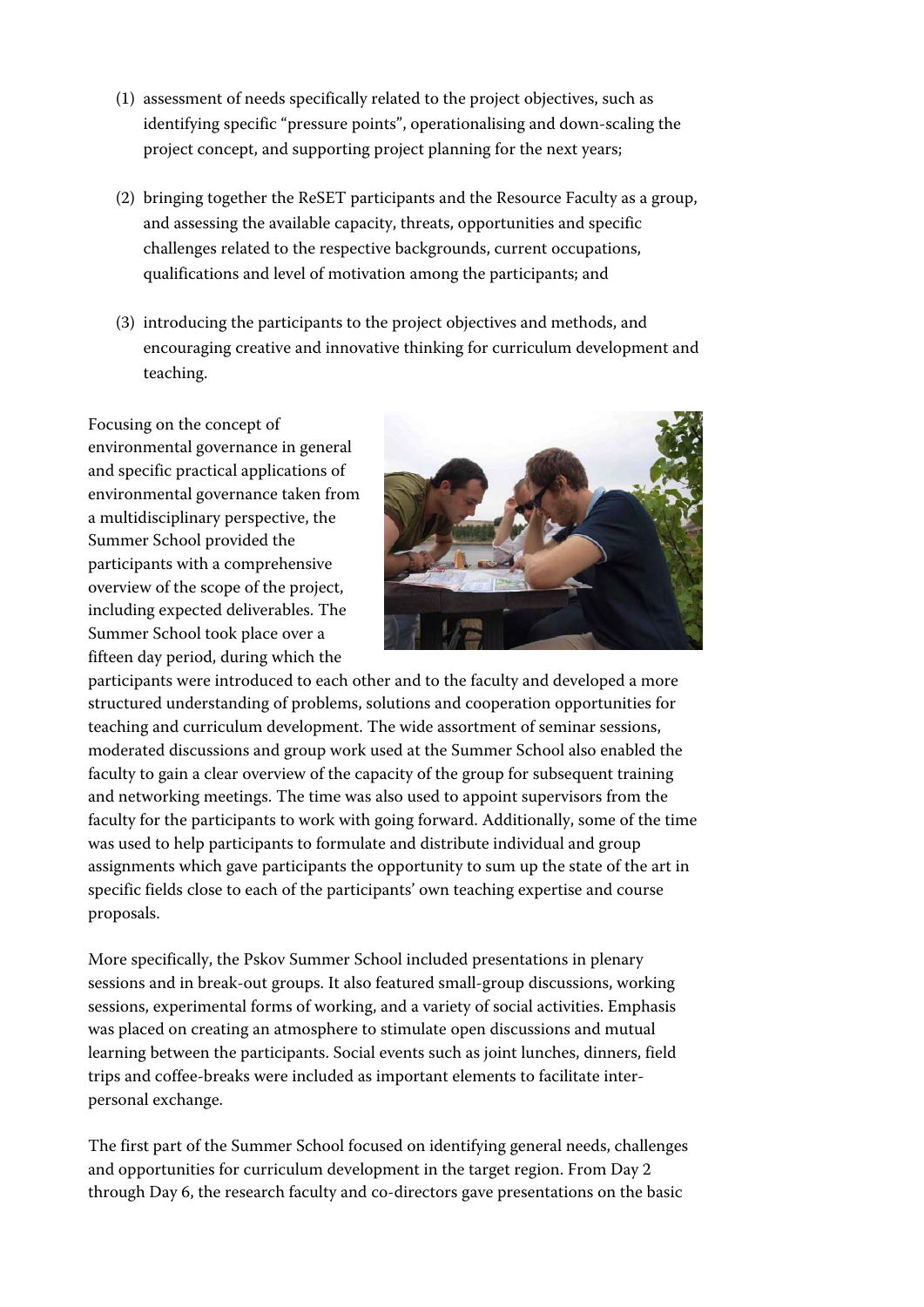concepts and themes around environmental governance and governance of global change, structured along the three thematic blocks that guided the overall implementation of the project. Participants then briefly presented their own work and intended contributions to the project in the form of a plenary session. They then worked in smaller working groups divided along thematic lines in order to revise and draft a more detailed version of their intended contributions.



The second part of the Summer School was dedicated to the identification and development of more specified subject areas. Starting on Day 8 and running through until Day 11, participants worked in smaller, more dynamic groups with a relatively flexible time-schedule. These groups included tutorial sessions by the Resource Faculty and Co-directors designed to specifically

address needs and challenges, while further elaborating on basic concepts and themes as provided by the research faculty beforehand. This also included an introduction to relevant regional and global scientific networks and projects, as well as training in management skills, organisational skills, research funding acquisition skills and research dissemination techniques. Day 12 was dedicated to methods and theories of teaching, while Days 13-14 were used to fine-tune the overview of needs and challenges and discuss next steps.



#### 2011 Autumn workshop in Minsk

### November 10, 2011 to November 12, 2011: Autumn workshop - *Actual environmental problems*, Minsk, Belarus

| Location          | Campus of the Belarusian Olympic team (Stayki near Minsk, Belarus)                                                        |
|-------------------|---------------------------------------------------------------------------------------------------------------------------|
| <b>Organisers</b> | Organised jointly by the OSI ReSET Project - Governance of Global<br>Environmental Change, and the International Sakharov |
|                   | Environmental University (Minsk, Belarus), with endorsement by<br>the Earth System Governance Project.                    |
| Faculty           | Felix Stolberg, Matthijs Hisschemöller, Ruben Mnatsakanian,<br>Katarina Pavlickova, Józef Mosiej                          |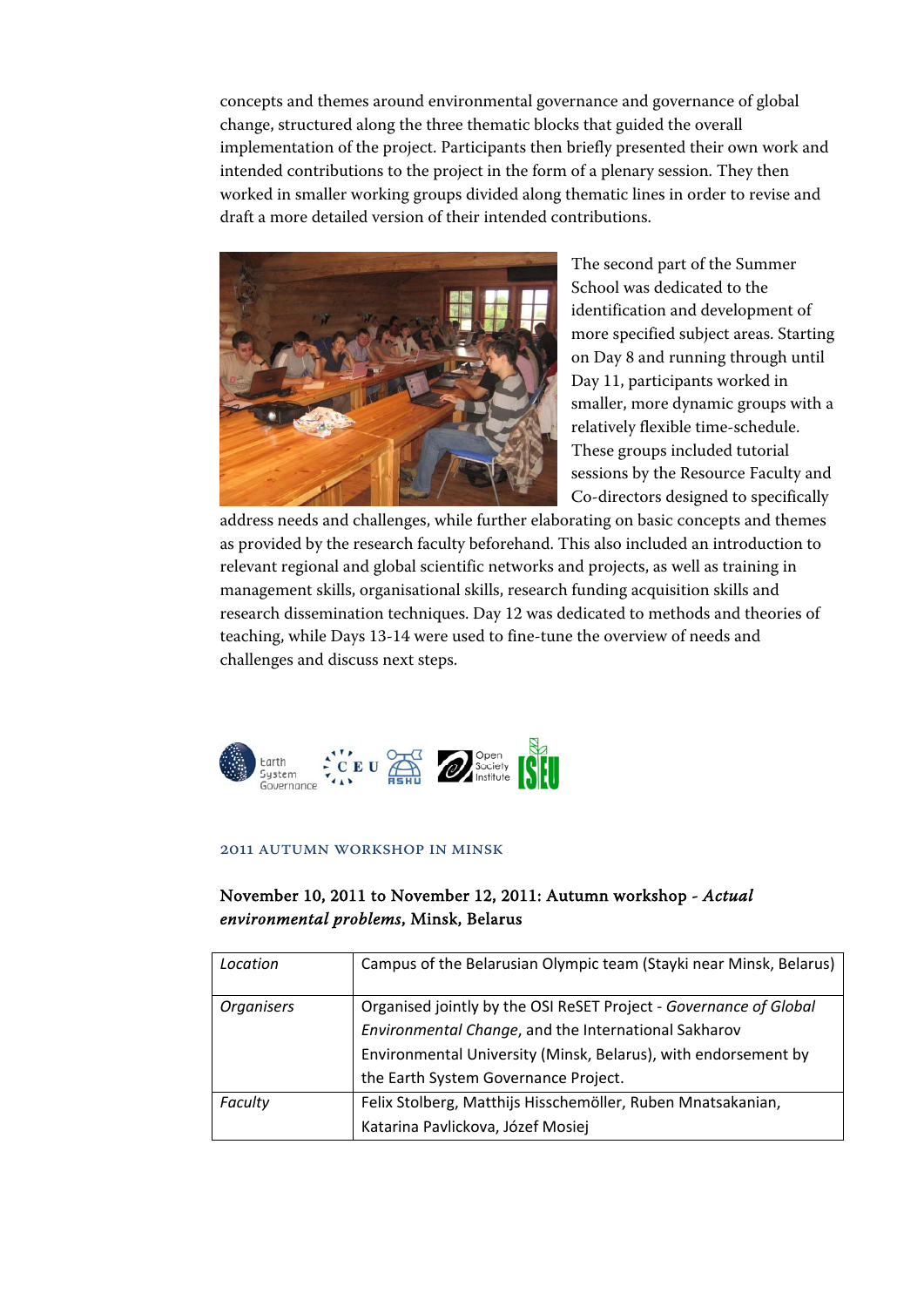The seminar focused on presenting work undertaken by the participants individually and in their respective working groups on the development of courses and curricula since the Summer School in Pskov, complemented by lectures with focus on energy and environmental policy.

In addition to the seminar, the academic Co-Director Ruben Zondervan and Resource Faculty member Felix Stolberg gave lectures and speeches at the International Sakharov Environmental University (ISEU) and the Belarusian Technical University, respectively, on related topics.

This autumn training and networking event was designed to cover some of the seven thematic lines identified on the Pskov Summer School and further motivate the young teachers to work on joint courses. The training event gathered 11 young teachers. It focused on taking stock of the progress the participants had achieved up since the Pskov Summer School, while also identifying what additional support they required. In addition, it provided an opportunity to do planning for the next few months, and also was a venue for introducing ReSET participants and Resource Faculty who had been absent in Pskov, which helped introduce the expertise of the new faculty. Theme group leaders also presented the joint work accomplished up to that point.

During the workshop, the theme group leaders, together with their other group members, made short presentations outlining the joint work that had been completed since the Pskov School. These presentations were intended to reflect on both challenges and successes, including whether or not expectations for the joint work had been realistic. Presentations also gave the groups an opportunity to reflect on any communication problems and successes, on preliminary outcomes, on any corrections to the original plan that had to be made, and on expectations the group members had for further support. In addition to the participants' presentations, members of the Research Faculty organised sessions on water engineering issues in water governance and energy policies. Both the members of the Research Faculty as well as guest researchers were available for group and individual consultations. Between and after the sessions and consultations, participants had time to interact with other project participants and prepare the "Next Steps" presentations for the end of the workshop.



#### 2012 Spring School in Kiev

### April 21, 2012 to April 27, 2012: Spring School - *Nuclear governance in a changing world*, Kiev, Ukraine

| Location | Kyiv Polytechnic Institute (Kiev, Ukraine), Chernobyl (Pripyat, |
|----------|-----------------------------------------------------------------|
|          | Ukraine)                                                        |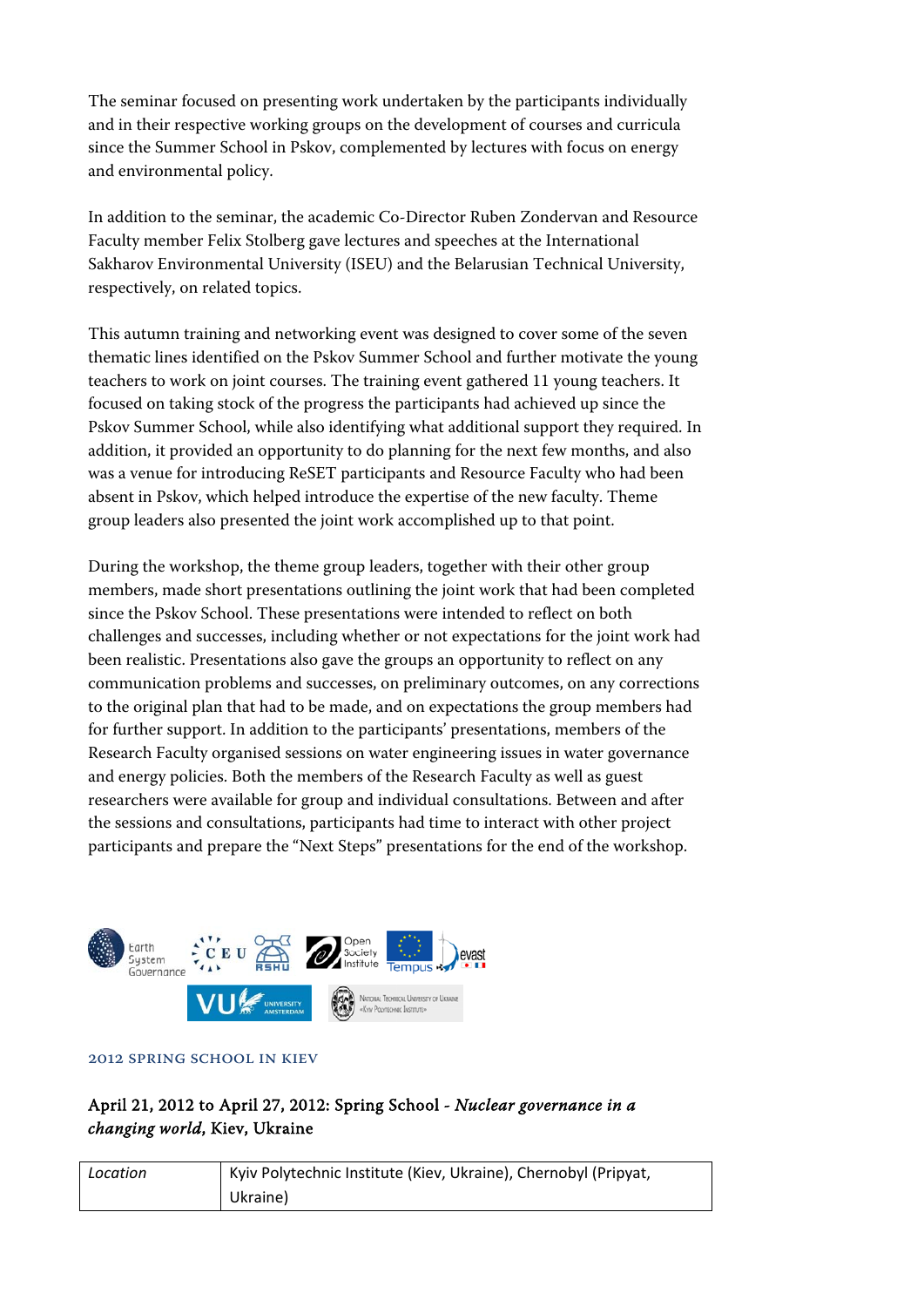| <b>Organisers</b> | Organised jointly by the OSI ReSET Project - Governance of Global  |
|-------------------|--------------------------------------------------------------------|
|                   | Environmental Change, The National Technical University of Ukraine |
|                   | 'Kyiv Polytechnic Institute' (Kiev, Ukraine), Central European     |
|                   | University (Budapest, Hungary), VU University (Amsterdam, The      |
|                   | Netherlands), in cooperation with the European Commission          |
|                   | Tempus Project - Environmental Governance for Environmental        |
|                   | Curricula, and DEVAST Project - Disaster Evacuation and Risk       |
|                   | Perception in Democracies, with endorsement by the Earth System    |
|                   | Governance Project.                                                |
| Faculty           | Agnieszka Karczmarczyk, Alexander Slinchak, Andrey Timoshchenko,   |
|                   | Anton Shkaruba, Eduard Podgaysky, Estelle Balian, Felix Stolberg,  |
|                   | Hans-Peter Nachtnebel, Iryna Usava, Jan Milicka, Katarina          |
|                   | Pavlickova, Marc Le Menestrel, Matthijs Hisschemöller, Matyas      |
|                   | Szabo, Rem Khlebopros, Reiko Hasegawa, Ruben Mnatsakanian,         |
|                   | Ruben Zondervan, Siamion Kundas, Sybille van den Hove, Tamara      |
|                   | Dudar, Tatiana Kuchinskaya                                         |

The central theme of the Spring School in Kiev was civil nuclear governance, and allowed for a joint reflection on both the Chernobyl and Fukushima accidents. It explored, amongst other things, the differences and similarities in information and communication flows, as well as the kind of crisis management deployed in nuclear accidents in such distinctively different societies as the USSR of the 1980's and more recently in Japan. Both the participants and the faculty placed their focus on issues of nuclear energy in society, and on teaching them at the tertiary level. As a central component of the event, a field trip to Chernobyl was organised. Participants jointly reflected on risks and options for the future governance of nuclear energy and of its legacy. The Spring School provided a unique training opportunity to explore issues related to nuclear governance and more broadly environmental governance from multiple perspectives, including scientific, political, economic, technical, social and individual viewpoints.

The key purpose of the Spring School was not only to provide quality research training on governance of nuclear issues, discussing the actors and networks involved in the issue, their interactions, their rationalities and their stakes. There was a second key purpose, and that was simply to create a discussion space for various topics. The discussion of topics covered such areas as communication, ethics, economics, politics of the nuclear energy sector, as well as essential technological and social considerations. The event also gave participants space to reflect on possible strategies for rehabilitation of contaminated areas and ways to stimulate adaptation within local communities. Where possible, the controversies raised by these issues were identified and put forward. Speakers and participants were invited to give their honest and straightforward comments, while a range of opinions were offered by the faculty.

Participants and faculty reflected on the decision-making processes and impasses around nuclear choices by scrutinizing the decision process operating under uncertainty and ignorance, irreversibility, the precautionary principle, technological and institutional lock-ins, adaptive governance, transparency and confidentiality, etc.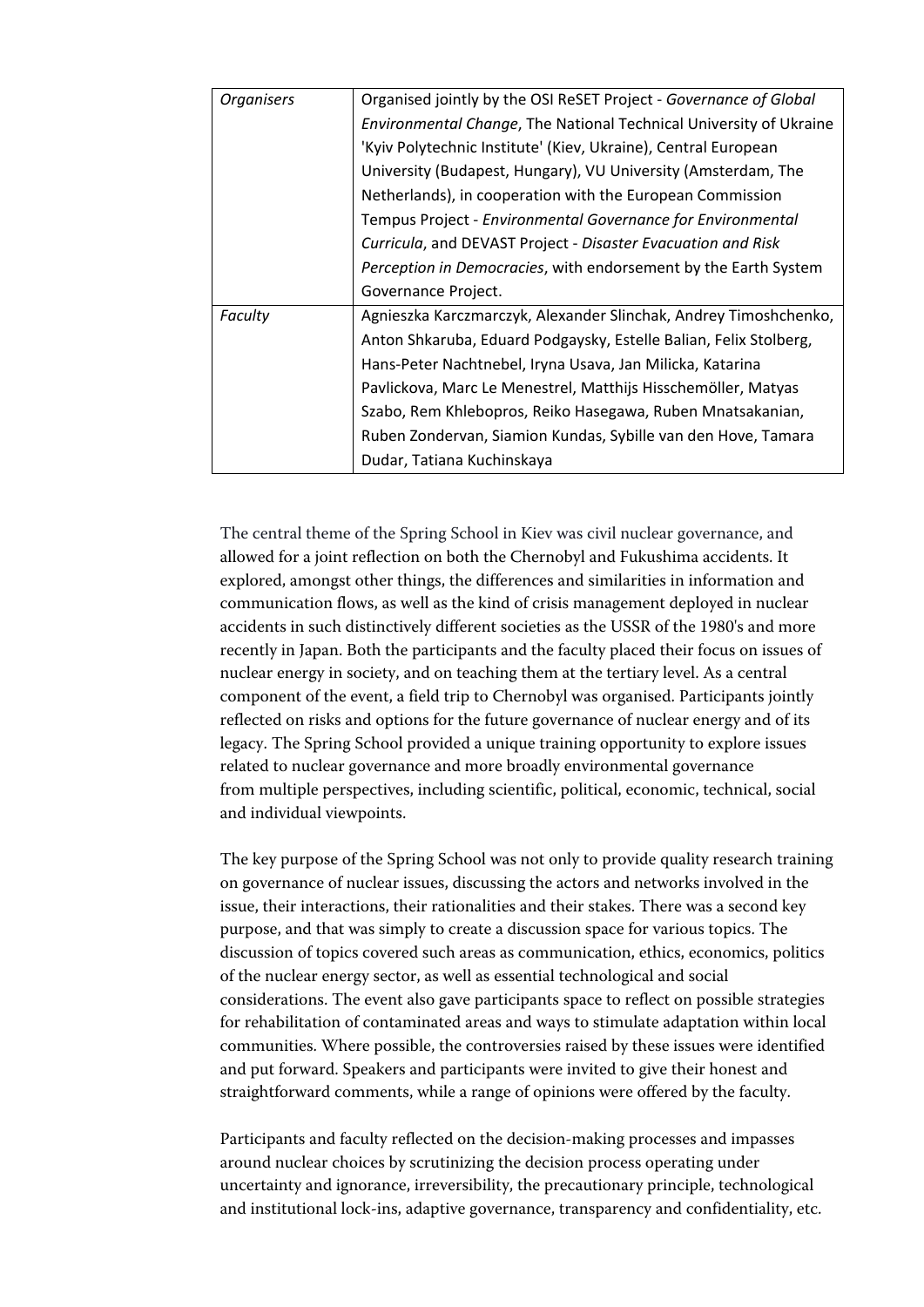They also examined the available alternatives and on how these are communicated and presented in the political process. Scenario development and scenarios for the energy sector and strategies for rehabilitation and adaptation of contaminated areas were discussed as an area of a particular interest using specific examples from Belarus and Ukraine.

The Spring School lasted four and a half days in total starting with a two-day session in Kiev, followed by the field trip, and then ending with a day and a half session in Kiev after the field trip. On April 23rd and 24th, presentations, moderated discussion and group work covered both technological issues and governance aspects of the Chernobyl and Fukushima accidents. Also included in the discussions was a global overview of nuclear energy development strategies ranging from issues around risk, precaution and technology, to topics around environmental assessment, strategies and techniques for rehabilitating contaminated areas, communication and science-policy interfaces, ethical issues, and finally stakeholder identification and policy deliberation.

Participants in the Spring School were encouraged to attend the field trip to Chernobyl on April 25<sup>th</sup> in order to enrich their learning experiences and learning outcomes since being on-site would engage all of their full sensory experience, from the physical landscape to their own emotional response, which was in turn expected to make future dialogues more vivid and discussion points sharper. It is worth noting that during the excursion, the highest radiation safety standards were ensured in order to protect project participants and faculty alike.

On April 26th, the day after the field trip, the Spring School sessions focused on problems of teaching social science concepts to those students of environmental sciences who are firmly grounded in the natural sciences or engineering. Discussions also touched on the development of mainstream concepts of environmental sciences in general, particularly when examples come mostly from the energy sector. The utility of technology assessments (including uncertainty evaluations) was also touched on. The half-day session on April  $27<sup>th</sup>$  was used by participants to present their personal work and conclusions.

The Spring School and field trip served as platforms for genuine exchanges among participants from different cultural and institutional backgrounds. The field trip enabled participants to experience a direct, personal, and emotional journey into the reality of a post-nuclear accident site. This provided participants not only with original insights on nuclear governance, but also with a genuine emotional experience and a great networking opportunity. Participants enriched their knowledge about the key challenges of nuclear energy governance and reinforced both in themselves and in other participants a sense of what critical and transformative capabilities would be needed to address these challenges. The Spring School strengthened the participants' capacity to formulate and to support their opinions with arguments, and to participate in both scholarly and professional discussions on the issue.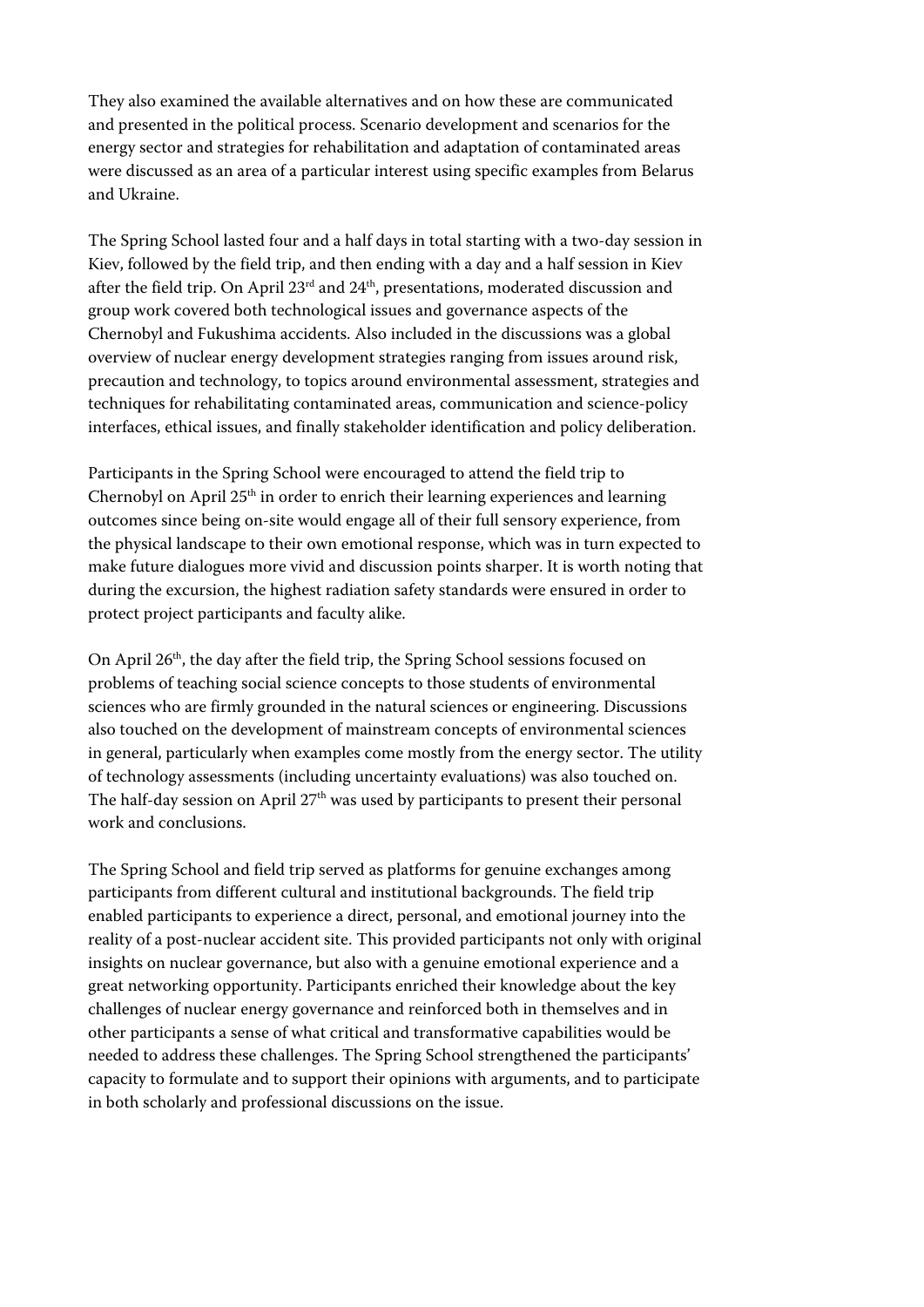

#### 2012 Summer School in Lviv

### July 22, 2012 to August 4, 2012: Summer School - *Global Change and Local Challenges of Environmental Governance*, Lviv/Vorokhta, Ukraine

| Location          | Carpathian Field Station of the Lviv National University (Vorokhta, |
|-------------------|---------------------------------------------------------------------|
|                   | Ukraine), Olympic Campus "Zaroslyak" (Carpathian National Park,     |
|                   | Ukraine), Institute of Ecology of the Carpathians at the National   |
|                   | Academy of Sciences of Ukraine (Lviv, Ukraine)                      |
| <b>Organisers</b> | Organised jointly by the OSI ReSET Project - Governance of Global   |
|                   | Environmental Change; VU University, Amsterdam, The                 |
|                   | Netherlands; Comenius University, Bratislava, Slovakia; National    |
|                   | Academy of Science, Ukraine; Warsaw University of Life Sciences -   |
|                   | SGGW, Warsaw, Poland; in cooperation with the European              |
|                   | Commission Tempus Project EnGo EC - Environmental Governance        |
|                   | for Environmental Curricula, with endorsement by the Earth System   |
|                   | Governance Project.                                                 |
| Faculty           | Matthijs Hisschemöller, Jirina Jilkova, Agnieszka Karczmarczyk,     |
|                   | Mykola Kozlovskyy, Maria Kozova, Semjon Kundas, Galina              |
|                   | Martsinkevich, Józef Mosiej, Ruben Mnatsakanian, Hans-Peter         |
|                   | Nachtnebel, Eduard Podgayskiy, Anton Shkaruba, Iryna Shpakivska,    |
|                   | Ruben Zondervan                                                     |

The ReSET Summer School 2012 - *Local Challenges of the Global Environmental Change* capitalised on the experience of the first year of the ReSET project and prepared the groundwork for the development of course contents (including lecture notes and descriptions of case studies) leading up to the launch of the new pilot courses at the participants' home institutions. The Summer School did this by helping ReSET participants to focus specifically on environmental governance practicerelevant issues and research methodologies. Classroom work pivoted on case studies in order to help participants focus on practical applications of environmental governance issues embedded in pre-selected case studies. In addition, key figures working in higher education in the region also presented at the Summer School sessions. Participants were also given the opportunity to engage with each other and with the Resource Faculty through both group work and individual sessions dedicated to developing course syllabi and course materials.

The main goal of the Summer School was to build both the teaching and curriculum development competencies of the ReSET project participants. The School was divided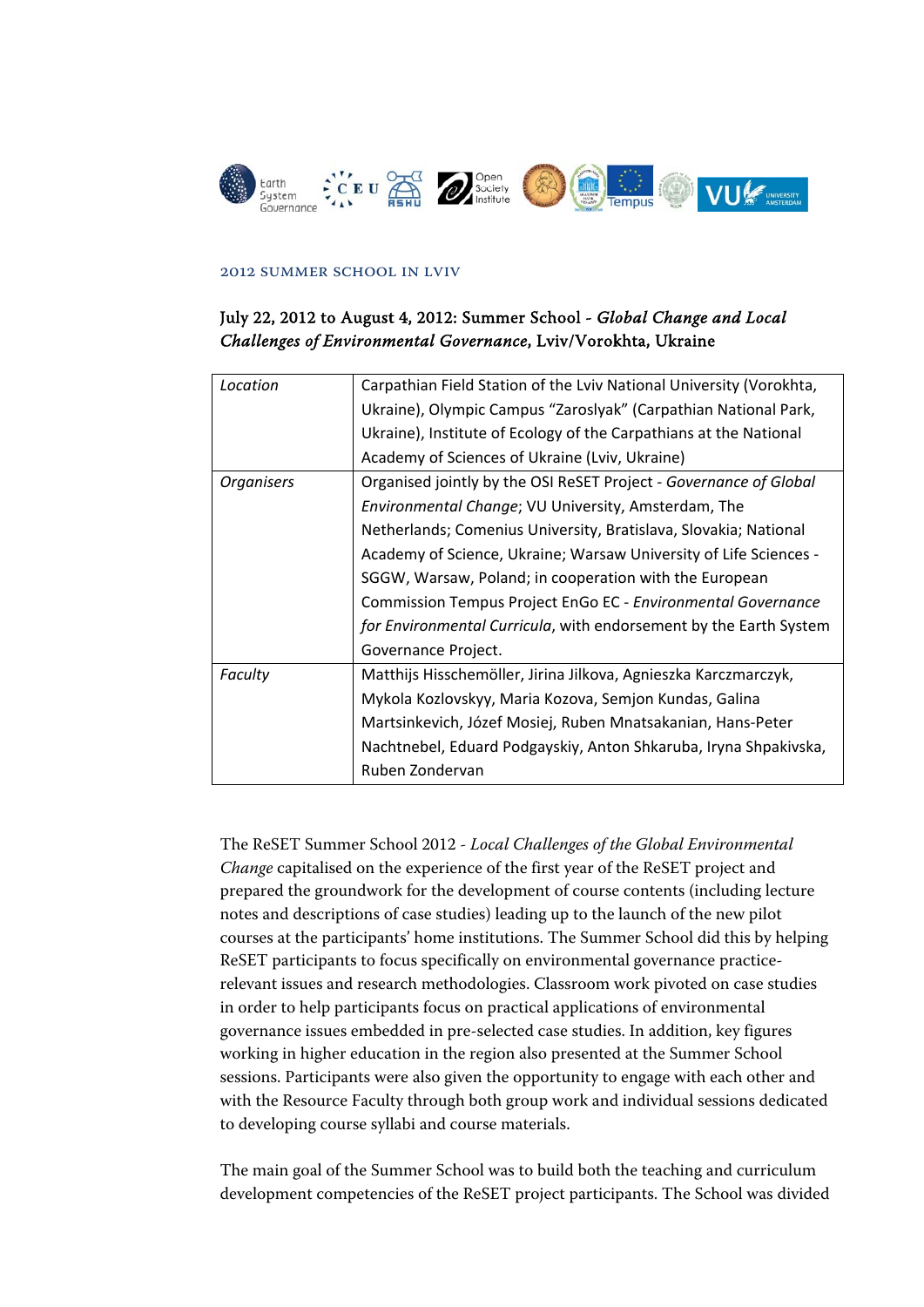into three (sometimes overlapping) blocks of time. The introductory phase (July 23- 25) focused on reviewing, discussing and wrapping up the results of the first year. Introductory sessions were given by the ReSET core Resource Faculty. The Resource Faculty also presented an introduction to research methodologies, concepts, and approaches that would be explored during the second year. Representatives of the Institute of Ecology of the Carpathians at the National Academy of Sciences of Ukraine provided background information on the area and the case studies.

The second block (July 26-August 3) focused on case study research and reporting. The participants were subdivided in three thematic groups, each addressing a local sustainability issue. Group 1 could explore either local energy OR local sanitation, waste management and water supply. Group 2 could dig into either land-use conflicts OR multilevel forest governance in the Carpathian National Park and neighbouring areas. Group 3 had the opportunity to explore either sustainable tourism OR sustainable agriculture. The projects were supervised by ReSET core faculty. Both ReSET faculty and invited EnGo faculty were also available for consultations. In a final step, the projects' outputs were presented at the Institute of Ecology of the Carpathians at the National Academy of Sciences of Ukraine.

In the third block (August 3-4), the focus was placed on course development and refinement. This included basic tasks such as placing the materials on standardized syllabi templates. However, it also encompassed more detailed instructional design and content development tasks such as the development of descriptions of case studies. It also provided an opportunity for the senior faculty from the region's universities present at the Summer School to discuss course dissemination opportunities.

The Summer School introduced methods for researching local governance systems. It also presented tangible teaching and research skills. Participants were able to get input on how to develop course materials both for the future pilot courses under development, as well for immediate use in their immediate teaching activities at their home institutions. Simultaneously, the value of multidisciplinary enquiry was demonstrated, as was the value of taking both a problem- and policy-oriented approach to the course development. Furthermore, bringing together the ReSET participants and the Resource Faculty as a group provided an opportunity for assessing the available capacity, threats, opportunities and specific challenges related to the respective backgrounds, current occupations, qualifications and level of motivation among the participants.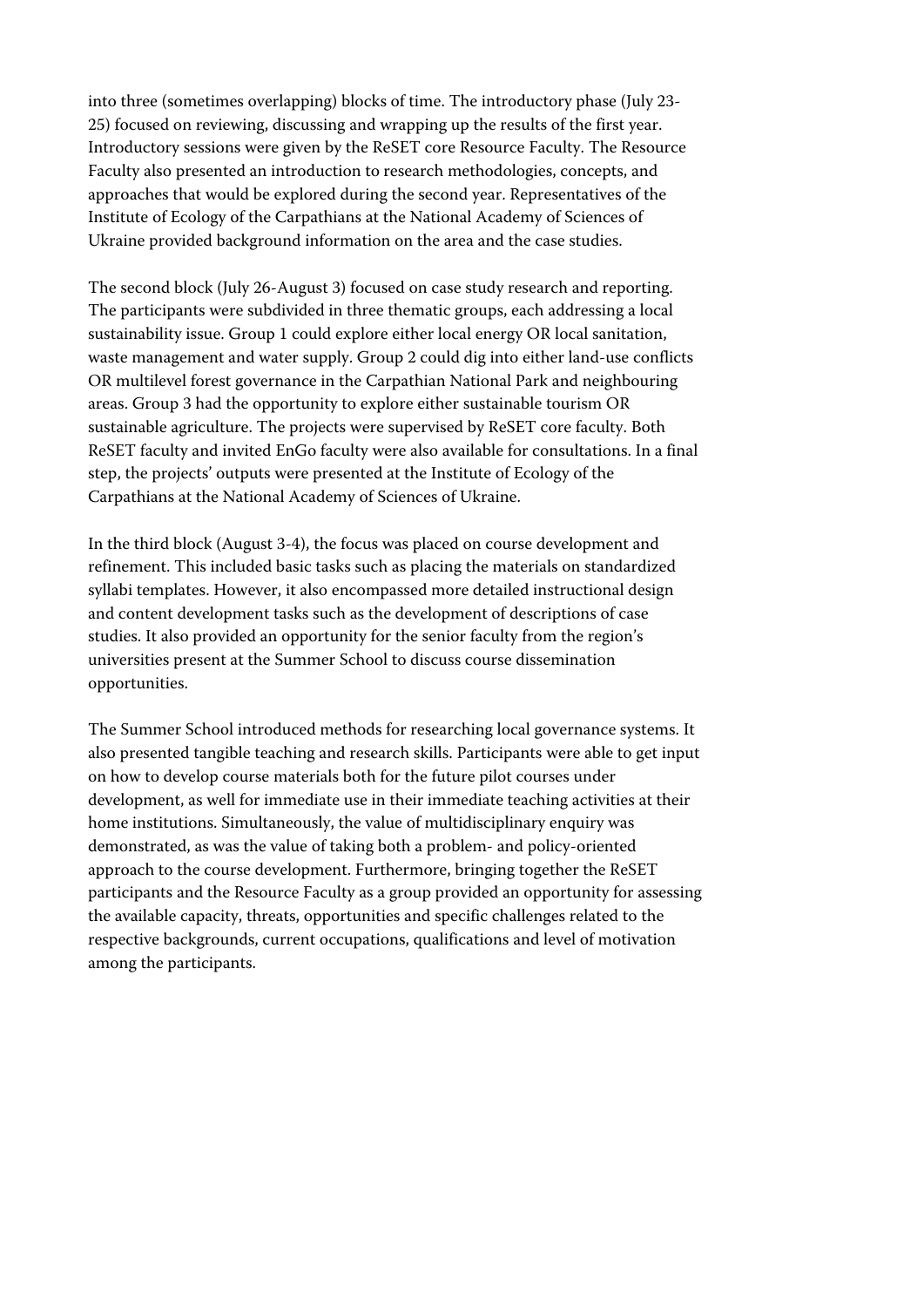

#### 2012 Autumn School in Odessa

### September 24, 2012 to September 28, 2012: Autumn School - *Rural areas: management and governance*, Odessa, Ukraine

| Location          | Odessa State Environmental University (Odessa, Ukraine)           |
|-------------------|-------------------------------------------------------------------|
| <b>Organisers</b> | Organised jointly by the OSI ReSET Project - Governance of Global |
|                   | Environmental Change, Odessa State Environmental University       |
|                   | (Odessa, Ukraine), VU University (Amsterdam, The Netherlands),    |
|                   | National Academy of Science (Kiev, Ukraine), Warsaw University of |
|                   | Life Sciences - SGGW (Warsaw, Poland), with endorsement by the    |
|                   | Earth System Governance Project.                                  |
| Faculty           | Brandon Anthony, Matthijs Hisschemöller, Agnieszka Karczmarczyk,  |
|                   | Mykola Kozlovskyy, Jozef Mosiej, Ckees van Oijen, Ivan Pirozhnik, |
|                   | Anton Shkaruba, Iryna Shpakivska, Felix Stolberg, Ruben Zondervan |

The focus of the 2012 Autumn School was rural sustainability, with an emphasis on applying case study approaches, scenario integration and scenario building in research and teaching. In this respect the School was a logical continuation of the 2012 Summer School in Lviv. The Carpathian case studies used at the 2012 Summer School in Lviv were also used for scenario development exercises during the 2012 Autumn School.

The four-day programme included sessions by the Resource Faculty on sustainable agriculture, wildlife-human conflicts, as well as an introduction to scenario integration

which included a scenario integration exercise, and a backcasting exercise. The backcasting exercise addressed the development of indicators describing what a possible future could be for the Vorokhta area in 2022. It covered scenarios for energy, water resources, waste management, tourism, land use sectors. Using the backcasting methodology, participants were challenged to



envision what 2022 could be like, and then to work the scenario for getting there using milestones that took participants back to the present. The results of the backcasting exercise were discussed with local stakeholders as well as with regional authorities who were about to launch a large investment programme for tourism development in the mountain areas.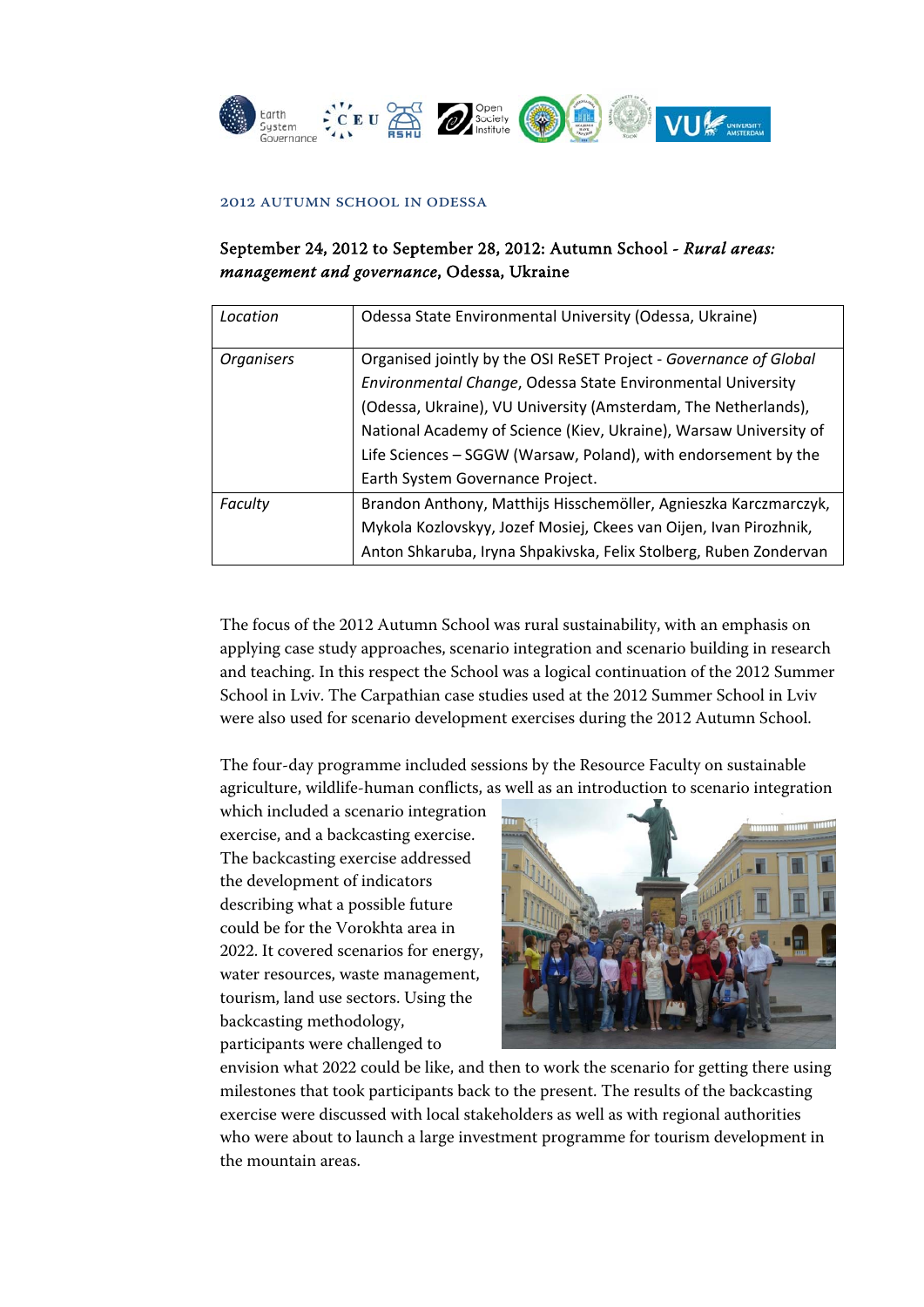To enhance the sense of continuity, all sessions in the Autumn School related to the case studies analysed during the previous Summer School. ReSET project participants were given time to work on further developing course syllabi for their pilot courses. Space was also provided for the presentation of 'progress check' presentations at both the beginning and end of the Autumn School.

In addition to having an excursion to a site of environmental degradation near Odessa, the Autumn School programme also included various topics and issues for both individual reflection and group work sessions. Topics explored some of the complexities found in environmental governance and management issues occurring in rural areas, including issues related to sustainable agriculture, local energy production, physical planning, cultural landscapes, depopulation, land abandonment, and nutrient governance.

Building on the local case studies from the 2012 Summer School gave participants at the Autumn School the opportunity to further explore the case study materials, and develop a structure to reframe the materials according to the needs of participants when they are teaching students at both the graduate and postgraduate levels. The longer term ambition is to develop a textbook covering integrated environmental governance issues for a specific locality (such as Vorokhta in Ukrainian Carpathians). There was also a desire to summarize the experience from the case study integration and backcasting exercises, and also to formulate a methodology for using both case studies and scenarios for teaching at both the graduate and postgraduate levels.

Generally, the Autumn School contributed to helping the participants increase their understanding of principles and application of environmental governance and governance of global change, in particular as it relates to rural areas and specific rural problems. Participants also gained first-hand experience of creative and innovative thinking for curriculum development and teaching, including new ways to perform needs assessments.



#### 2013 Spring School and workshop in Mahilyow

May 6, 2013 to May 10, 2013: Spring School and workshop - *Governance of Global Environmental Change: From planning and discussing to researching and teaching*, Mahilyow, Belarus

| Location          | Joint University of Belarus and Russia (Mahilyow, Belarus)    |
|-------------------|---------------------------------------------------------------|
| <b>Organisers</b> | Organised by the OSI ReSET Project - Governance of Global     |
|                   | Environmental Change, and the Joint University of Belarus and |
|                   | Russia (Mahilyow, Belarus).                                   |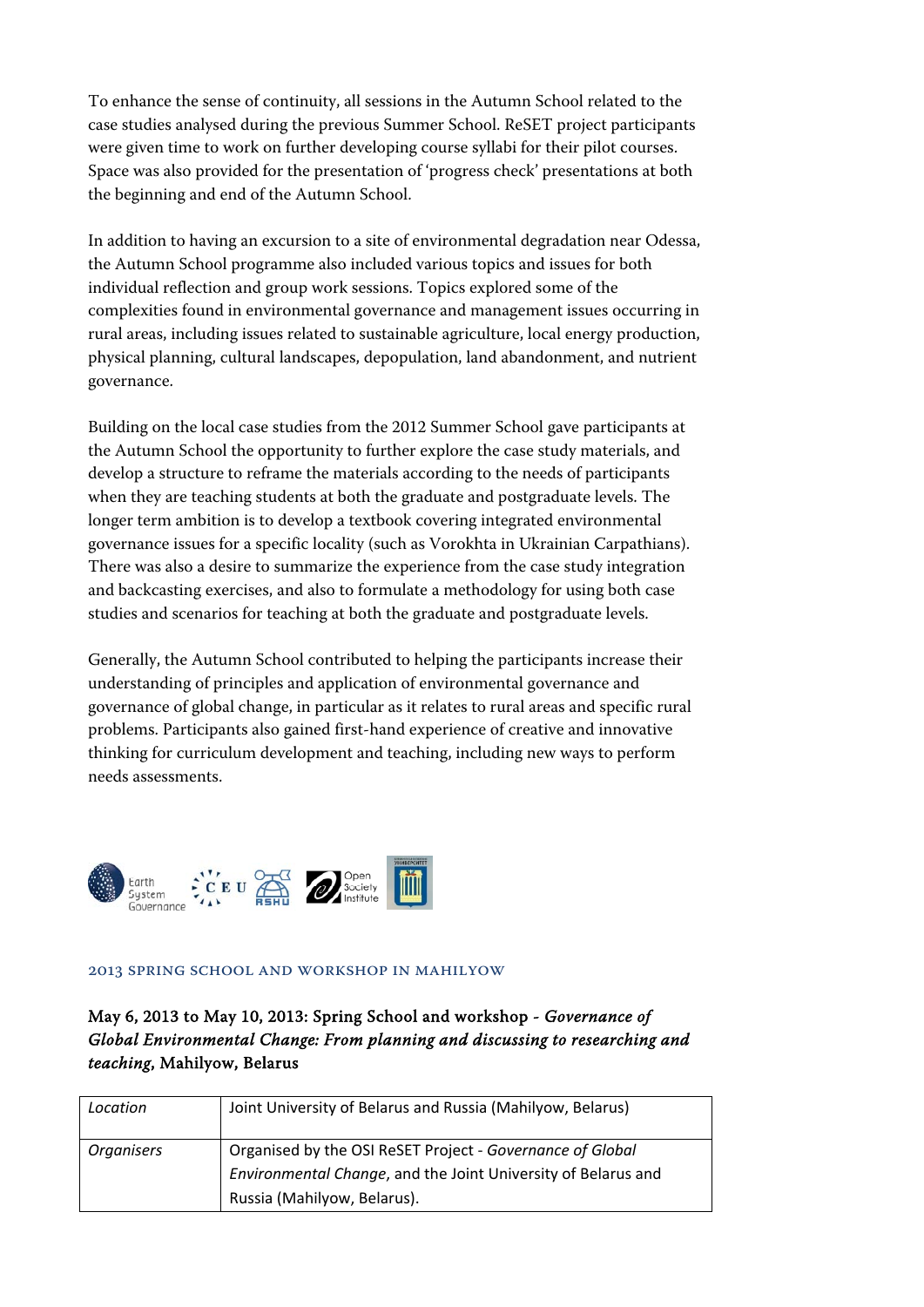The ReSET project participants had accomplished many things leading up to the Spring School and Workshop on *Governance of Global Environmental Change* in May 2013. The participating early-career teachers had become a socialized group who found they were sharing a lot of common interests, along with their joint plans, courses and research. Many of the previous sessions that had been held on environmental governance theory, methodology and application had been translated into pilot course syllabi and research plans. The case study research that took place in the Carpathians at the 2012 Summer School, along with scenario building exercises at the 2012 Autumn School in Odessa, had both been instrumental in helping ReSET participants to build a better understanding of what environmental governance is all about. Even more impressively, the joint pilot-courses developed by ReSET project participants had been introduced at partner universities.

The 2013 Spring School also marked the completion of the second year of the ReSET/EnGo joint initiative that had brought together early-career university teachers from Belarus, Russia and the Ukraine, aiming to introduce governance issues in teaching environmental sciences at their home universities. It served as a space for reflection, evaluation and perspective planning. With support from the research faculty, focus group discussions were dedicated to helping participants apply multidisciplinary



methodologies in their research and teaching by using such tools as scenario building, case study research, stakeholder process management, and post-project evaluations.

The 4-5 day programme included a combination of sessions by the Resource Faculty alongside sessions that provided space for independent work, group work and group discussions. The Spring School also provided a space for progress 'check-up' presentations at both the beginning and at the end of the School.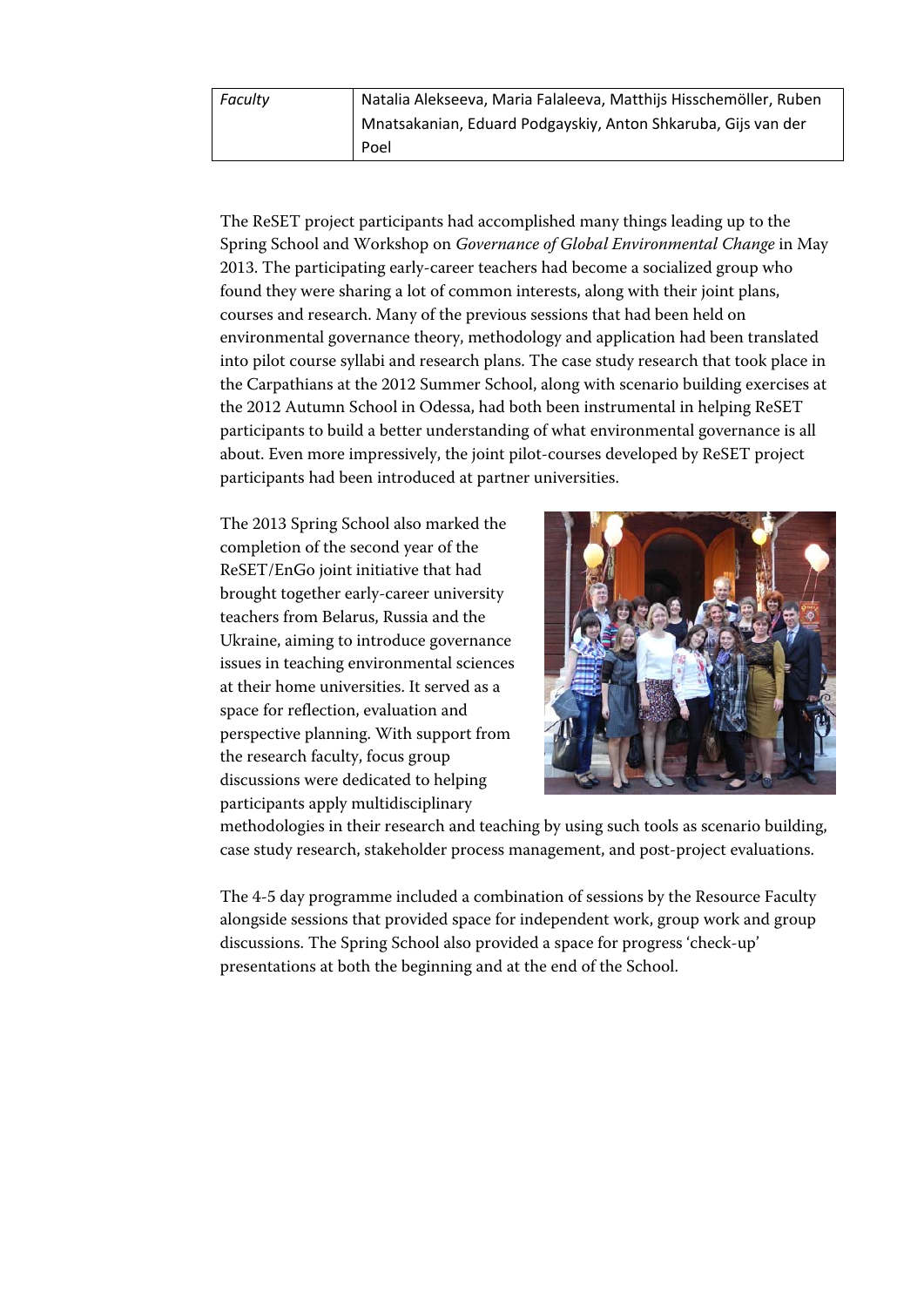

#### 2013 Summer School in Krasnoyarsk

### July 15, 2013 to July 29, 2013: Summer School - *Scale in Earth System Governance: Local case studies and global sustainability*, Krasnoyarsk, Russia

| Location          | Siberian Federal University in Krasnoyarsk and National Park        |
|-------------------|---------------------------------------------------------------------|
|                   | "Stolby" (Krasnoyarsk, Russia), and parts of Eastern Siberia.       |
| <b>Organisers</b> | Organised jointly by the Siberian Federal University (Krasnoyarsk,  |
|                   | Russia), Central European University (Budapest, Hungary), Russian   |
|                   | State Hydrometeorological University (St. Petersburg, Russia), and  |
|                   | the Earth System Governance Project. Supported by the Tempus        |
|                   | EnGo EC - Environmental Governance for Environmental Curricula,     |
|                   | the OSI ReSET Project - Governance of Global Environmental          |
|                   | Change, and the Asia-Pacific Network on Global Environmental        |
|                   | Change (APN).                                                       |
| Faculty           | Katharine Farrell, Sybille van den Hove, Ruben Mnatsakanian, Hans-  |
|                   | Peter Nachtnebel, Ckees van Oijen, László Pintér, Eduard Podgaisky, |
|                   | Egor Zadereev                                                       |

In order to address the challenge of how to deal with issues around scale in environmental governance research, the 2013 Summer School was designed to provide training to early-career researchers and teachers from both the ReSET project, and the Asia-Pacific Network on Global Environmental Change (APN) while strengthening and expanding their network with both early-career researchers and established experts in the Asia-Pacific region and beyond, including expanding networking ties with Russia and other countries of the former USSR. As a result, this Summer School provided a unique forum for interactions not only among ReSET participants from the former USSR, Mongolia, Central and Eastern Europe, but also between ReSET participants and APN participants from the Asia-Pacific region. Thus, the School served as an important networking opportunity and platform to initiate and catalyse momentum for new research.

The School was innovative in design and unprecedented in geographical scope. Its programme included talks, seminars, moderated discussions and both supervised instruction and independent group work. The main goal of the 2013 Summer School was to help early-career researchers increase their understanding of the implications of analytical and normative uncertainties associated with the problem of scale in environmental governance, particularly how these uncertainties manifest at the local level. During the School, participants discussed how issues of scale manifest in environmental governance, particularly related to research challenges and analytical problems at the local level. Local case studies were then used to provide students with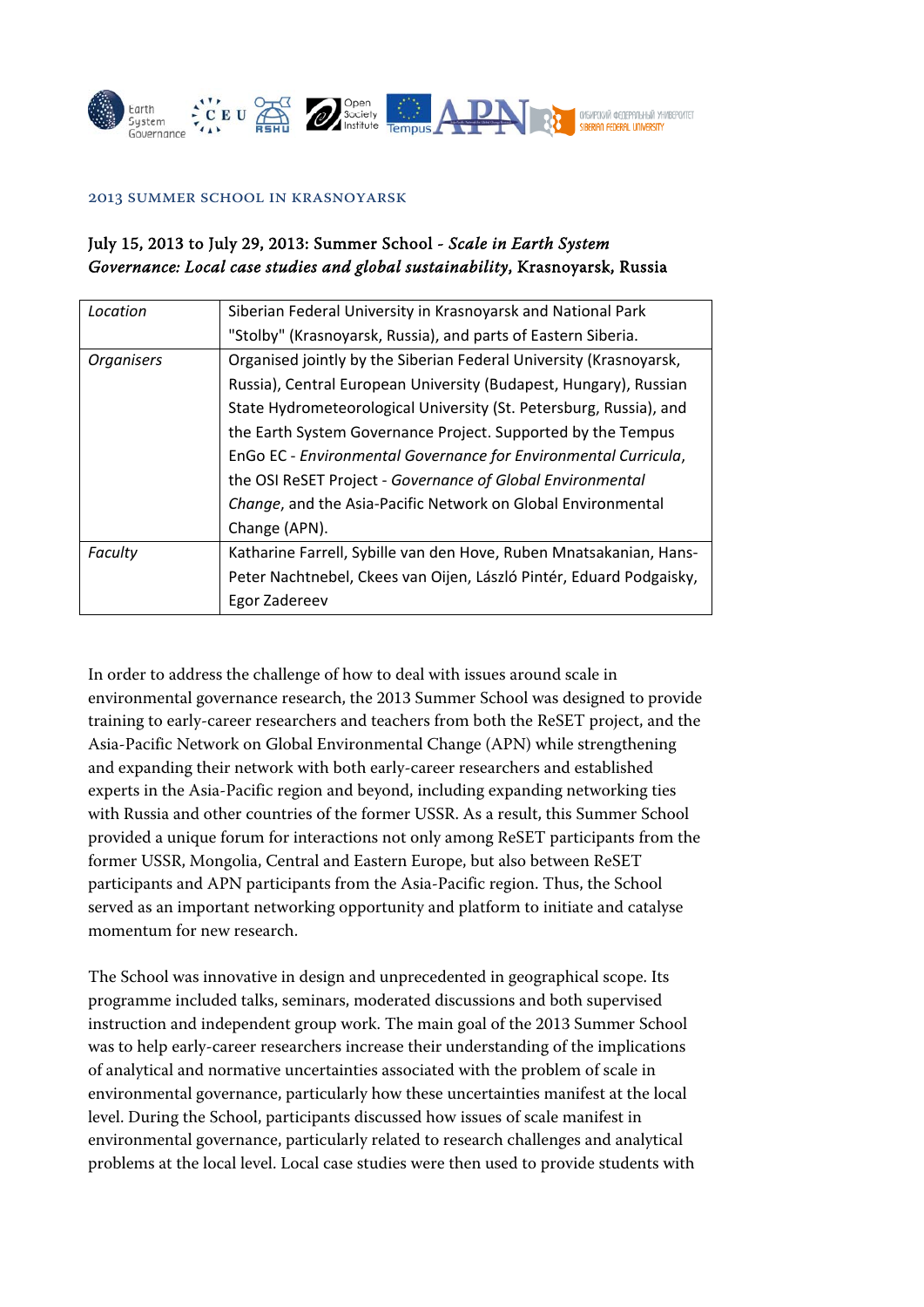additional context and insights by viewing the challenges through a multidisciplinary lens as it related to each case.

The School also provided the participants with opportunities through hands-on training to practice with collecting comparative data from the Siberian context for research papers and curricula so they could build capacity in how to conduct case study research.



The School included three core components. The first component was an introduction to the issue of scale, including conceptual approaches and tools for its interpretation and analysis as well as sessions on the local issues of sustainability. The second component immersed participants in six days of field research. Participants worked in groups, but all groups consisted

of at least one fluent Russian-speaking participant who also could share their understanding of the local context. This group design was done intentionally to ensure that non-Russian speakers would be more fully able to learn, participate and contribute to the case study research. Finally, the third component was a discussion of case study materials based on scale-related perspectives, including reflections on how to best work through their integration and their presentation to students at both the Bachelors and Graduate level.



#### 2013 Winter School in St. Petersburg

December 2, 2013 to December 6, 2013: Winter School - *Sustainability Issues Summarised, Categorised and Connected: Transferring research results to learning outcomes*, St. Petersburg, Russia

| Location          | St. Petersburg State University (St. Petersburg, Russia)                           |
|-------------------|------------------------------------------------------------------------------------|
| <b>Organisers</b> | Organised by the OSI ReSET Project - Governance of Global<br>Environmental Change. |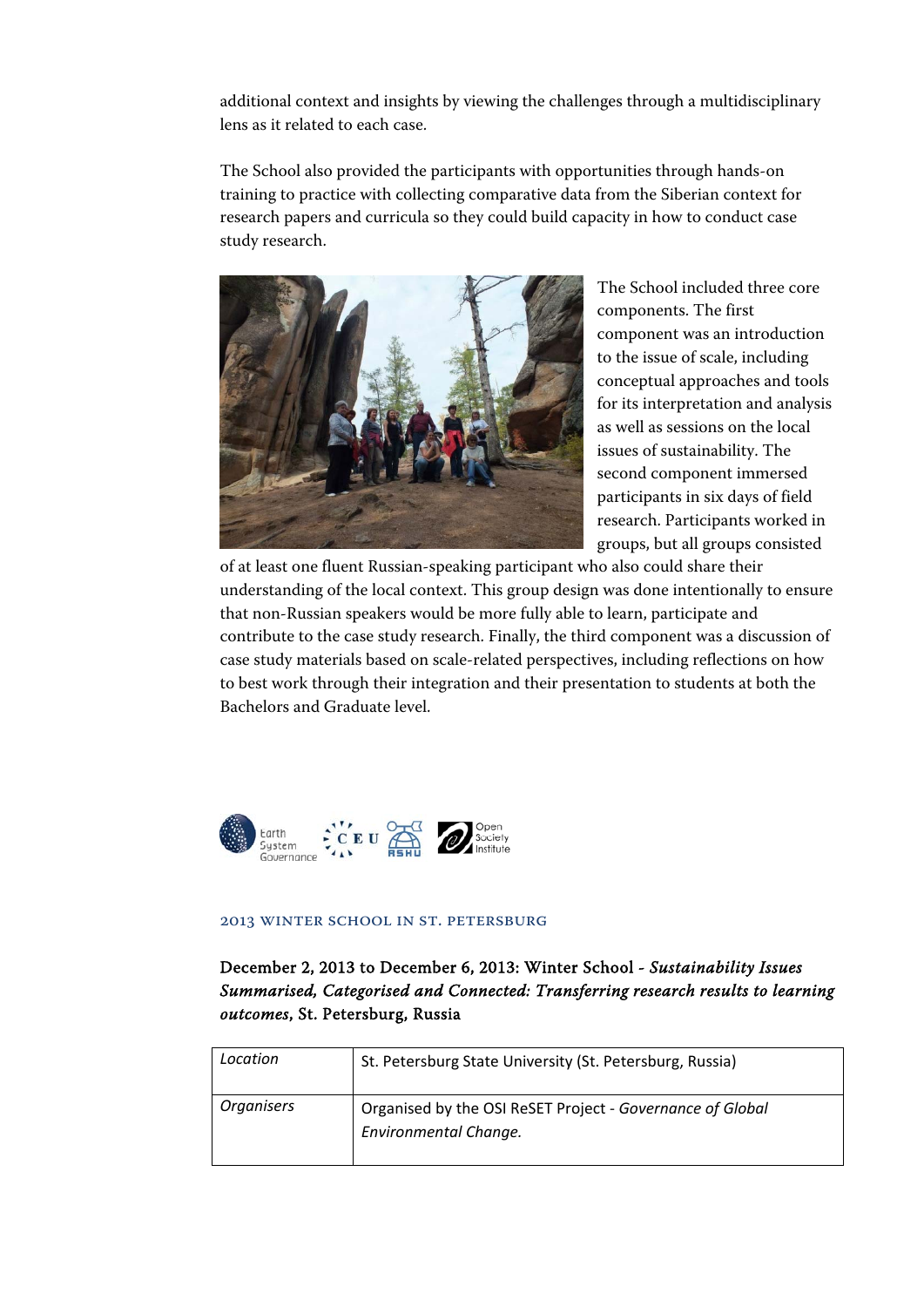| Faculty | Katharine N. Farrell, Matthijs Hisschemöller, Sybille van den Hove, |
|---------|---------------------------------------------------------------------|
|         | Ruben Mnatsakanian, Hans-Peter Nachtnebel, Ckees van Oijen,         |
|         | László Pintér, Eduard Podgaisky, Anton Shkaruba, Ruben Zondervan    |
|         |                                                                     |

The 2013 Winter School was designed to provide training to early-career researchers and teachers from the ReSET project on sustainability issues, as well as to help participants learn how to translate research results into learning outcomes for classroom use. Both the Summer School in the Carpathians in 2012 and the one in Krasnoyarsk in 2013 had focused on case studies, and had helped the participants to gather a lot of information they had used for reflecting on various issues of local sustainability, which had led to a variety of insights about how local issues connect to global environmental change. By December 2013, the course development groups had also prepared first drafts of their syllabi for the new pilot courses. Thus, even though the School included a few seminars on specific issues of environmental governance, research methods, curriculum development and teaching methodology, the main goal of this School was to ensure that the courses were based on first-hand research experience, not on literature reviews alone. In other words, this School was to ensure that concepts, methods and tools were used in the context of real life case studies.

Another objective of this School was to plan for the piloting of new courses in the winter and spring semesters of 2014, including the possibility of aligning the case studies along the same storyline to make it easier for the earlycareer teachers to have a basis for comparison and integration of the case studies. The final objective was to discuss the overall template, content and



distribution of writing tasks for the book planned on case study research and analysis. This was done through group presentations, plenary and small-group discussions, case study workshops, and book chapter workshops. There were also both group discussions and individual consultations with the Resource Faculty.

Other outputs from the School were also discussed, including the potential for outputs of the case study research being published as an Earth System Governance Project report. Additionally, the participants were encouraged to publish their case study findings in international, peer-reviewed journals. In the end, it was decided that the case-study research experience would be published in Russian as a textbook.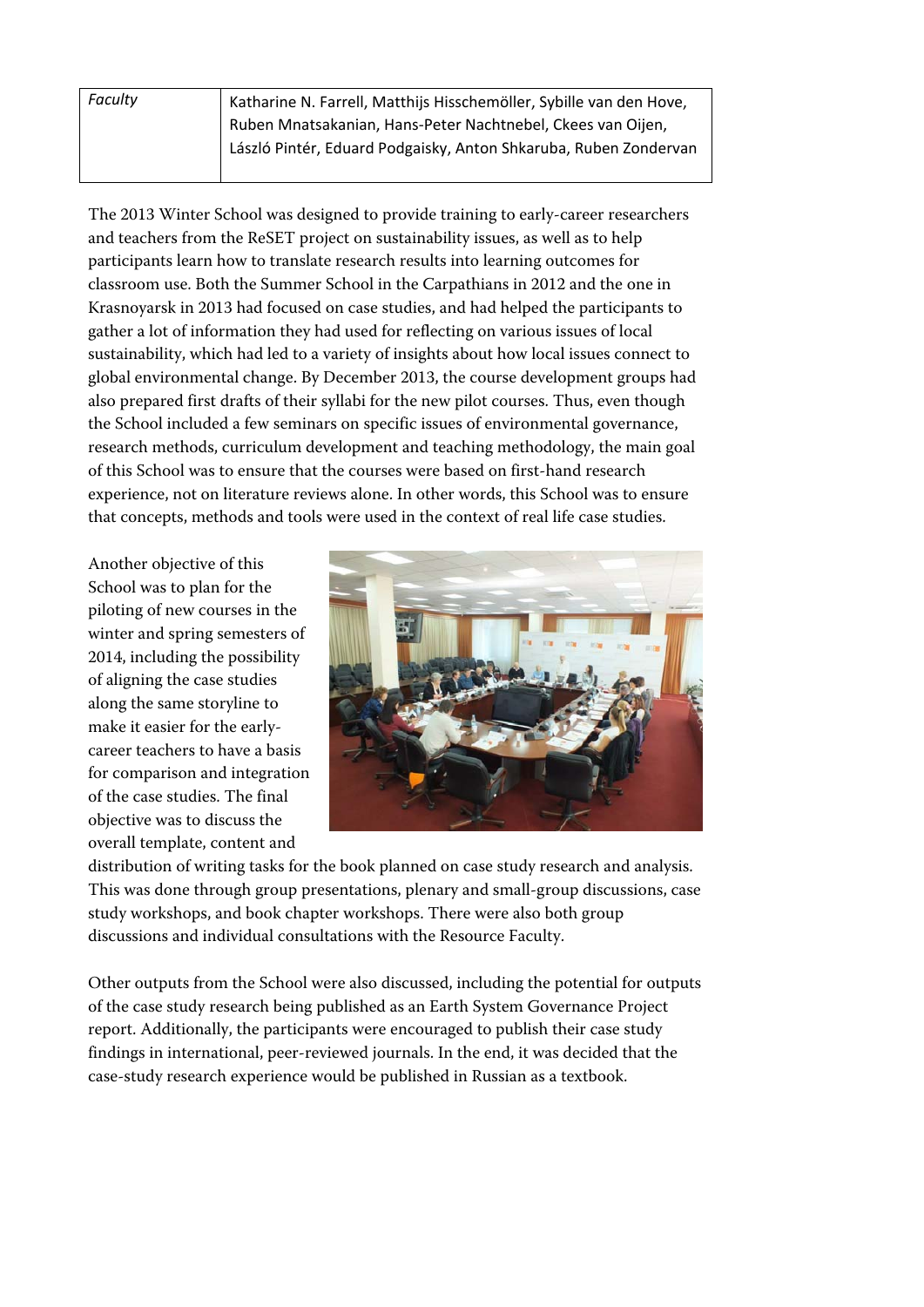

#### 2014 Spring School in Minsk

### May 5 to May 9, 2014: Spring School - *Governance of global environmental change: Summarising, wrapping up and evaluating*, Minsk, Belarus

| Location          | Belarusian State Technological University (Neharelaje near Minsk,<br>Belarus)              |
|-------------------|--------------------------------------------------------------------------------------------|
| <b>Organisers</b> | Organised by the OSI ReSET Project - Governance of Global<br><b>Environmental Change.</b>  |
| Faculty           | Alexander Niaverau, Eduard Podgaisky, Anton Shkaruba, Maria<br>Zhevlakova, Ruben Zondervan |

The final Spring School in Neharelaje served as an opportunity to wrap-up, evaluate, and plan follow-up activities of the ReSET Project. In addition, the Spring School placed a thematic focus on understanding the concept of the 'green economy' when discussing environmental governance in Belarus. The School began in Minsk. Professor Ihar Darmeshkin, the University Pro-Rector for Research, opened the School. The first day of the School continued with a lecture by Professor Aliaksandar Niaverau on the 'green economy' in Belarus, which was followed by a short discussion. After lunch, the participants visited Mirski Castle, before the School moved to the Neharelaje Campus of the Belarusian State Technological University located 50 km outside of Minsk.

On the second and the third days of the School, Maria Zhevlakova gave presentations on the potential role of the 'circular economy' and its potential implications for local sustainability. The project participants also taught classes to students working towards their Masters degrees. These classes were an opportunity for ReSET project participants to demonstrate their newly acquired teaching and curriculum development competencies. Finally, on the fourth day, participants discussed their lessons learnt from the pilot courses they had run in 2014. The School ended with a feedback session on the entire ReSET project and discussions on how to continue with writing and publishing the Russian-language textbook on the completed case-study research.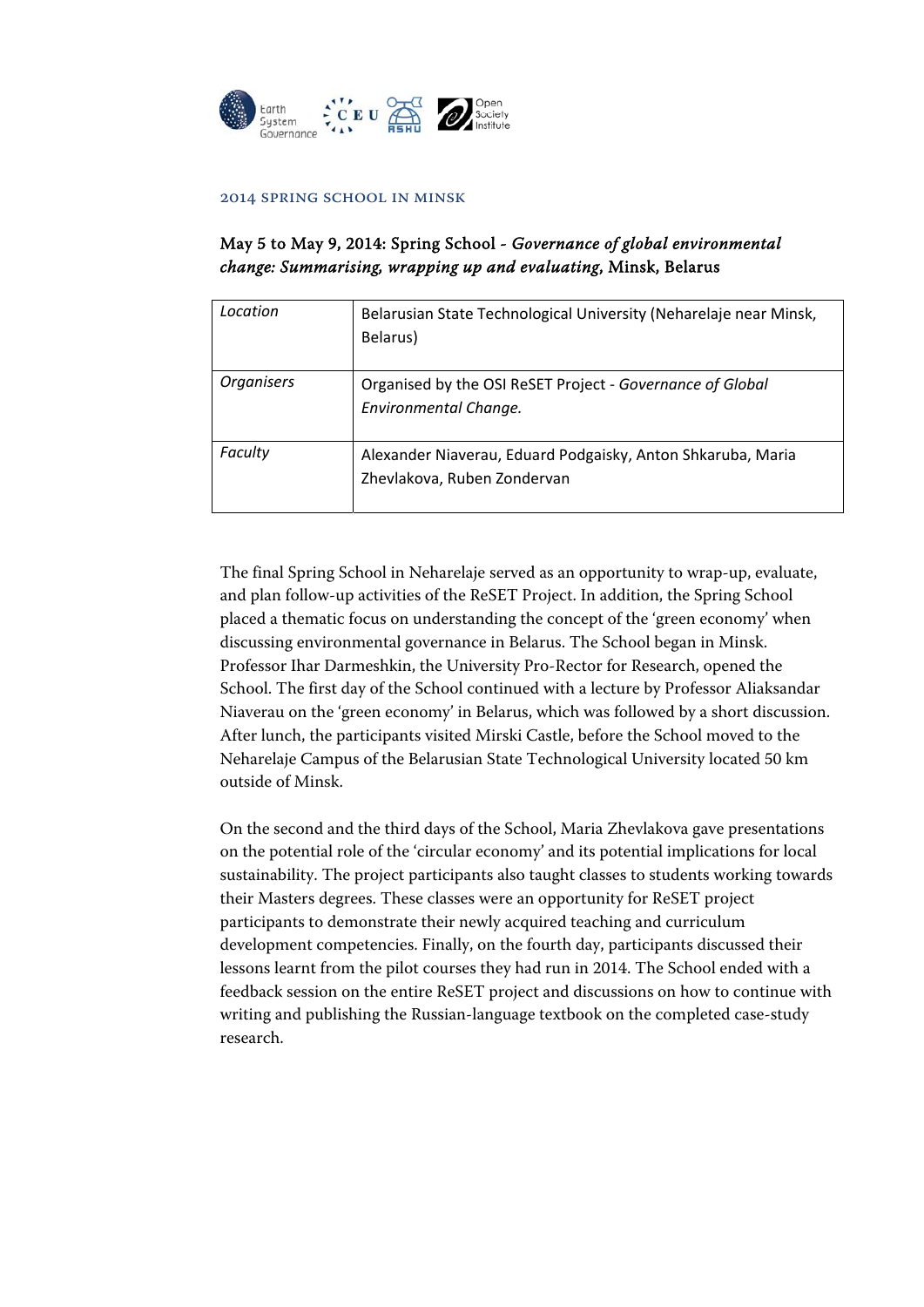## Annex 2:

*Summer School - Scale in Earth System Governance: Local Case Studies and Global Sustainability Krasnoyarsk, Russia* 

The Summer School was organized jointly by the Siberian Federal University, the Central European University, the Russian State Hydrometeorological University, and the Earth System Governance Project, and was supported by the Tempus EC Project - *Environmental Governance for Environmental Curricula*, the Open Society Institute's ReSET Project - *Governance of Global Environmental Change*, and the Asia-Pacific Network for Global Change Research (APN).

#### THEMATIC BACKGROUND

Earth system governance is more than a problem of the regulation of the 'global commons' through global agreements and conventions. It is happening not only at the global level but in a variety of places and at all levels where humans shape their interaction with nature. For research, it is important to identify whether certain findings or hypotheses apply on all scales, or are valid merely for one scale and to what extent scale influences finding. In sustainable development research, there is a strong emphasis on local level studies but often these studies insufficiently address the interactions and cross-scale dynamics, as well as the 'fit' of social (governance) to natural scales. Also, valuable approaches like 'resilience' and 'social ecological systems' recognize a hierarchical spatial organization of governance at a local scale, but they struggle with multi-level governance and favour polycentric governance to explain questions of scale. In addition to such analytical issues of scale, there is also an important additional area for research and capacity building, specifically the *politics of scale*. Actors, such as individual politicians, agencies, institutions and mechanisms, are contesting and framing scales and levels by shifting issues to between scales and levels to positions in which they themselves are most influential or powerful. Such contests can be relatively direct, as in debate or argument, or through the use of technologies, controlling resource access and other ways of shaping the arenas of interaction. The *Scale in Earth System Governance: Local Case Studies and Global Sustainability* workshop addressed these challenges of scale and served as means for discussing the issue of scale in earth system governance, and building the capacity of early-career researchers from the Asia-Pacific region, Central Europe and Eastern Europe to engage in these discussions.

In terms of geographical scale, the Summer School was unprecedented. Although the school looked at local issues, the geographical scope was far beyond what is usually called "local" given that the case studies were spread all over the Krasnoyarsk region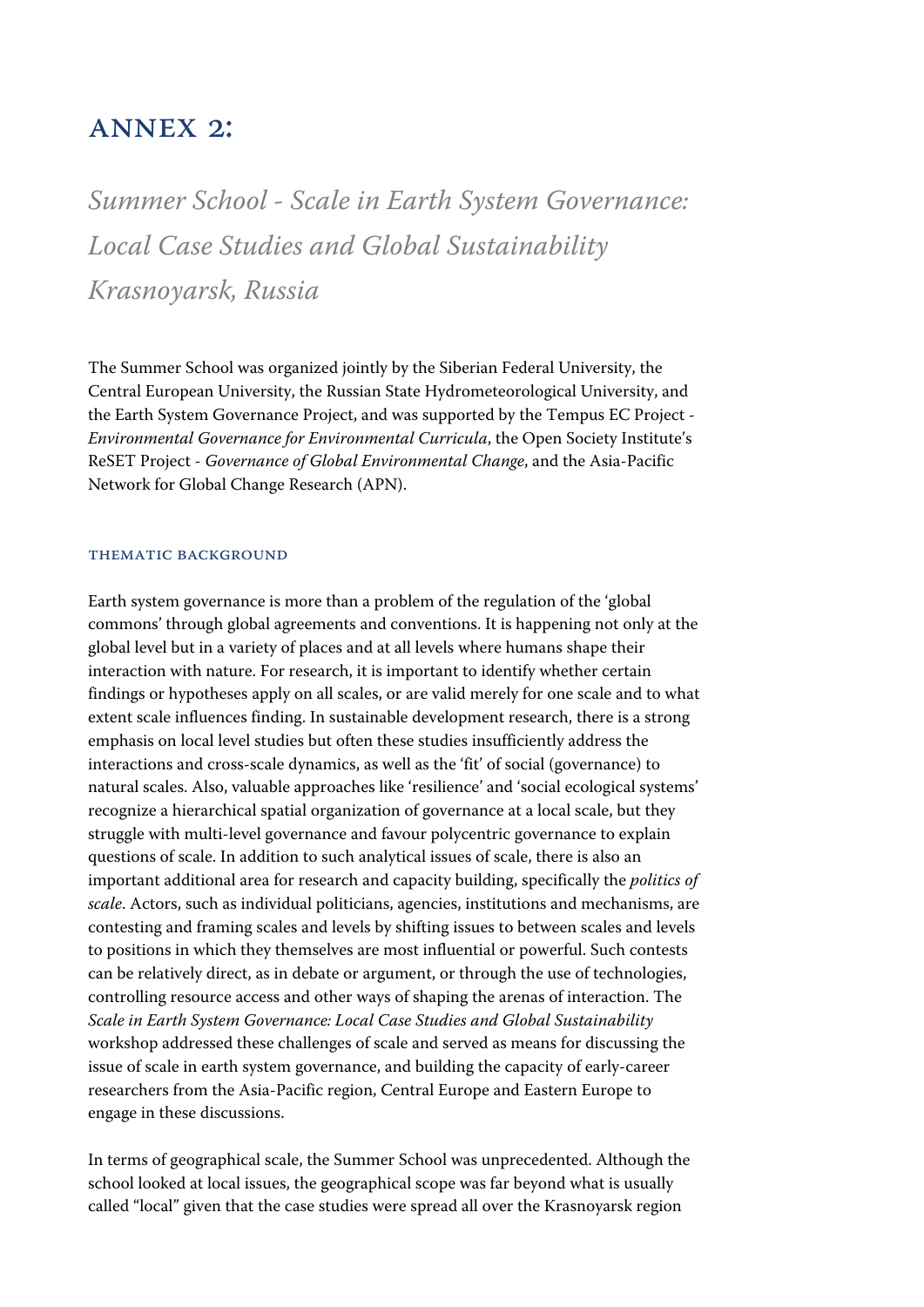with its impressive 3000 km stretch from the Arctic Ocean to the Central Asian deserts. Covering a total area of over 2 300 000 km<sup>2</sup> made for more a geographic area of study that was more than a half of the size of the EU. Although the furthest locations were accessed using phones and social networks, there were still some research groups who had to travel up to 650 km to reach their case study locations, followed by significant mountain hiking in order to meet interviewees to get first hand insights into local problems. The thematic scope was also quite large. The case study topics encompassed a whole range of local sustainability issues. Topics included looking at renewable energy options for remote settlements, sustainable urban planning in the city of Krasnoyarsk, waste management for sustainable tourism, and also wildlife-human conflicts in Siberian nature reserves. All of the case study research teams explored tools and techniques borrowed from the broad range of disciplines related to environmental studies, in particular social and policy sciences. Taking this approach remains uncommon for environmental science research in general and environmental governance problem solving in particular within Russia and elsewhere in former USSR.

The event was held at the Siberian Federal University in Krasnoyarsk, Russian Federation from July 15<sup>th</sup> until July 29<sup>th</sup> 2013. It consisted of the following four periods:

- Introductory period: Introduction to the school, sessions on theories and research methodology, presentations of case study projects (July 15-19)
- $-$  Field trip period: Field research in nature reserve Stolby and nature park Ergaki, and also in the city of Krasnoyarsk and its nearby neighbourhoods. Extensive field research including interviews and archive search (July 20-25)
- Consultation and analysis period: Consultation with faculty, lectures, and independent work to prepare research reports and presentations (July 26-27)
- Graduation: Presentations by the case study groups at a seminar arranged at the Siberian Federal University, followed by formal closure and farewell dinner

The workshop helped to build upon case studies developed at the Summer School that was held in July 2012 in Lviv and Vorokhta, Ukraine. It also followed-up on the 2012 Autumn School and workshop in that was held in September 2012 in Odessa, Ukraine. Both these events were organized under the umbrella of two projects, namely the European Commission Tempus Project - *Environmental Governance for Environmental Curricula (EnGo)*, and the ReSET project.

The case study materials collected in the Carpathians during the 2012 Summer School, and discussed at the 2012 Autumn School and Workshop in Odessa were used for comparisons and discussions of scale issues. These common case studies helped participants to draw a more comprehensive picture of the problem of scale when taken from the local level across to global locations. In addition, participants brought case studies and experiences from their own localities and context. One of the objectives of the School was to strengthen cooperation across Eastern Europe and Asia. It was tremendously successful in meeting this objective since the participants came from India, Japan, Nepal, Thailand, Russia, Belarus and Ukraine, and even South Africa.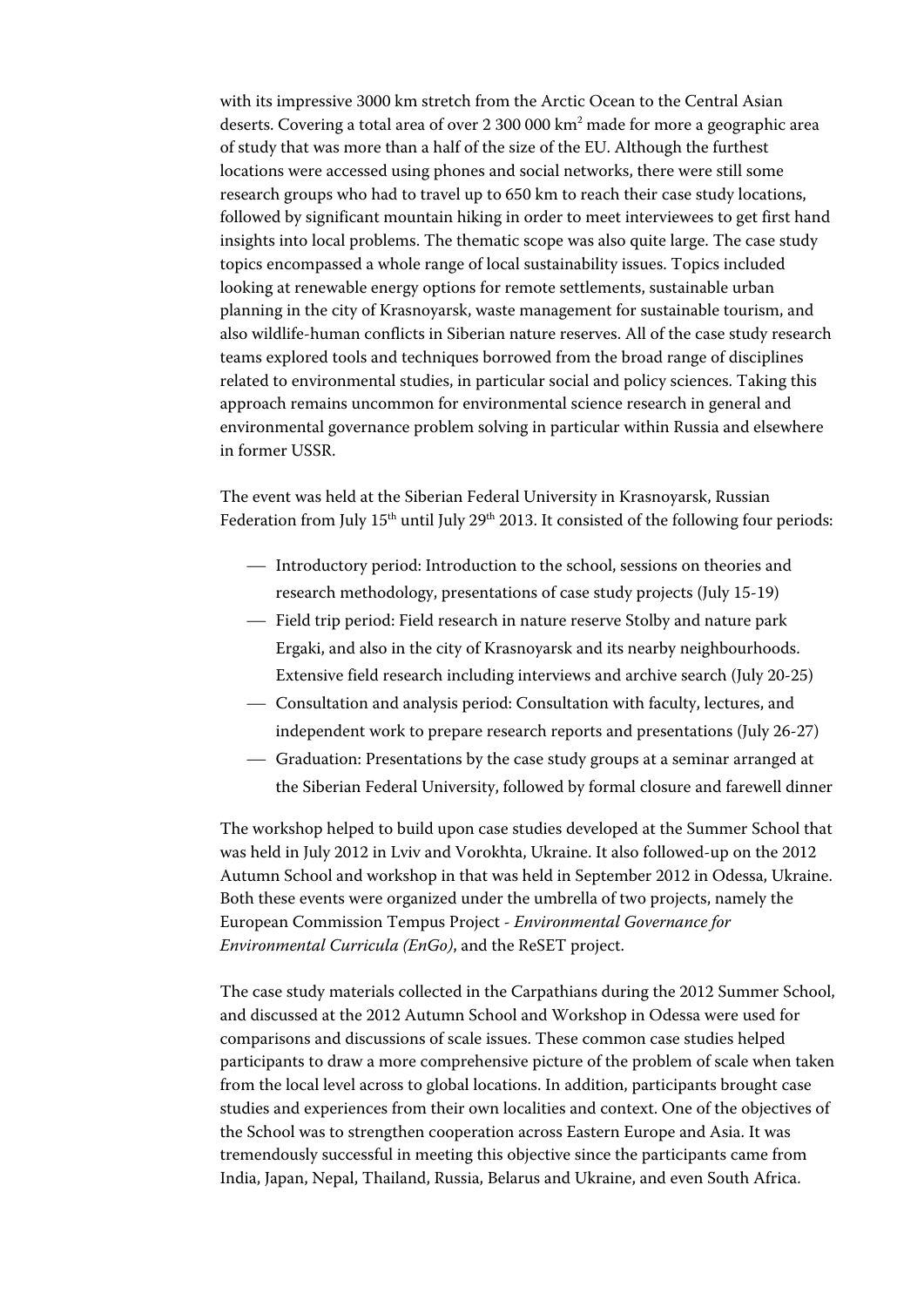#### Case Studies

The core idea of case study research in the Summer School was to co-design research projects in collaboration with stakeholders involved in particular environmental issues. Thus, the themes of each of the case studies reflected the interests of a combination of the participants, the host institution, other organisers, and the local stakeholders.

Representatives of key stakeholder groups were consulted during early stages of the case study development process, long before the actual start of the Summer School. They were then consulted once again when it was time to identify specific research questions to connect with participants. This study methodology was used in order to ensure that only the issues recognised by local communities as "hot" were selected for further research. The following issues were addressed in the case studies:

#### Sustainable urban planning in Krasnoyarsk

Through most of its history, the city has been developed according to master plans prepared and implemented in a very top-down manner. However, this did not prevent the city from being trapped in endless transport issues, and from the evil question facing many cities – "where to grow?" Large spaces in the city, including the areas near the downtown core, are often occupied by industrial facilities, and many of those facilities are either extremely difficult to move, or will require large investments to undergo ecological remediation. Other options for development exist, but those come with many social and economic problems that could involve large infrastructure costs, and even compromise both local and national nature conservation objectives.

#### Mini hydropower facilities in the Krasnoyarsk Region

Some attempts have been made to develop mini hydropower facilities in Siberia but they did not work. This has raised questions about the role of and challenges to innovation in the energy sector and about whether the local hydropower solutions are competitive to traditional ways of energy production in remote areas. Technological path dependency, and other more social barriers seem to hamper the economically much needed and technologically feasible mini hydropower deployment. However, issues around environmental and social costs, as well as the governance of such decentralized energy sources, are still debated.

#### Sustainable tourism and waste management in nature preserves in the region

While geographically a very remote area, even by Russian standards, the Krasnoyarsk region is no longer as closed an isolated as it was in Soviet times. The region is even seeing a growth in tourism. Case studies in Stolby and Ergaki nature parks addressed issues of how this could be governed toward sustainability, what the lessons learned and possible solutions are of the growing number of visitors, and also cross-sectoral issues and interactions related to the emergence of multiple governance layers.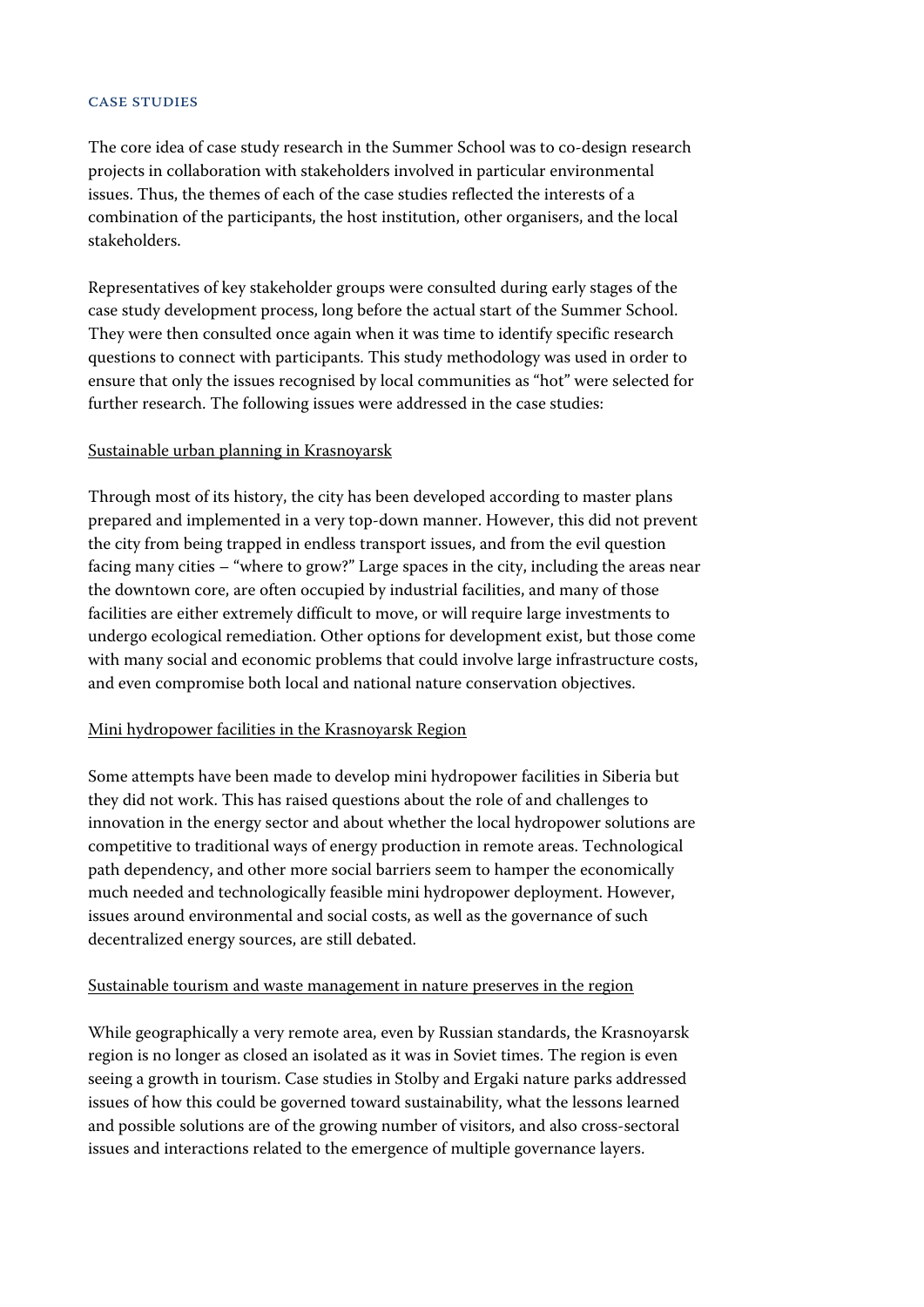#### Human-wildlife conflicts in Southern Siberia

This case looked at issues of poaching, attacks or dangerous presence of predatory species, conflicts over crops and livestock, as well as intersectional issues using the case study areas established in the nature parks of Stolby and Ergaki. Particular attention was paid to the stakes of local communities, regional agencies, and federal authorities alongside the public interests expressed by locals. Lessons learned were gathered in order to propose better management of the human-wildlife and related conservation-development conflicts in the Krasnoyarsk region.

#### Energy efficiency in the housing sector in Krasnoyarsk

Continental climate brings to Krasnoyarsk hot summers and extremely cold winters. This creates challenges to energy efficiency in cooling and heating, and enormous energy and resource saving potentials. However, new technologies and initiatives are slow to develop. This case looked at the options for speeding up the process in the city, including the identification of the barriers, constraints and the opportunities, along with an analysis of how the issue is seen and governed at different levels.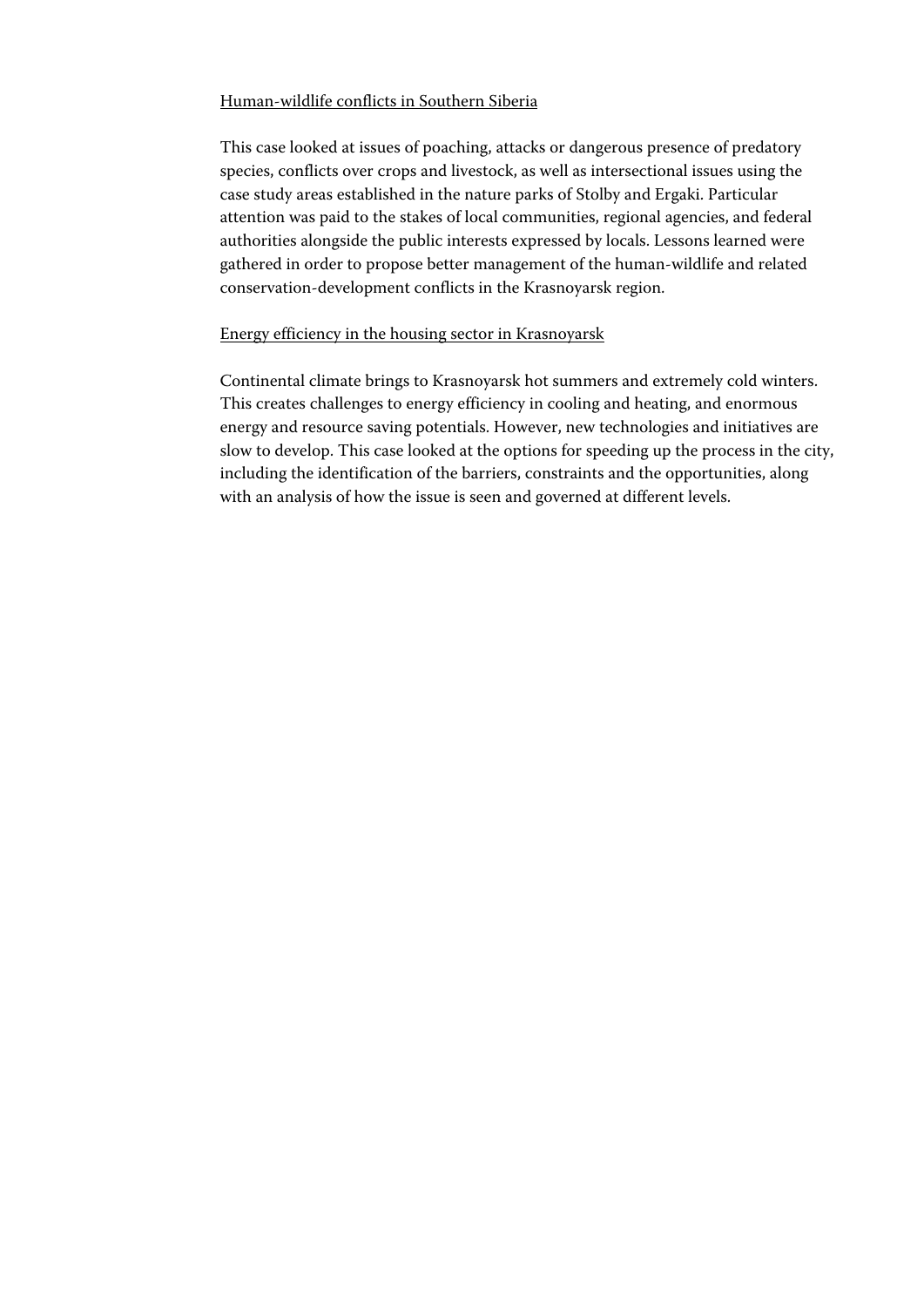# Annex 3:

# *Participants and faculty*

### **PARTICIPANTS**

| Denis Alexeev, Russian State<br><b>Hydrometeorological University</b><br>(Russia)                                           | Nikolai Bobylev, St. Petersburg<br><b>State Polytechnical University</b><br>(Russia) | Alena Semianikhina, International<br>Sakharov Environmental<br>University (Belarus)                                       |
|-----------------------------------------------------------------------------------------------------------------------------|--------------------------------------------------------------------------------------|---------------------------------------------------------------------------------------------------------------------------|
| Vitalii Fylenko, V.N. Karazin's<br>Kharkiv National University<br>(Ukraine)                                                 | Olga Likhacheva, Pskov State<br>Pedagogical University (Russia)                      | Viktar Kireyeu, Central Research<br>Institute for Complex Use of<br><b>Water Resources (Belarus)</b>                      |
| Svetlana Kopyltsova, St.<br>Petersburg State University of<br>Refrigeration and Food<br>Engineering (Russia)                | Irina Krivulya, Pskov State<br>Pedagogical University (Russia)                       | Oleg Kuchinsky, International<br>Sakharov Environmental<br>University (Belarus)                                           |
| Myckhailo Kulyk, V.N. Karazin's<br>Kharkiv National University<br>(Ukraine)                                                 | Ilya Kuznetsov, Belarusian State<br><b>Technological University</b><br>(Belarus)     | Oxana Lenevych, Institute of<br>Ecology of the Carpathians at the<br>National Academy of Sciences of<br>Ukraine (Ukraine) |
| Nataliia Olinevych, Kyiv<br>Polytechnic Institute (Ukraine)                                                                 | Artur Piatrovich, Belarusian<br><b>State Technological University</b><br>(Belarus)   | Grigoriy Prokopov, Taurida<br>National V.I. Vernadsky University<br>(Ukraine)                                             |
| Kateryna Pryimak, Kyiv<br>Polytechnic Institute (Ukraine)                                                                   | Oleksandr Rudyk, Taurida<br>National Vernadsky V.I.<br>University (Ukraine)          | Elena Shestakova, Siberian Federal<br>University (Russia)                                                                 |
| Irina Shilova, Belarusian-Russian<br>University (Belarus)                                                                   | Viktoriia Sinitsyna, Odessa State<br><b>Environmental University</b><br>(Ukraine)    | Hanna Skryhan, Joint University of<br><b>Belarus and Russia (Belarus)</b>                                                 |
| Ivanna Storozhuk, Institute of<br>Ecology of the Carpathians at the<br>National Academy of Sciences of<br>Ukraine (Ukraine) | Bohdan Sulik, Ivan Franko<br>National University of Lviv<br>(Ukraine)                | Inna Rybalka, Kharkiv National<br>Academy of Municipal Economy<br>(Ukraine)                                               |
| Liudmyla Floria, Odessa State<br><b>Environmental University</b>                                                            | Yuliya Zhyltsova, International<br>Sakharov Environmental                            | Anna Kanukhina, Russian State<br><b>Hydrometeorological University</b>                                                    |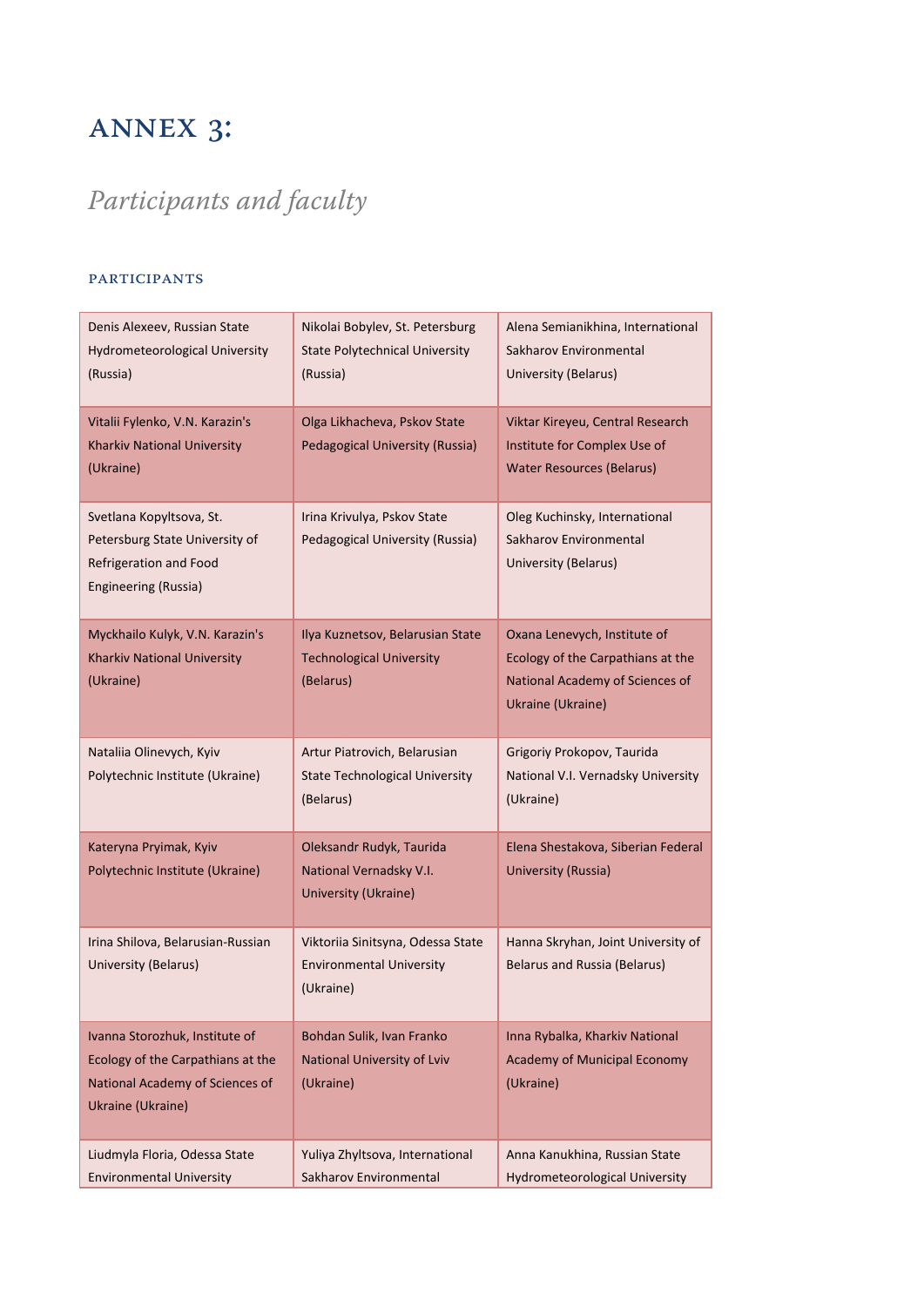| (Ukraine)                                                                         | University (Belarus)                                                       | (Russia)                                                                       |
|-----------------------------------------------------------------------------------|----------------------------------------------------------------------------|--------------------------------------------------------------------------------|
| Elena Grigorieva, International<br>Sakharov Environmental<br>University (Belarus) | Ina Kazlouskaya, Belarusian<br>State Technological University<br>(Belarus) | Olga Zhuravkova, Pskov State<br>Pedagogical University (Russia)                |
| Iryna Smorodinova, Kharkiv<br>National Academy of Municipal<br>Economy (Ukraine)  | Viktoriya Platonova, Far Eastern<br>Federal University (Russia)            | Olga Khandogina, Kharkiv National<br>Academy of Municipal Economy<br>(Ukraine) |
| Anastasia Evtikhova, Siberian<br><b>Federal University (Russia)</b>               |                                                                            |                                                                                |

### Faculty

| Natalia Alekseeva, St. Petersburg<br>State University (St. Petersburg,<br>Russia)                               | Estelle Balian, Research<br>Associate, Median SCP,<br>(Barcelona, Spain)                                                                                                                                                                                                                                   | Tamara Dudar, Assistant<br>Professor, Institute for<br><b>Environmental Security (Kiev,</b><br>Ukraine)                             |
|-----------------------------------------------------------------------------------------------------------------|------------------------------------------------------------------------------------------------------------------------------------------------------------------------------------------------------------------------------------------------------------------------------------------------------------|-------------------------------------------------------------------------------------------------------------------------------------|
| Maria Falaleeva, University<br>College Cork (Cork, Ireland)                                                     | Katharine Farrell, Central<br>European University (Budapest,<br>Hungary) Humboldt, Universität<br>zu Berlin (Berlin, Germany)                                                                                                                                                                              | Reiko Hasegawa, Researcher,<br>Institut du Développement<br>Durable et des Relations,<br>Internationales (IDDRI) (Paris,<br>France) |
| Matthijs Hisschemöller, IVM Vrije<br>Universiteit Amsterdam<br>(Amsterdam, The Netherlands)                     | Sybille van den Hove, Director<br>and Partner, Median SCP; Visiting<br>Professor, Institute for<br><b>Environmental Science and</b><br>Technology (ICTA), Autonomous<br><b>University of Barcelona</b><br>(Barcelona, Spain); Member of<br>the Scientific Committee,<br><b>European Environment Agency</b> | Jirina Jilkova, University in Ústí nad<br>Labem (Ústí nad Labem, Czech<br>Republic)                                                 |
| Agnieszka Karczmarczyk,<br>Assistant Professor, Life Science<br>University in Warsaw - SGGW<br>(Warsaw, Poland) | Rem Khlebopros, Professor,<br><b>Siberian Federal University</b><br>(Krasnoyarsk, Russia)                                                                                                                                                                                                                  | Mykola Kozlovskyy, Institute of<br>Ecology of the Carpathians at the<br>National Academy of Sciences of<br>Ukraine (Lviv, Ukraine)  |
| Maria Kozova, Comenius<br>University in Bratislava                                                              | Tatiana Kuchinskaya, National<br><b>Technical University of Ukraine</b><br>'Kyiv Polytechnic Institute' (Kiev,                                                                                                                                                                                             | Siamion Kundas, Rector,<br>International A. Sakharov<br><b>Environmental University (Minsk,</b>                                     |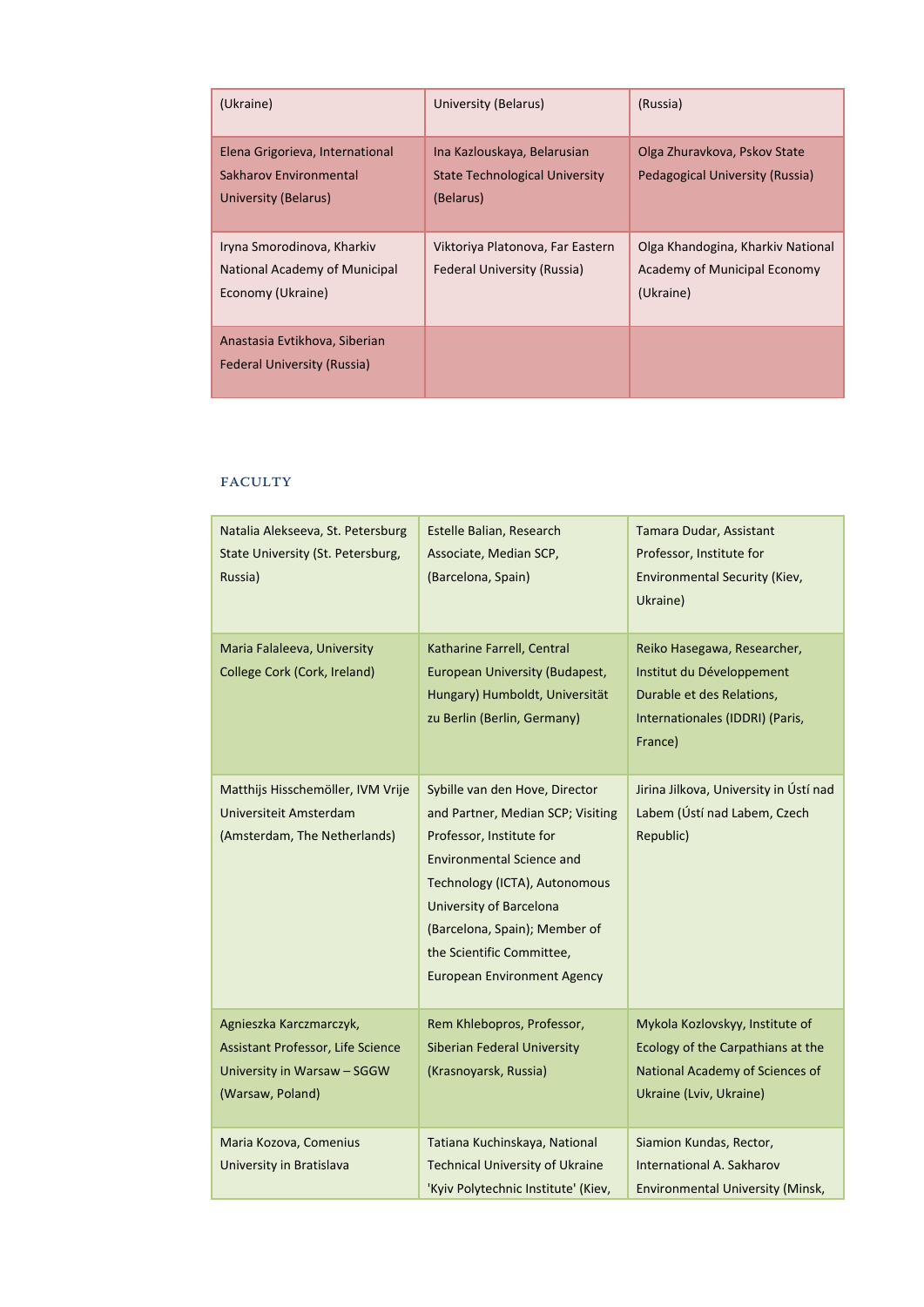| (Bratislava, Slovakia)                                                                                                       | Ukraine)                                                                                                                                                                                                         | Belarus)                                                                                                                                                             |
|------------------------------------------------------------------------------------------------------------------------------|------------------------------------------------------------------------------------------------------------------------------------------------------------------------------------------------------------------|----------------------------------------------------------------------------------------------------------------------------------------------------------------------|
| Galina Martsinkevich, Belarusian<br><b>State University (Minsk, Belarus)</b>                                                 | Marc Le Menestrel, Professor of<br><b>Business, University Pompeu</b><br>Fabra (Barcelona, Spain); Visiting<br>professor of Ethics, INSEAD<br>(Fontainebleau, France); Partner,<br>Median SCP (Barcelona, Spain) | Marc Metzger, University of<br>Edinburgh (Edinburgh, UK)                                                                                                             |
| Jan Milicka, Assistant Professor,<br>Comenius University in Bratislava<br>(Slovakia)                                         | Ruben Mnatsakanian, Central<br>European University (Budapest,<br>Hungary)                                                                                                                                        | Józef Mosiej, Life Science<br>University in Warsaw (Warsaw,<br>Poland)                                                                                               |
| Hans-Peter Nachtnebel,<br>Professor, University of Natural<br>Resources and Life Sciences -<br><b>BOKU (Vienna, Austria)</b> | Alexander Niaverau, Belarusian<br><b>State Technological University</b><br>(Minsk, Belarus)                                                                                                                      | Ckees van Oijen, IVAM Universiteit<br>van Amsterdam bv. (The<br>Netherlands)                                                                                         |
| Katarina Pavlickova, Comenius<br>University (Bratislava, Slovakia)                                                           | László Pintér, Central European<br>University (Budapest, Hungary)                                                                                                                                                | Eduard Podgaysky, Russian State<br><b>Hydrometeorological University</b><br>(St. Petersburg, Russia)                                                                 |
| Anton Shkaruba, Central<br>European University (Budapest,<br>Hungary)                                                        | Iryna Shpakivska, Institute of<br>Ecology of the Carpathians at the<br>National Academy of Sciences of<br>Ukraine (Lviv, Ukraine)                                                                                | Alexander Slinchak, Professor and<br>Head of Geographical Department,<br>Pskov State University (Pskov,<br>Russia)                                                   |
| Felix Stolberg, Kharkiv National<br>Academy of Municipal Economy<br>(Kharkiv, Ukraine)                                       | Matyas Szabo, Director of<br>Curriculum Resource Centre,<br><b>Central European University</b><br>(Budapest, Hungary)                                                                                            | Andrey Timoshchenko, Professor,<br><b>Head of Department for Nuclear</b><br>Safety, International A. Sakharov<br><b>Environmental University (Minsk,</b><br>Belarus) |
| Iryna Usava, NGO EcoProject,<br><b>ENECA (Minsk, Belarus)</b>                                                                | Egor Zadereev, Siberian Federal<br>University (Krasnoyarsk, Russia)                                                                                                                                              | Maria Zhevlakova, Center for<br>transboundary cooperation (St.<br>Petersburg, Russia)                                                                                |
| Brandon Anthony, Central<br>European University (Budapest,<br>Hungary)                                                       | Ruben Zondervan, Executive<br>Director, Earth System<br>Governance Project; and Lund<br>University (Lund, Sweden)                                                                                                |                                                                                                                                                                      |